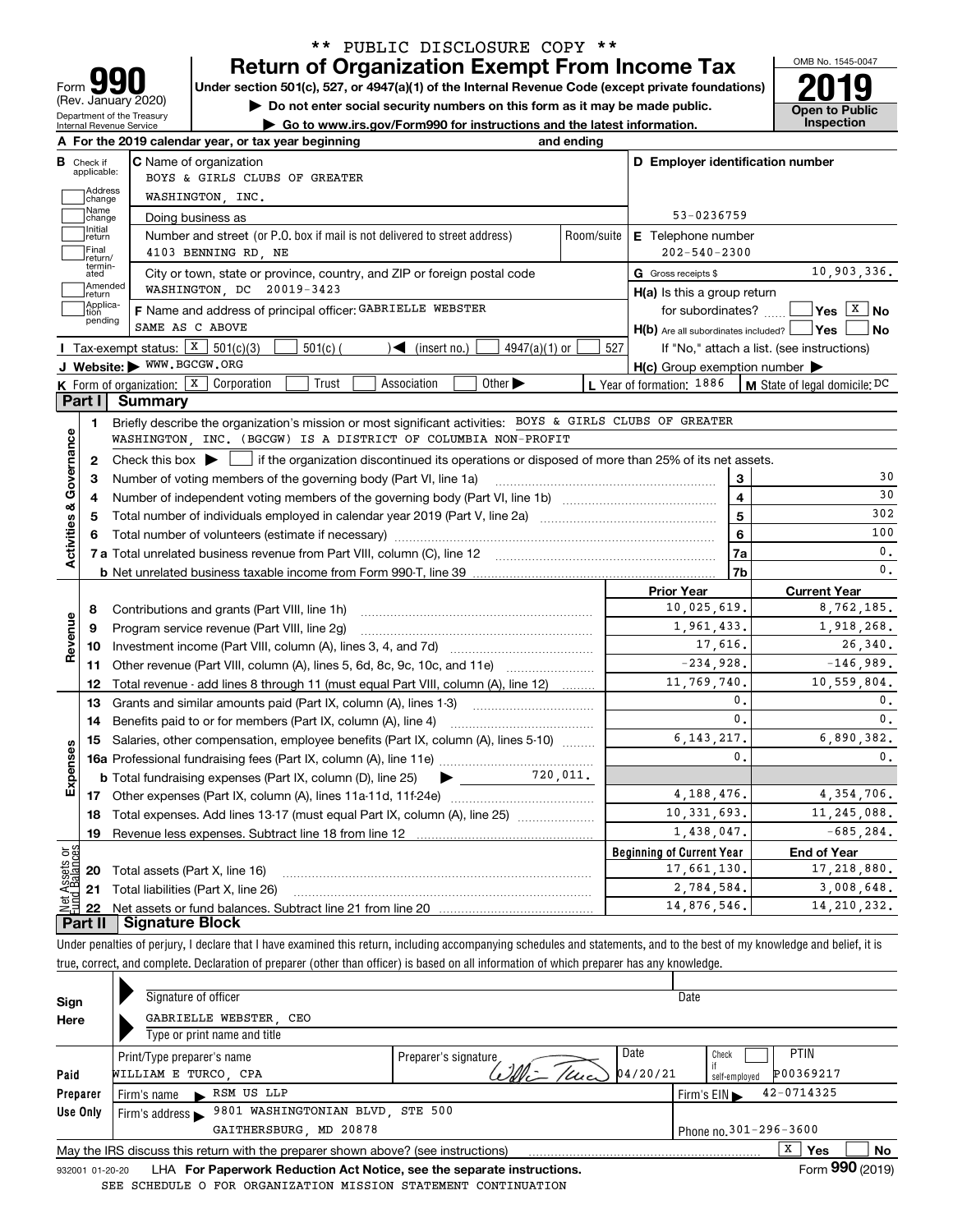|              | BOYS & GIRLS CLUBS OF GREATER<br>WASHINGTON, INC.<br>Form 990 (2019)                                                                         | 53-0236759 | Page $2$                     |
|--------------|----------------------------------------------------------------------------------------------------------------------------------------------|------------|------------------------------|
|              | Part III   Statement of Program Service Accomplishments                                                                                      |            |                              |
|              |                                                                                                                                              |            |                              |
| 1            | Briefly describe the organization's mission:                                                                                                 |            |                              |
|              | THE MISSION OF BOYS AND GIRLS CLUBS OF GREATER WASHINGTON IS TO HELP                                                                         |            |                              |
|              | BOYS AND GIRLS OF ALL BACKGROUNDS, ESPECIALLY THOSE WHO NEED US MOST,                                                                        |            |                              |
|              | BUILD CONFIDENCE, DEVELOP CHARACTER AND ACQUIRE THE SKILLS NEEDED TO<br>BECOME PRODUCTIVE, CIVIC-MINDED, RESPONSIBLE ADULTS.                 |            |                              |
| $\mathbf{2}$ | Did the organization undertake any significant program services during the year which were not listed on the                                 |            |                              |
|              | prior Form 990 or 990-EZ?                                                                                                                    |            | $\sqrt{Y}$ es $\boxed{X}$ No |
|              | If "Yes," describe these new services on Schedule O.                                                                                         |            |                              |
| 3            | Did the organization cease conducting, or make significant changes in how it conducts, any program services?                                 |            | $\sqrt{X}$ No                |
|              | If "Yes," describe these changes on Schedule O.                                                                                              |            |                              |
| 4            | Describe the organization's program service accomplishments for each of its three largest program services, as measured by expenses.         |            |                              |
|              | Section 501(c)(3) and 501(c)(4) organizations are required to report the amount of grants and allocations to others, the total expenses, and |            |                              |
|              | revenue, if any, for each program service reported.                                                                                          |            |                              |
| 4a           |                                                                                                                                              |            |                              |
|              | CORE PROGRAM AREAS ARE EDUCATION AND CAREER DEVELOPMENT, CHARACTER AND                                                                       |            |                              |
|              | LEADERSHIP DEVELOPMENT, THE ARTS, HEALTH AND LIFE SKILLS, AND SPORTS                                                                         |            |                              |
|              | FITNESS AND RECREATION. EACH OF THESE CORE PROGRAM AREAS ARE                                                                                 |            |                              |
|              | CONSOLIDATED INTO ONE HOLISTIC APPROACH IN PROGRAMMING. DURING THE YEAR                                                                      |            |                              |
|              | ENDED DECEMBER 31, 2018, 13,000 YOUTH WERE SERVED.                                                                                           |            |                              |
|              |                                                                                                                                              |            |                              |
|              |                                                                                                                                              |            |                              |
|              |                                                                                                                                              |            |                              |
|              |                                                                                                                                              |            |                              |
|              |                                                                                                                                              |            |                              |
|              |                                                                                                                                              |            |                              |
| 4b           | ) (Revenue \$                                                                                                                                |            | $\lambda$                    |
|              |                                                                                                                                              |            |                              |
|              |                                                                                                                                              |            |                              |
|              |                                                                                                                                              |            |                              |
|              |                                                                                                                                              |            |                              |
|              |                                                                                                                                              |            |                              |
|              |                                                                                                                                              |            |                              |
|              |                                                                                                                                              |            |                              |
|              |                                                                                                                                              |            |                              |
|              |                                                                                                                                              |            |                              |
|              |                                                                                                                                              |            |                              |
|              |                                                                                                                                              |            |                              |
|              |                                                                                                                                              |            | $\rightarrow$                |
| 4с           | $\left(\text{Code:}\right)$ $\left(\text{Expenses $}\right)$<br>) (Revenue \$<br>including grants of \$                                      |            |                              |
|              |                                                                                                                                              |            |                              |
|              |                                                                                                                                              |            |                              |
|              |                                                                                                                                              |            |                              |
|              |                                                                                                                                              |            |                              |
|              |                                                                                                                                              |            |                              |
|              |                                                                                                                                              |            |                              |
|              |                                                                                                                                              |            |                              |
|              |                                                                                                                                              |            |                              |
|              |                                                                                                                                              |            |                              |
|              |                                                                                                                                              |            |                              |
|              |                                                                                                                                              |            |                              |
| 4d           | Other program services (Describe on Schedule O.)                                                                                             |            |                              |
|              | (Expenses \$<br>Revenue \$<br>including grants of \$                                                                                         |            |                              |
| 4е           | 8,600,551.<br>Total program service expenses                                                                                                 |            | Form 990 (2019)              |
|              |                                                                                                                                              |            |                              |
|              | 932002 01-20-20<br>2                                                                                                                         |            |                              |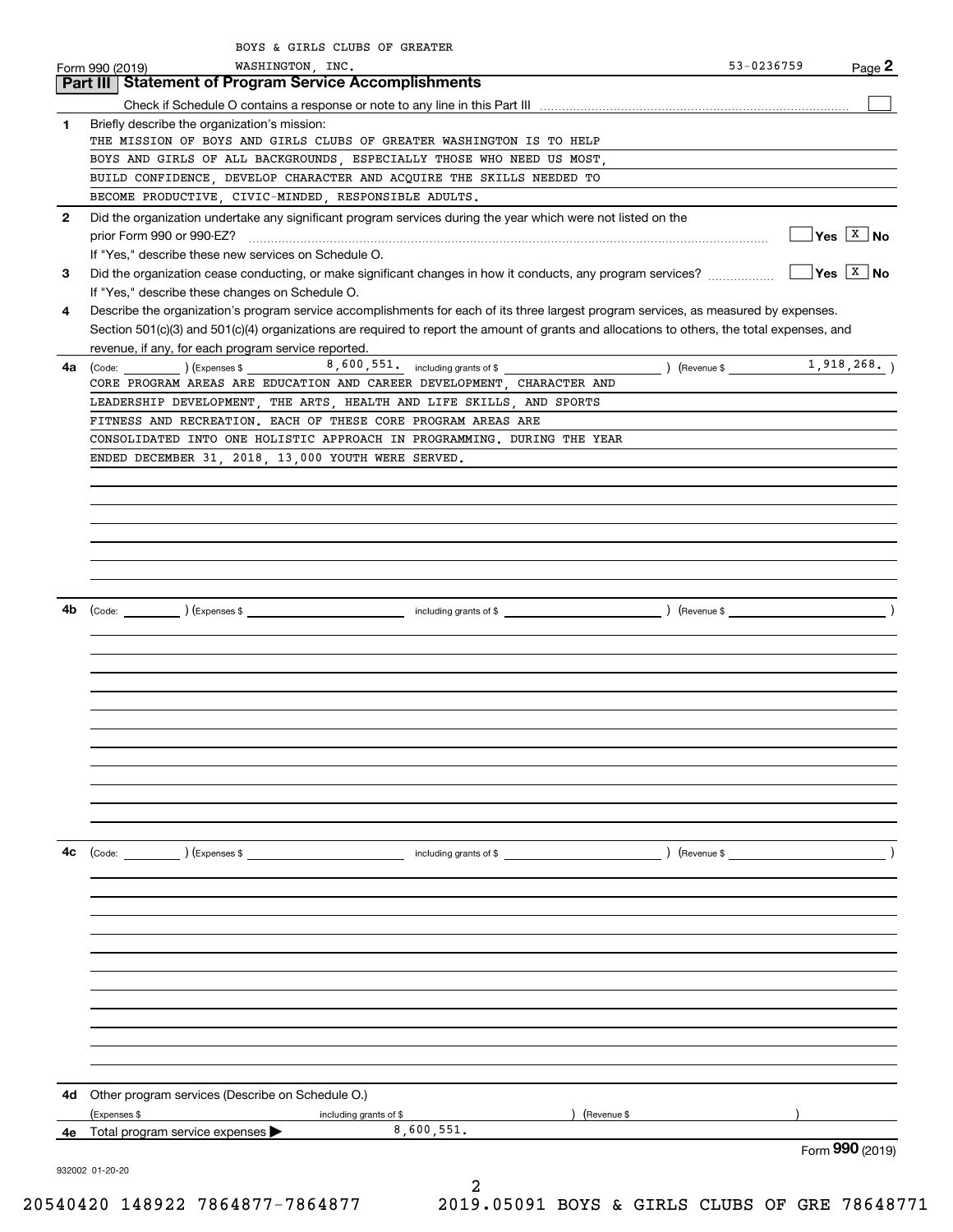|     | WASHINGTON, INC.<br>53-0236759<br>Form 990 (2019)                                                                                     |                 |     | $_{\text{Page}}$ 3 |
|-----|---------------------------------------------------------------------------------------------------------------------------------------|-----------------|-----|--------------------|
|     | <b>Part IV   Checklist of Required Schedules</b>                                                                                      |                 |     |                    |
|     |                                                                                                                                       |                 | Yes | No                 |
| 1   | Is the organization described in section $501(c)(3)$ or $4947(a)(1)$ (other than a private foundation)?                               |                 |     |                    |
|     |                                                                                                                                       | 1               | X   |                    |
| 2   |                                                                                                                                       | $\overline{2}$  | X   |                    |
| 3   | Did the organization engage in direct or indirect political campaign activities on behalf of or in opposition to candidates for       |                 |     |                    |
|     |                                                                                                                                       | 3               |     | х                  |
| 4   | Section 501(c)(3) organizations. Did the organization engage in lobbying activities, or have a section 501(h) election in effect      |                 |     |                    |
|     |                                                                                                                                       | 4               | Х   |                    |
| 5   | Is the organization a section 501(c)(4), 501(c)(5), or 501(c)(6) organization that receives membership dues, assessments, or          |                 |     |                    |
|     |                                                                                                                                       | 5               |     | х                  |
| 6   | Did the organization maintain any donor advised funds or any similar funds or accounts for which donors have the right to             |                 |     |                    |
|     | provide advice on the distribution or investment of amounts in such funds or accounts? If "Yes," complete Schedule D, Part I          | 6               |     | х                  |
| 7   | Did the organization receive or hold a conservation easement, including easements to preserve open space,                             |                 |     |                    |
|     |                                                                                                                                       | $\overline{7}$  |     | х                  |
| 8   | Did the organization maintain collections of works of art, historical treasures, or other similar assets? If "Yes," complete          |                 |     |                    |
|     |                                                                                                                                       | 8               |     | х                  |
| 9   | Did the organization report an amount in Part X, line 21, for escrow or custodial account liability, serve as a custodian for         |                 |     |                    |
|     | amounts not listed in Part X; or provide credit counseling, debt management, credit repair, or debt negotiation services?             |                 |     |                    |
|     |                                                                                                                                       | 9               |     | х                  |
| 10  | Did the organization, directly or through a related organization, hold assets in donor-restricted endowments                          |                 |     |                    |
|     |                                                                                                                                       | 10              |     | х                  |
| 11  | If the organization's answer to any of the following questions is "Yes," then complete Schedule D, Parts VI, VII, VIII, IX, or X      |                 |     |                    |
|     | as applicable.                                                                                                                        |                 |     |                    |
|     | a Did the organization report an amount for land, buildings, and equipment in Part X, line 10? If "Yes," complete Schedule D,         |                 |     |                    |
|     |                                                                                                                                       | 11a             | x   |                    |
|     | <b>b</b> Did the organization report an amount for investments - other securities in Part X, line 12, that is 5% or more of its total |                 |     |                    |
|     |                                                                                                                                       | 11b             |     | х                  |
|     | c Did the organization report an amount for investments - program related in Part X, line 13, that is 5% or more of its total         |                 |     |                    |
|     |                                                                                                                                       | 11c             |     | х                  |
|     | d Did the organization report an amount for other assets in Part X, line 15, that is 5% or more of its total assets reported in       |                 |     |                    |
|     |                                                                                                                                       | 11d             | х   |                    |
|     | e Did the organization report an amount for other liabilities in Part X, line 25? If "Yes," complete Schedule D, Part X               | 11e             |     | х                  |
| f   | Did the organization's separate or consolidated financial statements for the tax year include a footnote that addresses               |                 |     |                    |
|     | the organization's liability for uncertain tax positions under FIN 48 (ASC 740)? If "Yes," complete Schedule D, Part X                | 11f             |     | х                  |
|     | 12a Did the organization obtain separate, independent audited financial statements for the tax year? If "Yes," complete               |                 |     |                    |
|     |                                                                                                                                       | 12a             |     |                    |
|     | <b>b</b> Was the organization included in consolidated, independent audited financial statements for the tax year?                    |                 |     |                    |
|     | If "Yes," and if the organization answered "No" to line 12a, then completing Schedule D, Parts XI and XII is optional                 | 12b             |     | х                  |
| 13  |                                                                                                                                       | 13              |     | х                  |
| 14a | Did the organization maintain an office, employees, or agents outside of the United States?                                           | 14a             |     | х                  |
| b   | Did the organization have aggregate revenues or expenses of more than \$10,000 from grantmaking, fundraising, business,               |                 |     |                    |
|     | investment, and program service activities outside the United States, or aggregate foreign investments valued at \$100,000            |                 |     |                    |
|     |                                                                                                                                       | 14b             |     | х                  |
| 15  | Did the organization report on Part IX, column (A), line 3, more than \$5,000 of grants or other assistance to or for any             |                 |     |                    |
|     |                                                                                                                                       | 15              |     | х                  |
| 16  | Did the organization report on Part IX, column (A), line 3, more than \$5,000 of aggregate grants or other assistance to              |                 |     |                    |
|     |                                                                                                                                       | 16              |     | х                  |
| 17  | Did the organization report a total of more than \$15,000 of expenses for professional fundraising services on Part IX,               |                 |     |                    |
|     |                                                                                                                                       | 17              |     | х                  |
| 18  | Did the organization report more than \$15,000 total of fundraising event gross income and contributions on Part VIII, lines          |                 |     |                    |
|     |                                                                                                                                       | 18              | x   |                    |
| 19  | Did the organization report more than \$15,000 of gross income from gaming activities on Part VIII, line 9a? If "Yes."                |                 |     |                    |
|     |                                                                                                                                       | 19              |     | х                  |
|     |                                                                                                                                       | <b>20a</b>      |     | х                  |
| b   | If "Yes" to line 20a, did the organization attach a copy of its audited financial statements to this return?                          | 20 <sub>b</sub> |     |                    |
| 21  | Did the organization report more than \$5,000 of grants or other assistance to any domestic organization or                           |                 |     |                    |
|     |                                                                                                                                       | 21              |     | x                  |
|     | 932003 01-20-20                                                                                                                       |                 |     | Form 990 (2019)    |

932003 01-20-20

3 20540420 148922 7864877-7864877 2019.05091 BOYS & GIRLS CLUBS OF GRE 78648771

| )YS & GIRLS CLUBS OF GREAT. |  |  |
|-----------------------------|--|--|
|-----------------------------|--|--|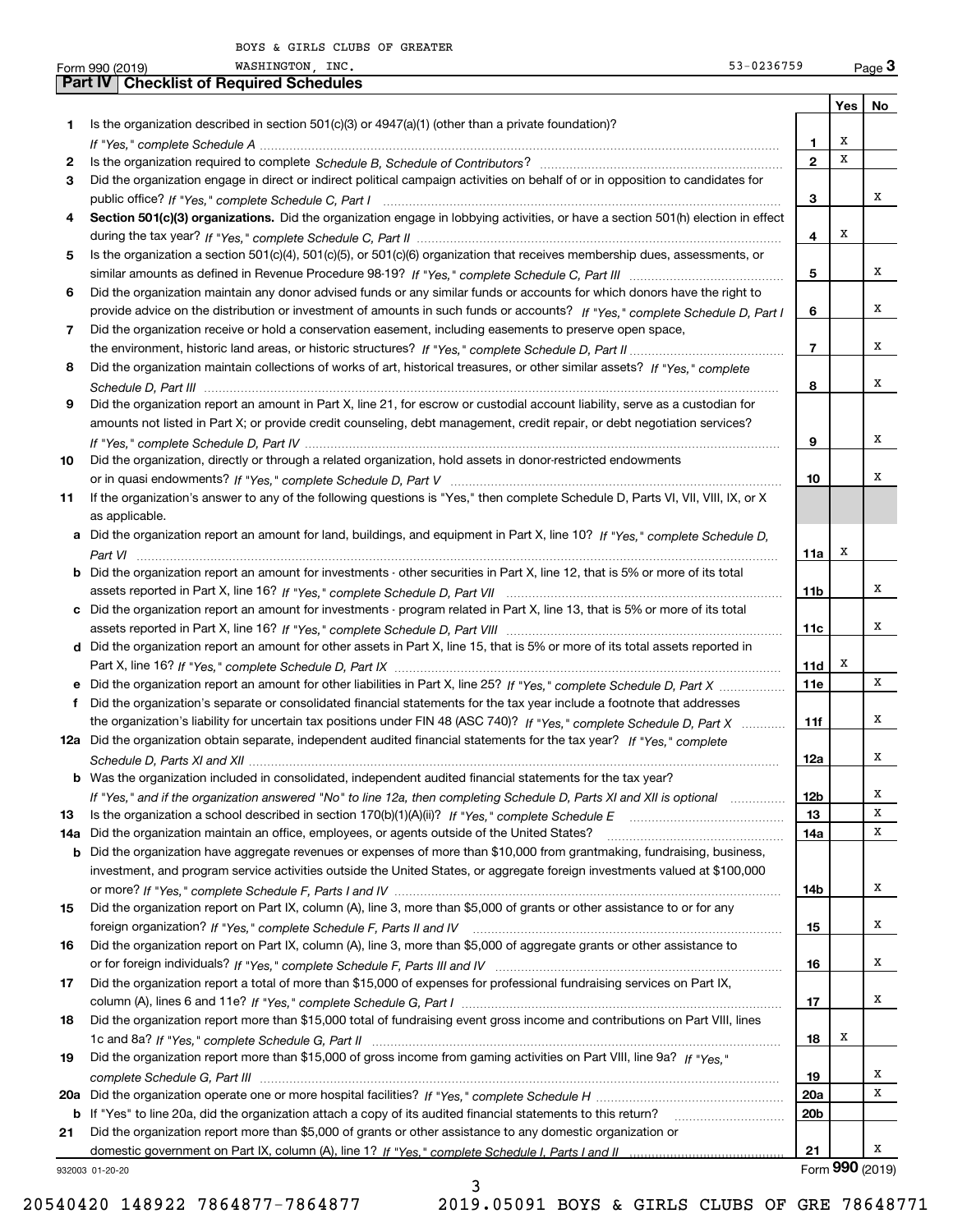|               | WASHINGTON, INC.<br>53-0236759<br>Form 990 (2019)                                                                                 |                 |                  | Page 4 |  |
|---------------|-----------------------------------------------------------------------------------------------------------------------------------|-----------------|------------------|--------|--|
|               | Part IV   Checklist of Required Schedules (continued)                                                                             |                 |                  |        |  |
|               |                                                                                                                                   |                 | Yes              | No     |  |
| 22            | Did the organization report more than \$5,000 of grants or other assistance to or for domestic individuals on                     |                 |                  |        |  |
|               |                                                                                                                                   | 22              |                  | х      |  |
| 23            | Did the organization answer "Yes" to Part VII, Section A, line 3, 4, or 5 about compensation of the organization's current        |                 |                  |        |  |
|               | and former officers, directors, trustees, key employees, and highest compensated employees? If "Yes," complete                    |                 |                  |        |  |
|               |                                                                                                                                   | 23              | Х                |        |  |
|               | 24a Did the organization have a tax-exempt bond issue with an outstanding principal amount of more than \$100,000 as of the       |                 |                  |        |  |
|               | last day of the year, that was issued after December 31, 2002? If "Yes," answer lines 24b through 24d and complete                |                 |                  |        |  |
|               |                                                                                                                                   | 24a             |                  | х      |  |
|               |                                                                                                                                   | 24 <sub>b</sub> |                  |        |  |
|               | c Did the organization maintain an escrow account other than a refunding escrow at any time during the year to defease            |                 |                  |        |  |
|               |                                                                                                                                   | 24c             |                  |        |  |
|               |                                                                                                                                   | 24d             |                  |        |  |
|               | 25a Section 501(c)(3), 501(c)(4), and 501(c)(29) organizations. Did the organization engage in an excess benefit                  |                 |                  |        |  |
|               |                                                                                                                                   | 25a             |                  | х      |  |
|               | b Is the organization aware that it engaged in an excess benefit transaction with a disqualified person in a prior year, and      |                 |                  |        |  |
|               | that the transaction has not been reported on any of the organization's prior Forms 990 or 990-EZ? If "Yes," complete             |                 |                  |        |  |
|               | Schedule L. Part I                                                                                                                | 25b             |                  | х      |  |
| 26            | Did the organization report any amount on Part X, line 5 or 22, for receivables from or payables to any current                   |                 |                  |        |  |
|               | or former officer, director, trustee, key employee, creator or founder, substantial contributor, or 35%                           |                 |                  |        |  |
|               |                                                                                                                                   | 26              |                  | Χ      |  |
| 27            | Did the organization provide a grant or other assistance to any current or former officer, director, trustee, key employee,       |                 |                  |        |  |
|               | creator or founder, substantial contributor or employee thereof, a grant selection committee member, or to a 35% controlled       |                 |                  |        |  |
|               | entity (including an employee thereof) or family member of any of these persons? If "Yes," complete Schedule L, Part III          | 27              |                  | х      |  |
| 28            | Was the organization a party to a business transaction with one of the following parties (see Schedule L, Part IV                 |                 |                  |        |  |
|               | instructions, for applicable filing thresholds, conditions, and exceptions):                                                      |                 |                  |        |  |
|               | a A current or former officer, director, trustee, key employee, creator or founder, or substantial contributor? If                |                 |                  |        |  |
|               |                                                                                                                                   | 28a             |                  | х      |  |
|               |                                                                                                                                   | 28b             |                  | х      |  |
|               | c A 35% controlled entity of one or more individuals and/or organizations described in lines 28a or 28b? If                       |                 |                  |        |  |
|               |                                                                                                                                   | 28c             |                  | х      |  |
| 29            |                                                                                                                                   | 29              |                  | х      |  |
| 30            | Did the organization receive contributions of art, historical treasures, or other similar assets, or qualified conservation       |                 |                  |        |  |
|               |                                                                                                                                   | 30              |                  | х      |  |
| 31            | Did the organization liquidate, terminate, or dissolve and cease operations? If "Yes," complete Schedule N, Part I                | 31              |                  | х      |  |
| 32            | Did the organization sell, exchange, dispose of, or transfer more than 25% of its net assets? If "Yes," complete                  |                 |                  |        |  |
|               |                                                                                                                                   | 32              |                  | х      |  |
|               | Did the organization own 100% of an entity disregarded as separate from the organization under Regulations                        |                 |                  |        |  |
| 33            |                                                                                                                                   |                 |                  | х      |  |
|               |                                                                                                                                   | 33              |                  |        |  |
| 34            | Was the organization related to any tax-exempt or taxable entity? If "Yes," complete Schedule R, Part II, III, or IV, and         |                 | х                |        |  |
|               |                                                                                                                                   | 34              | x                |        |  |
|               | 35a Did the organization have a controlled entity within the meaning of section 512(b)(13)?                                       | 35a             |                  |        |  |
|               | b If "Yes" to line 35a, did the organization receive any payment from or engage in any transaction with a controlled entity       |                 |                  | х      |  |
|               |                                                                                                                                   | 35b             |                  |        |  |
| 36            | Section 501(c)(3) organizations. Did the organization make any transfers to an exempt non-charitable related organization?        |                 |                  | x      |  |
|               |                                                                                                                                   | 36              |                  |        |  |
| 37            | Did the organization conduct more than 5% of its activities through an entity that is not a related organization                  |                 |                  |        |  |
|               |                                                                                                                                   | 37              |                  | x      |  |
| 38            | Did the organization complete Schedule O and provide explanations in Schedule O for Part VI, lines 11b and 19?                    |                 |                  |        |  |
| <b>Part V</b> | Note: All Form 990 filers are required to complete Schedule O<br><b>Statements Regarding Other IRS Filings and Tax Compliance</b> | 38              | x                |        |  |
|               |                                                                                                                                   |                 |                  |        |  |
|               | Check if Schedule O contains a response or note to any line in this Part V                                                        |                 |                  |        |  |
|               |                                                                                                                                   | 5               | Yes <sub>1</sub> | No     |  |
|               | 1a<br><b>b</b> Enter the number of Forms W-2G included in line 1a. Enter -0- if not applicable<br>1b                              | 0               |                  |        |  |
|               | c Did the organization comply with backup withholding rules for reportable payments to vendors and reportable gaming              |                 |                  |        |  |
|               |                                                                                                                                   |                 | X                |        |  |
|               | (gambling) winnings to prize winners?                                                                                             | 1c              | Form 990 (2019)  |        |  |
|               | 932004 01-20-20<br>4                                                                                                              |                 |                  |        |  |

20540420 148922 7864877-7864877 2019.05091 BOYS & GIRLS CLUBS OF GRE 78648771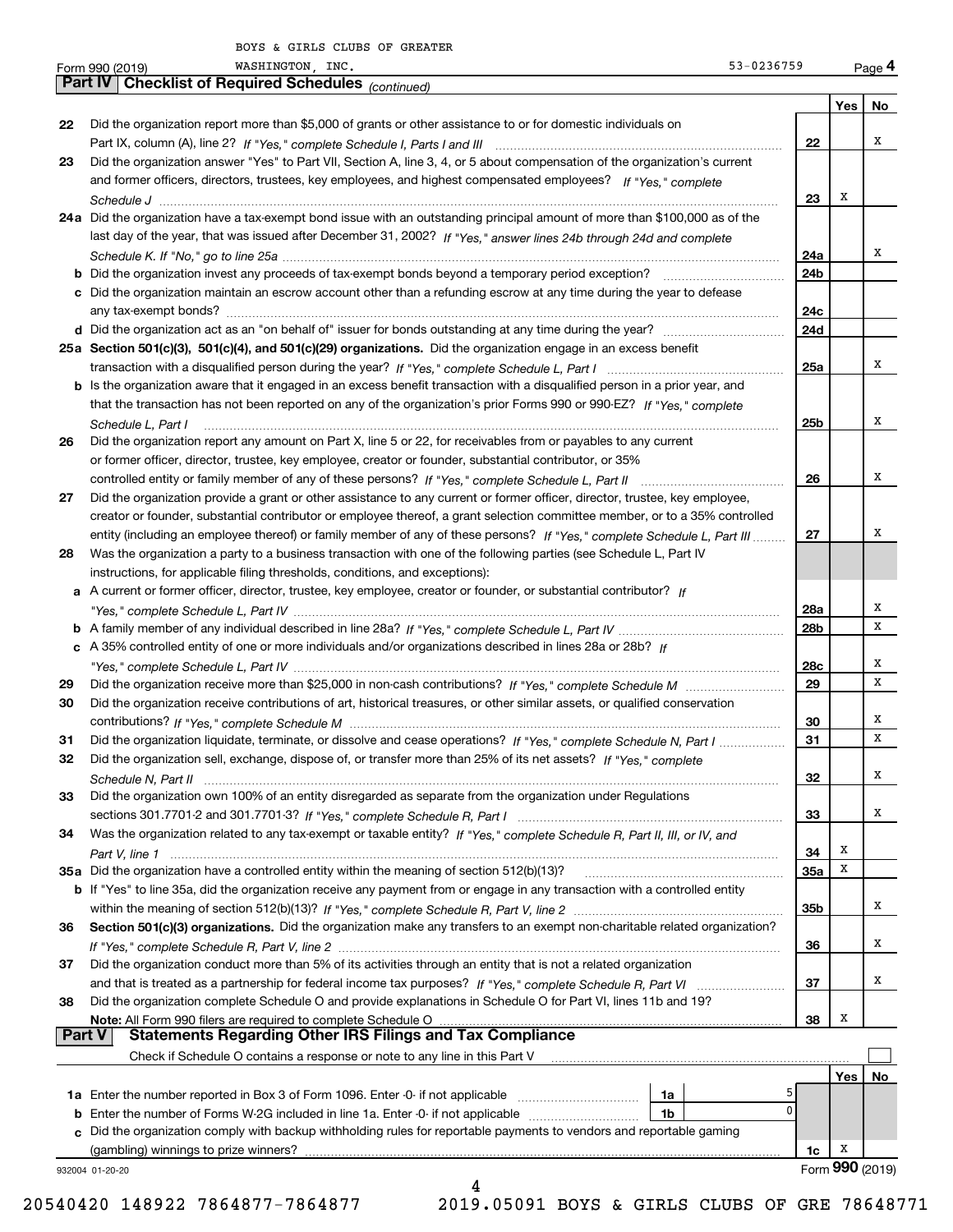|               | WASHINGTON, INC.<br>53-0236759<br>Form 990 (2019)                                                                                               |                |     | <u>Pag</u> e 5 |
|---------------|-------------------------------------------------------------------------------------------------------------------------------------------------|----------------|-----|----------------|
| <b>Part V</b> | Statements Regarding Other IRS Filings and Tax Compliance (continued)                                                                           |                |     |                |
|               |                                                                                                                                                 |                | Yes | No             |
|               | 2a Enter the number of employees reported on Form W-3, Transmittal of Wage and Tax Statements,                                                  |                |     |                |
|               | 302<br>filed for the calendar year ending with or within the year covered by this return<br>2a                                                  |                |     |                |
|               | <b>b</b> If at least one is reported on line 2a, did the organization file all required federal employment tax returns?                         | 2 <sub>b</sub> | X   |                |
|               | Note: If the sum of lines 1a and 2a is greater than 250, you may be required to $e$ -file (see instructions) $\ldots$                           |                |     |                |
| За            | Did the organization have unrelated business gross income of \$1,000 or more during the year?                                                   | За             |     | х              |
| b             |                                                                                                                                                 | 3 <sub>b</sub> |     |                |
|               | 4a At any time during the calendar year, did the organization have an interest in, or a signature or other authority over, a                    |                |     |                |
|               |                                                                                                                                                 | 4a             |     | х              |
|               | <b>b</b> If "Yes," enter the name of the foreign country                                                                                        |                |     |                |
|               | See instructions for filing requirements for FinCEN Form 114, Report of Foreign Bank and Financial Accounts (FBAR).                             |                |     |                |
| 5a            |                                                                                                                                                 | 5a             |     | Х              |
| b             | Did any taxable party notify the organization that it was or is a party to a prohibited tax shelter transaction?                                | 5 <sub>b</sub> |     | х              |
| c             |                                                                                                                                                 | 5c             |     |                |
| 6а            | Does the organization have annual gross receipts that are normally greater than \$100,000, and did the organization solicit                     |                |     |                |
|               | any contributions that were not tax deductible as charitable contributions?                                                                     | 6a             |     | х              |
|               | b If "Yes," did the organization include with every solicitation an express statement that such contributions or gifts                          |                |     |                |
|               | were not tax deductible?                                                                                                                        | 6b             |     |                |
| 7             | Organizations that may receive deductible contributions under section 170(c).                                                                   |                |     |                |
| а             | Did the organization receive a payment in excess of \$75 made partly as a contribution and partly for goods and services provided to the payor? | 7a             | х   |                |
| b             | If "Yes," did the organization notify the donor of the value of the goods or services provided?                                                 | 7b             | х   |                |
| c             | Did the organization sell, exchange, or otherwise dispose of tangible personal property for which it was required                               |                |     |                |
|               |                                                                                                                                                 | 7c             |     | х              |
| d             | 7d                                                                                                                                              |                |     |                |
| е             |                                                                                                                                                 | 7е             |     | х              |
| Ť.            | Did the organization, during the year, pay premiums, directly or indirectly, on a personal benefit contract?                                    | 7f             |     | х              |
| g             | If the organization received a contribution of qualified intellectual property, did the organization file Form 8899 as required?                | 7g             |     |                |
| h             | If the organization received a contribution of cars, boats, airplanes, or other vehicles, did the organization file a Form 1098-C?              | 7h             |     |                |
| 8             | Sponsoring organizations maintaining donor advised funds. Did a donor advised fund maintained by the                                            |                |     |                |
|               | N/A<br>sponsoring organization have excess business holdings at any time during the year?                                                       | 8              |     |                |
| 9             | Sponsoring organizations maintaining donor advised funds.                                                                                       |                |     |                |
| а             | N/A<br>Did the sponsoring organization make any taxable distributions under section 4966?                                                       | 9а             |     |                |
| b             | N/A<br>Did the sponsoring organization make a distribution to a donor, donor advisor, or related person?                                        | 9b             |     |                |
| 10            | Section 501(c)(7) organizations. Enter:                                                                                                         |                |     |                |
| а             | <u>10a</u>                                                                                                                                      |                |     |                |
| b             | Gross receipts, included on Form 990, Part VIII, line 12, for public use of club facilities<br>10 <sub>b</sub>                                  |                |     |                |
| 11            | Section 501(c)(12) organizations. Enter:                                                                                                        |                |     |                |
| а             | N/A<br>11a<br>Gross income from members or shareholders                                                                                         |                |     |                |
| b             | Gross income from other sources (Do not net amounts due or paid to other sources against                                                        |                |     |                |
|               | 11b                                                                                                                                             |                |     |                |
|               | 12a Section 4947(a)(1) non-exempt charitable trusts. Is the organization filing Form 990 in lieu of Form 1041?                                  | 12a            |     |                |
| b             | 12 <sub>b</sub>                                                                                                                                 |                |     |                |
| 13            | Section 501(c)(29) qualified nonprofit health insurance issuers.                                                                                |                |     |                |
| а             | N/A<br>Is the organization licensed to issue qualified health plans in more than one state?                                                     | 13a            |     |                |
|               | Note: See the instructions for additional information the organization must report on Schedule O.                                               |                |     |                |
|               | <b>b</b> Enter the amount of reserves the organization is required to maintain by the states in which the                                       |                |     |                |
|               | 13 <sub>b</sub>                                                                                                                                 |                |     |                |
| c             | 13 <sub>c</sub>                                                                                                                                 |                |     |                |
| 14a           | Did the organization receive any payments for indoor tanning services during the tax year?                                                      | 14a            |     | x              |
| b             | If "Yes," has it filed a Form 720 to report these payments? If "No," provide an explanation on Schedule O                                       | 14b            |     |                |
| 15            | Is the organization subject to the section 4960 tax on payment(s) of more than \$1,000,000 in remuneration or                                   |                |     |                |
|               |                                                                                                                                                 | 15             |     | x              |
|               | If "Yes," see instructions and file Form 4720, Schedule N.                                                                                      |                |     |                |
| 16            | Is the organization an educational institution subject to the section 4968 excise tax on net investment income?                                 | 16             |     | х              |
|               | If "Yes," complete Form 4720, Schedule O.                                                                                                       |                |     | $\mathbf{a}$   |
|               |                                                                                                                                                 |                |     |                |

5

Form (2019) **990**

932005 01-20-20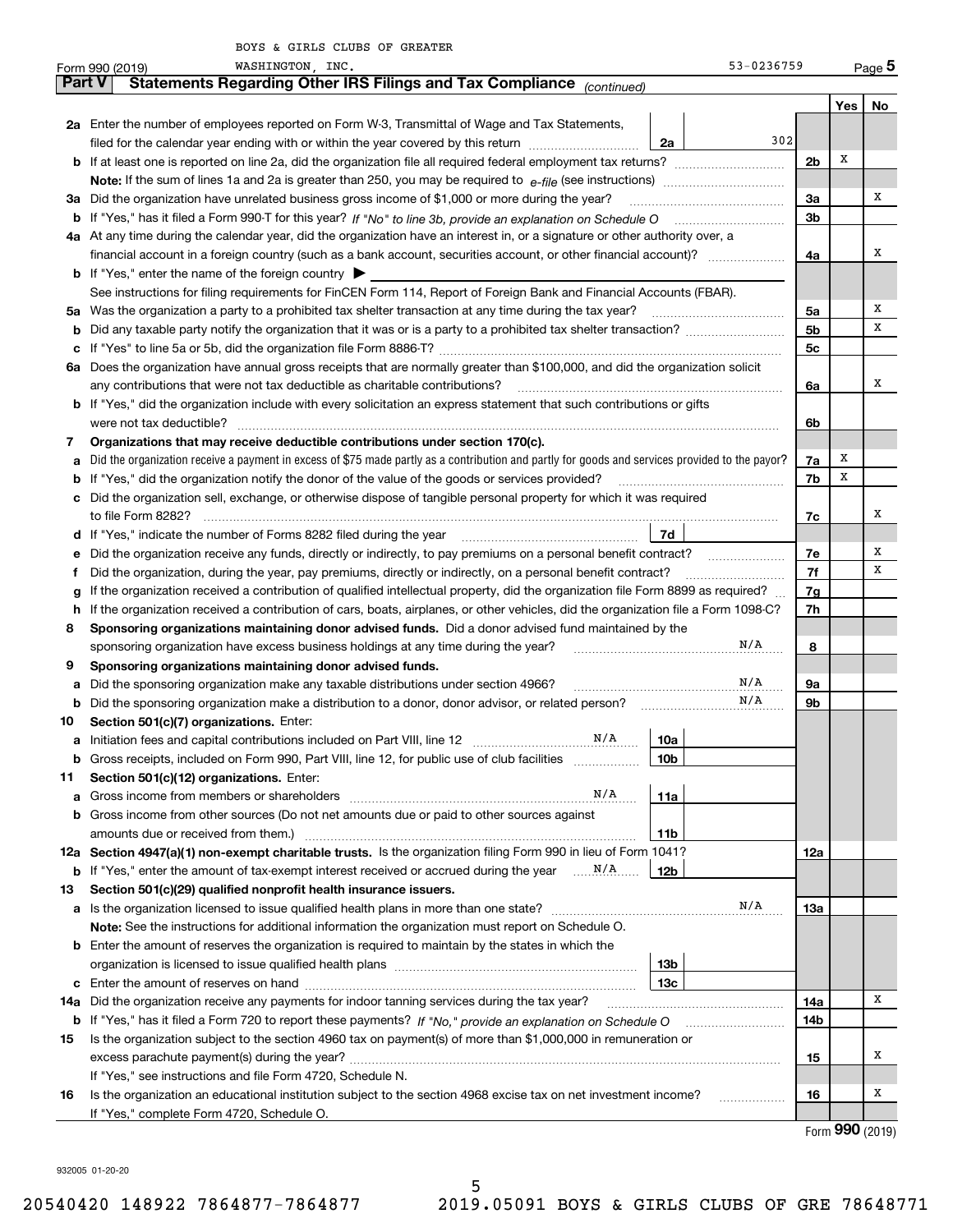|          | Check if Schedule O contains a response or note to any line in this Part VI                                                                                                                                                                                                                                                                                                                                                                                                        |                 |     | $\overline{X}$ |
|----------|------------------------------------------------------------------------------------------------------------------------------------------------------------------------------------------------------------------------------------------------------------------------------------------------------------------------------------------------------------------------------------------------------------------------------------------------------------------------------------|-----------------|-----|----------------|
|          | <b>Section A. Governing Body and Management</b>                                                                                                                                                                                                                                                                                                                                                                                                                                    |                 |     |                |
|          |                                                                                                                                                                                                                                                                                                                                                                                                                                                                                    | 30              | Yes | No             |
|          | <b>1a</b> Enter the number of voting members of the governing body at the end of the tax year<br>1a<br>If there are material differences in voting rights among members of the governing body, or if the governing                                                                                                                                                                                                                                                                 |                 |     |                |
|          |                                                                                                                                                                                                                                                                                                                                                                                                                                                                                    |                 |     |                |
|          | body delegated broad authority to an executive committee or similar committee, explain on Schedule O.                                                                                                                                                                                                                                                                                                                                                                              | 30              |     |                |
| b        | Enter the number of voting members included on line 1a, above, who are independent<br>1b<br>Did any officer, director, trustee, or key employee have a family relationship or a business relationship with any other                                                                                                                                                                                                                                                               |                 |     |                |
| 2        | officer, director, trustee, or key employee?                                                                                                                                                                                                                                                                                                                                                                                                                                       | 2               |     | Χ              |
| 3        | .<br>Did the organization delegate control over management duties customarily performed by or under the direct supervision                                                                                                                                                                                                                                                                                                                                                         |                 |     |                |
|          | of officers, directors, trustees, or key employees to a management company or other person?                                                                                                                                                                                                                                                                                                                                                                                        | 3               |     | x              |
| 4        | Did the organization make any significant changes to its governing documents since the prior Form 990 was filed?                                                                                                                                                                                                                                                                                                                                                                   | 4               |     | х              |
| 5        |                                                                                                                                                                                                                                                                                                                                                                                                                                                                                    | 5               |     | x              |
| 6        | Did the organization have members or stockholders?                                                                                                                                                                                                                                                                                                                                                                                                                                 | 6               |     | х              |
| 7a       | Did the organization have members, stockholders, or other persons who had the power to elect or appoint one or                                                                                                                                                                                                                                                                                                                                                                     |                 |     |                |
|          | $\begin{minipage}{0.5\textwidth} \begin{tabular}{ l l l } \hline \multicolumn{1}{ l l l } \hline \multicolumn{1}{ l l } \multicolumn{1}{ l } \multicolumn{1}{ l } \multicolumn{1}{ l } \multicolumn{1}{ l } \multicolumn{1}{ l } \multicolumn{1}{ l } \multicolumn{1}{ l } \multicolumn{1}{ l } \multicolumn{1}{ l } \multicolumn{1}{ l } \multicolumn{1}{ l } \multicolumn{1}{ l } \multicolumn{1}{ l } \multicolumn{1}{ l } \multicolumn$<br>more members of the governing body? | 7a              |     | х              |
| b        | Are any governance decisions of the organization reserved to (or subject to approval by) members, stockholders, or                                                                                                                                                                                                                                                                                                                                                                 |                 |     |                |
|          | persons other than the governing body?                                                                                                                                                                                                                                                                                                                                                                                                                                             | 7b              |     | х              |
| 8        | Did the organization contemporaneously document the meetings held or written actions undertaken during the year by the following:                                                                                                                                                                                                                                                                                                                                                  |                 |     |                |
| a        |                                                                                                                                                                                                                                                                                                                                                                                                                                                                                    | 8a              | х   |                |
| b        | Each committee with authority to act on behalf of the governing body? [11] manufactures manufactures with authority to act on behalf of the governing body? [11] manufactures manufactures with authority of the state with an                                                                                                                                                                                                                                                     | 8b              | x   |                |
| 9        | Is there any officer, director, trustee, or key employee listed in Part VII, Section A, who cannot be reached at the                                                                                                                                                                                                                                                                                                                                                               |                 |     |                |
|          |                                                                                                                                                                                                                                                                                                                                                                                                                                                                                    | 9               |     | x              |
|          | Section B. Policies <i>(This Section B requests information about policies not required by the Internal Revenue Code.)</i>                                                                                                                                                                                                                                                                                                                                                         |                 |     |                |
|          |                                                                                                                                                                                                                                                                                                                                                                                                                                                                                    |                 | Yes | No             |
|          |                                                                                                                                                                                                                                                                                                                                                                                                                                                                                    | 10a             |     | x              |
|          | b If "Yes," did the organization have written policies and procedures governing the activities of such chapters, affiliates,                                                                                                                                                                                                                                                                                                                                                       |                 |     |                |
|          | and branches to ensure their operations are consistent with the organization's exempt purposes?                                                                                                                                                                                                                                                                                                                                                                                    | 10b             |     |                |
|          | 11a Has the organization provided a complete copy of this Form 990 to all members of its governing body before filing the form?                                                                                                                                                                                                                                                                                                                                                    | 11a             | X   |                |
| b        | Describe in Schedule O the process, if any, used by the organization to review this Form 990.                                                                                                                                                                                                                                                                                                                                                                                      |                 |     |                |
| 12a      |                                                                                                                                                                                                                                                                                                                                                                                                                                                                                    | 12a             | x   |                |
| b        | Were officers, directors, or trustees, and key employees required to disclose annually interests that could give rise to conflicts?                                                                                                                                                                                                                                                                                                                                                | 12 <sub>b</sub> | х   |                |
| с        | Did the organization regularly and consistently monitor and enforce compliance with the policy? If "Yes," describe                                                                                                                                                                                                                                                                                                                                                                 |                 |     |                |
|          | in Schedule O how this was done measurement control to the state of the state of the state of the state of the                                                                                                                                                                                                                                                                                                                                                                     | 12c             | X   |                |
|          |                                                                                                                                                                                                                                                                                                                                                                                                                                                                                    | 13              | X   |                |
| 14       | Did the organization have a written document retention and destruction policy? manufactured and the organization have a written document retention and destruction policy?                                                                                                                                                                                                                                                                                                         | 14              | Х   |                |
| 15       | Did the process for determining compensation of the following persons include a review and approval by independent                                                                                                                                                                                                                                                                                                                                                                 |                 |     |                |
|          | persons, comparability data, and contemporaneous substantiation of the deliberation and decision?                                                                                                                                                                                                                                                                                                                                                                                  |                 |     |                |
|          | a The organization's CEO, Executive Director, or top management official [11] [12] The organization's CEO, Executive Director, or top management official [12] [12] [12] [12] The organization's CEO, Executive Director, or t                                                                                                                                                                                                                                                     | 15a             |     | х              |
| b        |                                                                                                                                                                                                                                                                                                                                                                                                                                                                                    | 15b             |     | X              |
|          | If "Yes" to line 15a or 15b, describe the process in Schedule O (see instructions).                                                                                                                                                                                                                                                                                                                                                                                                |                 |     |                |
|          | 16a Did the organization invest in, contribute assets to, or participate in a joint venture or similar arrangement with a                                                                                                                                                                                                                                                                                                                                                          |                 |     | х              |
|          | taxable entity during the year?                                                                                                                                                                                                                                                                                                                                                                                                                                                    | 16a             |     |                |
|          | b If "Yes," did the organization follow a written policy or procedure requiring the organization to evaluate its participation                                                                                                                                                                                                                                                                                                                                                     |                 |     |                |
|          | in joint venture arrangements under applicable federal tax law, and take steps to safeguard the organization's                                                                                                                                                                                                                                                                                                                                                                     |                 |     |                |
|          | <b>Section C. Disclosure</b>                                                                                                                                                                                                                                                                                                                                                                                                                                                       | 16b             |     |                |
|          | List the states with which a copy of this Form 990 is required to be filed ▶ DC, MD, VA                                                                                                                                                                                                                                                                                                                                                                                            |                 |     |                |
| 17<br>18 | Section 6104 requires an organization to make its Forms 1023 (1024 or 1024-A, if applicable), 990, and 990-T (Section 501(c)(3)s only) available                                                                                                                                                                                                                                                                                                                                   |                 |     |                |
|          | for public inspection. Indicate how you made these available. Check all that apply.                                                                                                                                                                                                                                                                                                                                                                                                |                 |     |                |
|          | X   Own website<br>$X$ Upon request<br>Another's website                                                                                                                                                                                                                                                                                                                                                                                                                           |                 |     |                |
|          | Other (explain on Schedule O)<br>Describe on Schedule O whether (and if so, how) the organization made its governing documents, conflict of interest policy, and financial                                                                                                                                                                                                                                                                                                         |                 |     |                |
|          | statements available to the public during the tax year.                                                                                                                                                                                                                                                                                                                                                                                                                            |                 |     |                |
| 19       |                                                                                                                                                                                                                                                                                                                                                                                                                                                                                    |                 |     |                |
|          |                                                                                                                                                                                                                                                                                                                                                                                                                                                                                    |                 |     |                |
| 20       | State the name, address, and telephone number of the person who possesses the organization's books and records                                                                                                                                                                                                                                                                                                                                                                     |                 |     |                |
|          | MAURICE TOBIAS - $202-540-2300$<br>4103 BENNING RD, NE, WASHINGTON, DC 20019-3423                                                                                                                                                                                                                                                                                                                                                                                                  |                 |     |                |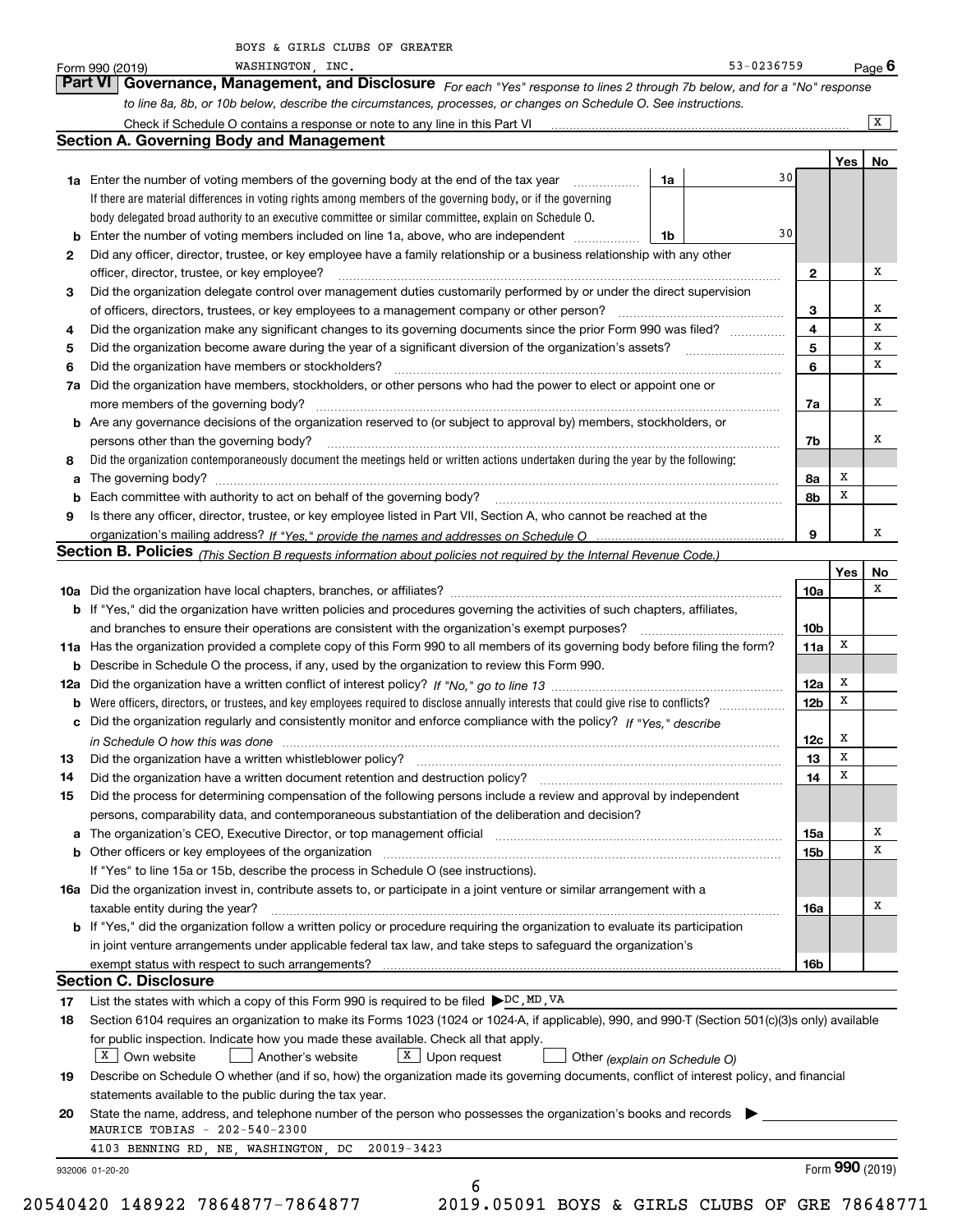| Form 990 (2019)                                                                                                                                            | WASHINGTON INC.                                                                            |  |                                                                                            | 53-0236759 | Page |  |  |
|------------------------------------------------------------------------------------------------------------------------------------------------------------|--------------------------------------------------------------------------------------------|--|--------------------------------------------------------------------------------------------|------------|------|--|--|
|                                                                                                                                                            |                                                                                            |  | Part VII Compensation of Officers, Directors, Trustees, Key Employees, Highest Compensated |            |      |  |  |
|                                                                                                                                                            | <b>Employees, and Independent Contractors</b>                                              |  |                                                                                            |            |      |  |  |
|                                                                                                                                                            | Check if Schedule O contains a response or note to any line in this Part VII               |  |                                                                                            |            |      |  |  |
|                                                                                                                                                            | Section A. Officers, Directors, Trustees, Key Employees, and Highest Compensated Employees |  |                                                                                            |            |      |  |  |
| 1a Complete this table for all persons required to be listed. Report compensation for the calendar year ending with or within the organization's tax year. |                                                                                            |  |                                                                                            |            |      |  |  |

**•** List all of the organization's current officers, directors, trustees (whether individuals or organizations), regardless of amount of compensation. Enter -0- in columns (D), (E), and (F) if no compensation was paid.

 $\bullet$  List all of the organization's  $\,$ current key employees, if any. See instructions for definition of "key employee."

BOYS & GIRLS CLUBS OF GREATER

**•** List the organization's five current highest compensated employees (other than an officer, director, trustee, or key employee) who received reportable compensation (Box 5 of Form W-2 and/or Box 7 of Form 1099-MISC) of more than \$100,000 from the organization and any related organizations.

**•** List all of the organization's former officers, key employees, and highest compensated employees who received more than \$100,000 of reportable compensation from the organization and any related organizations.

**former directors or trustees**  ¥ List all of the organization's that received, in the capacity as a former director or trustee of the organization, more than \$10,000 of reportable compensation from the organization and any related organizations.

See instructions for the order in which to list the persons above.

Check this box if neither the organization nor any related organization compensated any current officer, director, or trustee.  $\mathcal{L}^{\text{max}}$ 

| (A)                                  | (B)               |                                |                                                                  |         | (C)          |                                 |        | (D)             | (E)                           | (F)                   |
|--------------------------------------|-------------------|--------------------------------|------------------------------------------------------------------|---------|--------------|---------------------------------|--------|-----------------|-------------------------------|-----------------------|
| Name and title                       | Average           |                                | (do not check more than one                                      |         | Position     |                                 |        | Reportable      | Reportable                    | Estimated             |
|                                      | hours per         |                                | box, unless person is both an<br>officer and a director/trustee) |         |              |                                 |        | compensation    | compensation                  | amount of             |
|                                      | week<br>(list any |                                |                                                                  |         |              |                                 |        | from<br>the     | from related<br>organizations | other<br>compensation |
|                                      | hours for         |                                |                                                                  |         |              |                                 |        | organization    | (W-2/1099-MISC)               | from the              |
|                                      | related           |                                | trustee                                                          |         |              |                                 |        | (W-2/1099-MISC) |                               | organization          |
|                                      | organizations     |                                |                                                                  |         |              |                                 |        |                 |                               | and related           |
|                                      | below             | Individual trustee or director | Institutional t                                                  |         | Key employee | Highest compensated<br>employee |        |                 |                               | organizations         |
|                                      | line)             |                                |                                                                  | Officer |              |                                 | Former |                 |                               |                       |
| <b>GABRIELLE WEBSTER</b><br>(1)      | 40.00             |                                |                                                                  |         |              |                                 |        |                 |                               |                       |
| CEO                                  |                   |                                |                                                                  | X       |              |                                 |        | 418, 413.       | 0.                            | 19,648.               |
| KIMBERLY LANE<br>(2)                 | 40.00             |                                |                                                                  |         |              |                                 |        |                 |                               |                       |
| CHIEF DEVELOPMENT OFFICER            |                   |                                |                                                                  |         | X            |                                 |        | 183,440.        | 0.                            | 17,524.               |
| WILLIE ALMOND<br>(3)                 | 40.00             |                                |                                                                  |         |              |                                 |        |                 |                               |                       |
| SENIOR VP OF OPERATIONS              |                   |                                |                                                                  |         |              | X                               |        | 147,558.        | 0.                            | 15,671.               |
| ALFONSO BOWENS<br>(4)                | 40.00             |                                |                                                                  |         |              |                                 |        |                 |                               |                       |
| VICE PRESIDENT OF HUMAN RESOURCES    |                   |                                |                                                                  |         |              | x                               |        | 105,821.        | 0.                            | 21,876.               |
| (5)<br>MICHAEL MCDONALD              | 40.00             |                                |                                                                  |         |              |                                 |        |                 |                               |                       |
| VICE PRESIDENT OF GOVERNMENT RELATIO |                   |                                |                                                                  |         |              | X                               |        | 112,961.        | $\mathbf 0$ .                 | 5,648.                |
| KIM JACKSON<br>(6)                   | 40.00             |                                |                                                                  |         |              |                                 |        |                 |                               |                       |
| CFO THRU 5/29/2019                   |                   |                                |                                                                  | x       |              |                                 |        | 75,772.         | $\mathbf 0$ .                 | 1,154.                |
| MAURICE TOBIAS<br>(7)                | 40.00             |                                |                                                                  |         |              |                                 |        |                 |                               |                       |
| CFO                                  |                   |                                |                                                                  | X       |              |                                 |        | 55,769          | $\mathbf{0}$ .                | 0.                    |
| STANLEY PORTER<br>(8)                | 2,00              |                                |                                                                  |         |              |                                 |        |                 |                               |                       |
| CHAIRMAN                             |                   | x                              |                                                                  | x       |              |                                 |        | 0.              | 0.                            | $0$ .                 |
| MATT GEARY<br>(9)                    | 2,00              |                                |                                                                  |         |              |                                 |        |                 |                               |                       |
| TREASURER                            |                   | x                              |                                                                  | X       |              |                                 |        | $\mathbf 0$ .   | $\mathbf 0$ .                 | $\mathbf 0$ .         |
| (10) LACY RICE                       | 2,00              |                                |                                                                  |         |              |                                 |        |                 |                               |                       |
| BOARD MEMBER                         |                   | x                              |                                                                  |         |              |                                 |        | 0.              | 0.                            | $\mathbf{0}$ .        |
| (11) TREVOR STANLEY                  | 2,00              |                                |                                                                  |         |              |                                 |        |                 |                               |                       |
| <b>BOARD MEMBER</b>                  |                   | x                              |                                                                  |         |              |                                 |        | 0.              | 0.                            | $\mathbf{0}$ .        |
| (12) SUSAN BEHN                      | 2,00              |                                |                                                                  |         |              |                                 |        |                 |                               |                       |
| BOARD MEMBER                         |                   | x                              |                                                                  |         |              |                                 |        | 0.              | 0.                            | $0$ .                 |
| (13) JIM DAVIS                       | 2,00              |                                |                                                                  |         |              |                                 |        |                 |                               |                       |
| <b>BOARD MEMBER</b>                  |                   | x                              |                                                                  |         |              |                                 |        | 0.              | 0.                            | $\mathbf 0$ .         |
| (14) MELISSA LAVINSON                | 2,00              |                                |                                                                  |         |              |                                 |        |                 |                               |                       |
| <b>BOARD MEMBER</b>                  |                   | x                              |                                                                  |         |              |                                 |        | 0.              | 0.                            | $\mathbf{0}$ .        |
| (15) ROBERTA LISS                    | 2,00              |                                |                                                                  |         |              |                                 |        |                 |                               |                       |
| <b>BOARD MEMBER</b>                  |                   | x                              |                                                                  |         |              |                                 |        | 0.              | 0.                            | $\mathbf{0}$ .        |
| (16) JOHN O'BRIEN                    | 2,00              |                                |                                                                  |         |              |                                 |        |                 |                               |                       |
| <b>BOARD MEMBER</b>                  |                   | x                              |                                                                  |         |              |                                 |        | 0.              | 0.                            | 0.                    |
| (17) REBECCA OWEN                    | 2,00              |                                |                                                                  |         |              |                                 |        |                 |                               |                       |
| <b>BOARD MEMBER</b>                  |                   | x                              |                                                                  |         |              |                                 |        | $\mathbf{0}$ .  | $\mathbf{0}$ .                | 0.                    |
| 932007 01-20-20                      |                   |                                |                                                                  |         |              |                                 |        |                 |                               | Form 990 (2019)       |

932007 01-20-20

20540420 148922 7864877-7864877 2019.05091 BOYS & GIRLS CLUBS OF GRE 78648771

7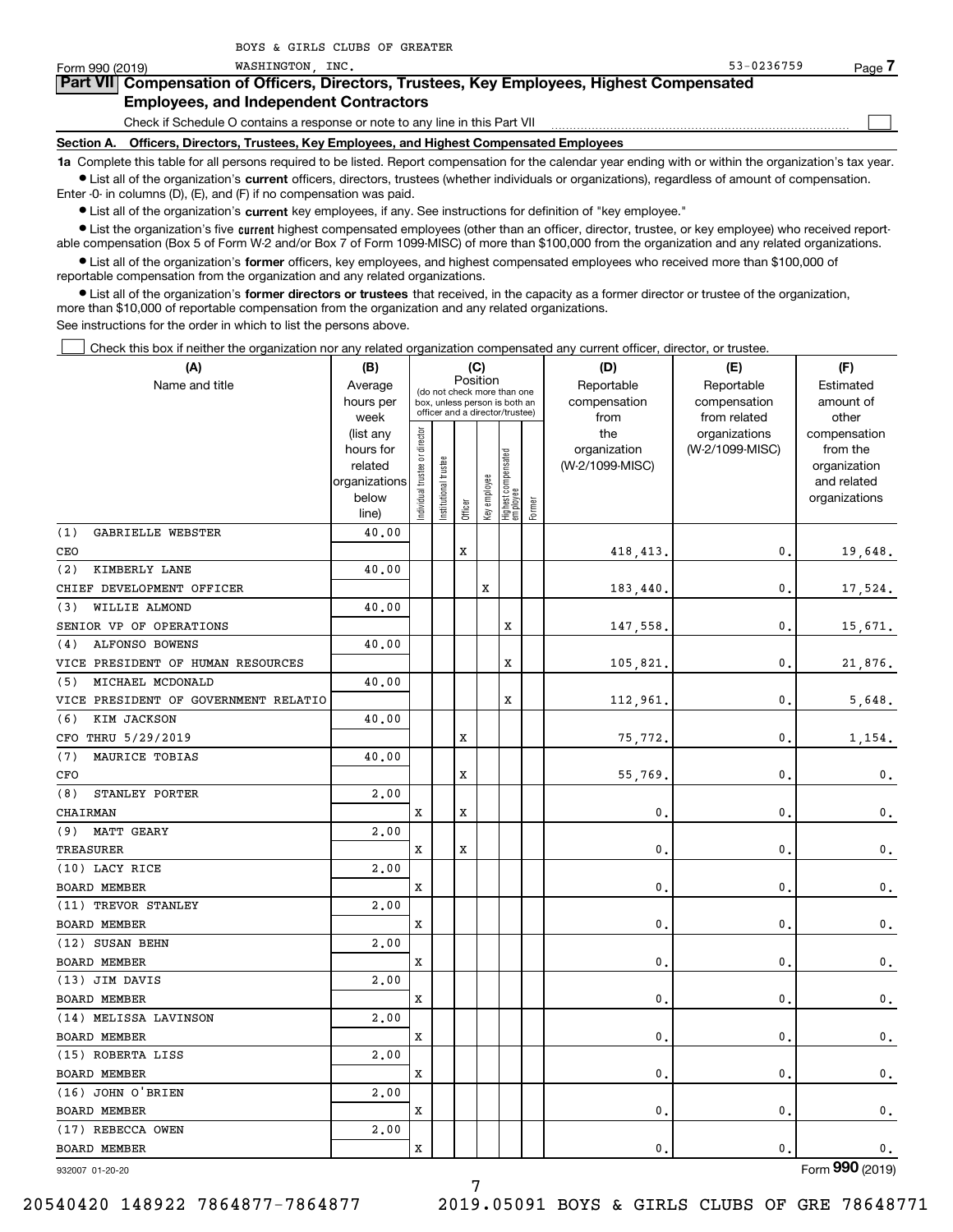|  |  |  |  |  |  | BOYS & GIRLS CLUBS OF GREATER |
|--|--|--|--|--|--|-------------------------------|
|--|--|--|--|--|--|-------------------------------|

|                 | WASHINGTON, INC.<br>Form 990 (2019)                                                                                                                  |                                                                      |                                                                                                             |                      |         |                                    |                                            |        |                                        | 53-0236759                       |   |                                                                          | Page 8           |
|-----------------|------------------------------------------------------------------------------------------------------------------------------------------------------|----------------------------------------------------------------------|-------------------------------------------------------------------------------------------------------------|----------------------|---------|------------------------------------|--------------------------------------------|--------|----------------------------------------|----------------------------------|---|--------------------------------------------------------------------------|------------------|
| <b>Part VII</b> | Section A. Officers, Directors, Trustees, Key Employees, and Highest Compensated Employees (continued)                                               |                                                                      |                                                                                                             |                      |         |                                    |                                            |        |                                        |                                  |   |                                                                          |                  |
|                 | (A)                                                                                                                                                  | (B)                                                                  |                                                                                                             |                      |         | (C)                                |                                            |        | (D)                                    | (E)                              |   | (F)                                                                      |                  |
|                 | Name and title                                                                                                                                       | Average<br>hours per<br>week                                         | Position<br>(do not check more than one<br>box, unless person is both an<br>officer and a director/trustee) |                      |         | Reportable<br>compensation<br>from | Reportable<br>compensation<br>from related |        | Estimated<br>amount of<br>other        |                                  |   |                                                                          |                  |
|                 |                                                                                                                                                      | (list any<br>hours for<br>related<br>organizations<br>below<br>line) | ndividual trustee or director                                                                               | nstitutional trustee | Officer | key employee                       | Highest compensated<br>  employee          | Former | the<br>organization<br>(W-2/1099-MISC) | organizations<br>(W-2/1099-MISC) |   | compensation<br>from the<br>organization<br>and related<br>organizations |                  |
|                 | (18) FRED PLUMB                                                                                                                                      | 2,00                                                                 |                                                                                                             |                      |         |                                    |                                            |        |                                        |                                  |   |                                                                          |                  |
|                 | <b>BOARD MEMBER</b>                                                                                                                                  |                                                                      | x                                                                                                           |                      |         |                                    |                                            |        | $\mathbf{0}$                           | 0.                               |   |                                                                          | 0.               |
|                 | (19) ERICA GORDON                                                                                                                                    | 2,00                                                                 |                                                                                                             |                      |         |                                    |                                            |        |                                        |                                  |   |                                                                          |                  |
|                 | <b>BOARD MEMBER</b>                                                                                                                                  |                                                                      | x                                                                                                           |                      |         |                                    |                                            |        | $\mathbf{0}$                           | 0.                               |   |                                                                          | $\mathbf{0}$ .   |
|                 | (20) KEVIN FROMER                                                                                                                                    | 2,00                                                                 |                                                                                                             |                      |         |                                    |                                            |        |                                        |                                  |   |                                                                          |                  |
|                 | <b>BOARD MEMBER</b>                                                                                                                                  |                                                                      | x                                                                                                           |                      |         |                                    |                                            |        | 0.                                     | 0.                               |   |                                                                          | $\mathbf{0}$ .   |
|                 | (21) RICHARD DRYER                                                                                                                                   | 2,00                                                                 |                                                                                                             |                      |         |                                    |                                            |        |                                        |                                  |   |                                                                          |                  |
|                 | <b>BOARD MEMBER</b>                                                                                                                                  |                                                                      | x                                                                                                           |                      |         |                                    |                                            |        | 0                                      | $\mathbf{0}$                     |   |                                                                          | $\mathbf{0}$ .   |
|                 | (22) BENNO GERSON                                                                                                                                    | 2,00                                                                 |                                                                                                             |                      |         |                                    |                                            |        |                                        |                                  |   |                                                                          |                  |
|                 | <b>BOARD MEMBER</b>                                                                                                                                  |                                                                      | x                                                                                                           |                      |         |                                    |                                            |        | $\mathbf{0}$                           | $\mathbf{0}$ .                   |   |                                                                          | $\mathbf{0}$ .   |
|                 | (23) ASHLY GOODSPEED                                                                                                                                 | 2,00                                                                 |                                                                                                             |                      |         |                                    |                                            |        |                                        |                                  |   |                                                                          |                  |
|                 | <b>BOARD MEMBER</b>                                                                                                                                  |                                                                      | X                                                                                                           |                      |         |                                    |                                            |        | $\mathbf{0}$                           | $\mathbf{0}$                     |   |                                                                          | $\mathbf 0$ .    |
|                 | (24) MARTIN K. ALLOY                                                                                                                                 | 2.00                                                                 |                                                                                                             |                      |         |                                    |                                            |        |                                        |                                  |   |                                                                          |                  |
|                 | BOARD MEMBER                                                                                                                                         |                                                                      | x                                                                                                           |                      |         |                                    |                                            |        | $\mathbf{0}$ .                         | $\mathbf{0}$ .                   |   |                                                                          | 0.               |
|                 | (25) LAMAR GREENE                                                                                                                                    | 2,00                                                                 |                                                                                                             |                      |         |                                    |                                            |        |                                        |                                  |   |                                                                          |                  |
|                 | BOARD MEMBER                                                                                                                                         |                                                                      | x                                                                                                           |                      |         |                                    |                                            |        | $\mathbf 0$                            | 0.                               |   |                                                                          | $\mathfrak{o}$ . |
|                 | (26) PATTY PERKINS ANDRINGA                                                                                                                          | 2,00                                                                 |                                                                                                             |                      |         |                                    |                                            |        |                                        |                                  |   |                                                                          |                  |
|                 | <b>BOARD MEMBER</b>                                                                                                                                  |                                                                      | X                                                                                                           |                      |         |                                    |                                            |        | $\mathbf{0}$                           | 0.                               |   |                                                                          | $\mathbf{0}$ .   |
|                 | 1b Subtotal                                                                                                                                          |                                                                      |                                                                                                             |                      |         |                                    |                                            |        | 1,099,734                              | 0.                               |   |                                                                          | 81,521.          |
|                 |                                                                                                                                                      |                                                                      |                                                                                                             |                      |         |                                    |                                            |        | $\mathbf{0}$                           | 0.                               |   |                                                                          | $\mathbf{0}$ .   |
|                 |                                                                                                                                                      |                                                                      |                                                                                                             |                      |         |                                    |                                            |        | 1,099,734.                             | 0.                               |   |                                                                          | 81.521.          |
| $\mathbf{2}$    | Total number of individuals (including but not limited to those listed above) who received more than \$100,000 of reportable                         |                                                                      |                                                                                                             |                      |         |                                    |                                            |        |                                        |                                  |   |                                                                          |                  |
|                 | compensation from the organization $\blacktriangleright$                                                                                             |                                                                      |                                                                                                             |                      |         |                                    |                                            |        |                                        |                                  |   |                                                                          | 5                |
|                 |                                                                                                                                                      |                                                                      |                                                                                                             |                      |         |                                    |                                            |        |                                        |                                  |   | Yes                                                                      | No               |
| 3               | Did the organization list any former officer, director, trustee, key employee, or highest compensated employee on                                    |                                                                      |                                                                                                             |                      |         |                                    |                                            |        |                                        |                                  |   |                                                                          |                  |
|                 | line 1a? If "Yes," complete Schedule J for such individual manufactured contained and the line 1a? If "Yes," complete Schedule J for such individual |                                                                      |                                                                                                             |                      |         |                                    |                                            |        |                                        |                                  | 3 |                                                                          | х                |
| 4               | For any individual listed on line 1a, is the sum of reportable compensation and other compensation from the organization                             |                                                                      |                                                                                                             |                      |         |                                    |                                            |        |                                        |                                  |   |                                                                          |                  |
|                 |                                                                                                                                                      |                                                                      |                                                                                                             |                      |         |                                    |                                            |        |                                        |                                  | 4 | x                                                                        |                  |
| 5               | Did any person listed on line 1a receive or accrue compensation from any unrelated organization or individual for services                           |                                                                      |                                                                                                             |                      |         |                                    |                                            |        |                                        |                                  |   |                                                                          |                  |

**5Section B. Independent Contractors** *If "Yes," complete Schedule J for such person* rendered to the organization?

**1**Complete this table for your five highest compensated independent contractors that received more than \$100,000 of compensation from the organization. Report compensation for the calendar year ending with or within the organization's tax year.

| (A)                                                                                                                   | (B)                                   | (C)             |
|-----------------------------------------------------------------------------------------------------------------------|---------------------------------------|-----------------|
| Name and business address                                                                                             | Description of services               | Compensation    |
| COLLEGE FUNDING SPECIALIST                                                                                            |                                       |                 |
| 1825 MAIN STREET, WESTON, FL 33326                                                                                    | COLLEGE SUPPORT                       | 178,279.        |
| RX-IT, 200 LITTLE FALLS ST, STE G400,                                                                                 |                                       |                 |
| FALLS CHURCH, VA 22046                                                                                                | <b>INFORMATION TECHNOLOGY SUPPORT</b> | 127,833.        |
| JAN PRO OF WASHINGTON, 10801 MAIN STREET,                                                                             |                                       |                 |
| SUITE 200, FAIRFAX, VA 22030                                                                                          | UANITORIAL SERVICES                   | 124,993.        |
| BATTLES TRANSPORTATION                                                                                                |                                       |                 |
| 3000 V STREET NE WASHINGTON DC 20018                                                                                  | ACCOUNTING SUPPORT                    | 107, 150.       |
|                                                                                                                       |                                       |                 |
|                                                                                                                       |                                       |                 |
| Total number of independent contractors (including but not limited to those listed above) who received more than<br>2 |                                       |                 |
| $$100,000$ of compensation from the organization $\triangleright$                                                     |                                       |                 |
| SEE PART VII, SECTION A CONTINUATION SHEETS                                                                           |                                       | Form 990 (2019) |

932008 01-20-20

X

8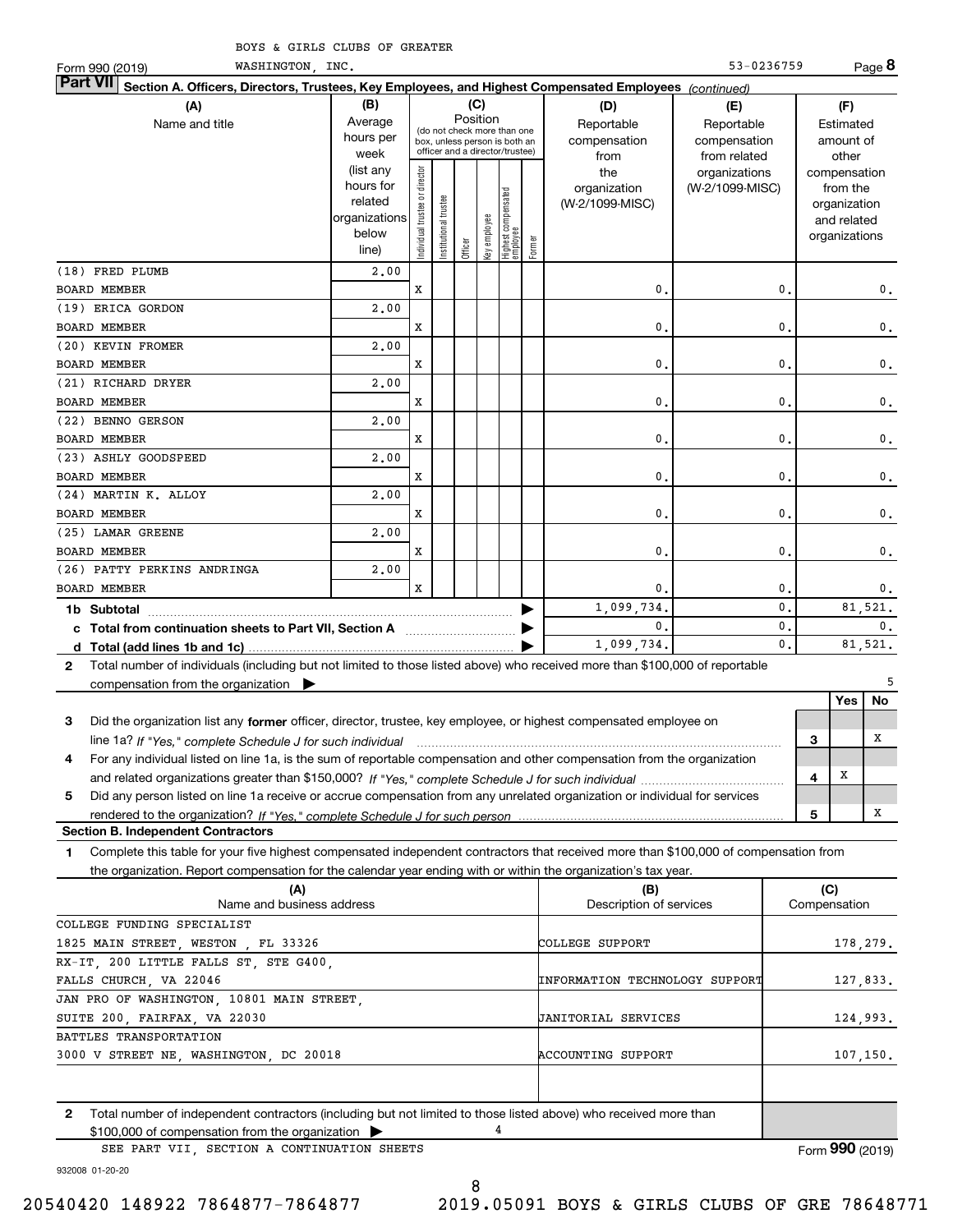WASHINGTON, INC. 53-0236759

| WASHINGTON, INC.<br>Form 990                                                                                              |                          |                                |                       |         |                        |                              |        |                 | 53-0236759       |                              |
|---------------------------------------------------------------------------------------------------------------------------|--------------------------|--------------------------------|-----------------------|---------|------------------------|------------------------------|--------|-----------------|------------------|------------------------------|
| <b>Part VII</b><br>Section A. Officers, Directors, Trustees, Key Employees, and Highest Compensated Employees (continued) |                          |                                |                       |         |                        |                              |        |                 |                  |                              |
| (A)                                                                                                                       | (B)                      |                                |                       |         | (C)                    |                              |        | (D)             | (E)              | (F)                          |
| Name and title                                                                                                            | Average                  |                                |                       |         | Position               |                              |        | Reportable      | Reportable       | Estimated                    |
|                                                                                                                           | hours                    |                                |                       |         | (check all that apply) |                              |        | compensation    | compensation     | amount of                    |
|                                                                                                                           | per                      |                                |                       |         |                        |                              |        | from            | from related     | other                        |
|                                                                                                                           | week                     |                                |                       |         |                        |                              |        | the             | organizations    | compensation                 |
|                                                                                                                           | (list any                |                                |                       |         |                        |                              |        | organization    | (W-2/1099-MISC)  | from the                     |
|                                                                                                                           | hours for                |                                |                       |         |                        |                              |        | (W-2/1099-MISC) |                  | organization                 |
|                                                                                                                           | related<br>organizations |                                |                       |         |                        |                              |        |                 |                  | and related<br>organizations |
|                                                                                                                           | below                    |                                |                       |         |                        |                              |        |                 |                  |                              |
|                                                                                                                           | line)                    | Individual trustee or director | Institutional trustee | Officer | Key employee           | Highest compensated employee | Former |                 |                  |                              |
| (27) NYCAL ANTHONY-TOWNSEND                                                                                               | 2,00                     |                                |                       |         |                        |                              |        |                 |                  |                              |
| <b>BOARD MEMBER</b>                                                                                                       |                          | $\mathbf X$                    |                       |         |                        |                              |        | 0.              | $\mathbf{0}$ .   | $\mathbf 0$ .                |
| (28) KEVIN BROADHURST                                                                                                     | 2,00                     |                                |                       |         |                        |                              |        |                 |                  |                              |
|                                                                                                                           |                          | X                              |                       |         |                        |                              |        | 0.              | $\mathbf{0}$ .   |                              |
| BOARD MEMBER                                                                                                              |                          |                                |                       |         |                        |                              |        |                 |                  | $\mathbf 0$ .                |
| (29) KIMBERLY FERRIS CROCKER                                                                                              | 2,00                     |                                |                       |         |                        |                              |        |                 |                  |                              |
| BOARD MEMBER                                                                                                              |                          | X                              |                       |         |                        |                              |        | 0.              | $\mathbf{0}$ .   | $\mathbf 0$ .                |
| (30) STEPHEN GREER                                                                                                        | 2,00                     |                                |                       |         |                        |                              |        |                 |                  |                              |
| BOARD MEMBER                                                                                                              |                          | $\mathbf x$                    |                       |         |                        |                              |        | 0.              | $\mathbf{0}$ .   | $\mathbf 0$ .                |
| (31) KIRK HANSEN                                                                                                          | 2,00                     |                                |                       |         |                        |                              |        |                 |                  |                              |
| BOARD MEMBER                                                                                                              |                          | $\mathbf x$                    |                       |         |                        |                              |        | 0.              | $\mathbf{0}$ .   | $\mathbf 0$ .                |
| (32) COURTNEY HOLEMAN                                                                                                     | 2,00                     |                                |                       |         |                        |                              |        |                 |                  |                              |
| BOARD MEMBER                                                                                                              |                          | $\mathbf x$                    |                       |         |                        |                              |        | 0.              | $\mathbf{0}$ .   | $\mathbf 0$ .                |
| (33) BARRY HUDSON                                                                                                         | 2,00                     |                                |                       |         |                        |                              |        |                 |                  |                              |
| BOARD MEMBER                                                                                                              |                          | X                              |                       |         |                        |                              |        | 0.              | $\mathbf{0}$ .   | $\mathbf 0$ .                |
| (34) MAKINA NYANTH                                                                                                        | 2,00                     |                                |                       |         |                        |                              |        |                 |                  |                              |
| BOARD MEMBER                                                                                                              |                          | X                              |                       |         |                        |                              |        | 0.              | $\mathbf{0}$ .   | $\mathbf 0$ .                |
| (35) DENNIS PERKINS                                                                                                       | 2,00                     |                                |                       |         |                        |                              |        |                 |                  |                              |
| BOARD MEMBER                                                                                                              |                          | X                              |                       |         |                        |                              |        | 0.              | $\mathbf{0}$ .   | $\mathbf 0$ .                |
| (36) CALLIE RILEY                                                                                                         | 2,00                     |                                |                       |         |                        |                              |        |                 |                  |                              |
| BOARD MEMBER                                                                                                              |                          | X                              |                       |         |                        |                              |        | $\mathbf 0$ .   | $\mathbf{0}$ .   | $\mathbf 0$ .                |
| (37) SHAUNTA VAUGHN                                                                                                       | 2,00                     |                                |                       |         |                        |                              |        |                 |                  |                              |
| <b>BOARD MEMBER</b>                                                                                                       |                          | X                              |                       |         |                        |                              |        | 0.              | $\mathfrak{o}$ . | $\mathbf 0$ .                |
|                                                                                                                           |                          |                                |                       |         |                        |                              |        |                 |                  |                              |
|                                                                                                                           |                          |                                |                       |         |                        |                              |        |                 |                  |                              |
|                                                                                                                           |                          |                                |                       |         |                        |                              |        |                 |                  |                              |
|                                                                                                                           |                          |                                |                       |         |                        |                              |        |                 |                  |                              |
|                                                                                                                           |                          |                                |                       |         |                        |                              |        |                 |                  |                              |
|                                                                                                                           |                          |                                |                       |         |                        |                              |        |                 |                  |                              |
|                                                                                                                           |                          |                                |                       |         |                        |                              |        |                 |                  |                              |
|                                                                                                                           |                          |                                |                       |         |                        |                              |        |                 |                  |                              |
|                                                                                                                           |                          |                                |                       |         |                        |                              |        |                 |                  |                              |
|                                                                                                                           |                          |                                |                       |         |                        |                              |        |                 |                  |                              |
|                                                                                                                           |                          |                                |                       |         |                        |                              |        |                 |                  |                              |
|                                                                                                                           |                          |                                |                       |         |                        |                              |        |                 |                  |                              |
|                                                                                                                           |                          |                                |                       |         |                        |                              |        |                 |                  |                              |
|                                                                                                                           |                          |                                |                       |         |                        |                              |        |                 |                  |                              |
|                                                                                                                           |                          |                                |                       |         |                        |                              |        |                 |                  |                              |
|                                                                                                                           |                          |                                |                       |         |                        |                              |        |                 |                  |                              |
|                                                                                                                           |                          |                                |                       |         |                        |                              |        |                 |                  |                              |
|                                                                                                                           |                          |                                |                       |         |                        |                              |        |                 |                  |                              |
|                                                                                                                           |                          |                                |                       |         |                        |                              |        |                 |                  |                              |
|                                                                                                                           |                          |                                |                       |         |                        |                              |        |                 |                  |                              |
|                                                                                                                           |                          |                                |                       |         |                        |                              |        |                 |                  |                              |
|                                                                                                                           |                          |                                |                       |         |                        |                              |        |                 |                  |                              |

932201 04-01-19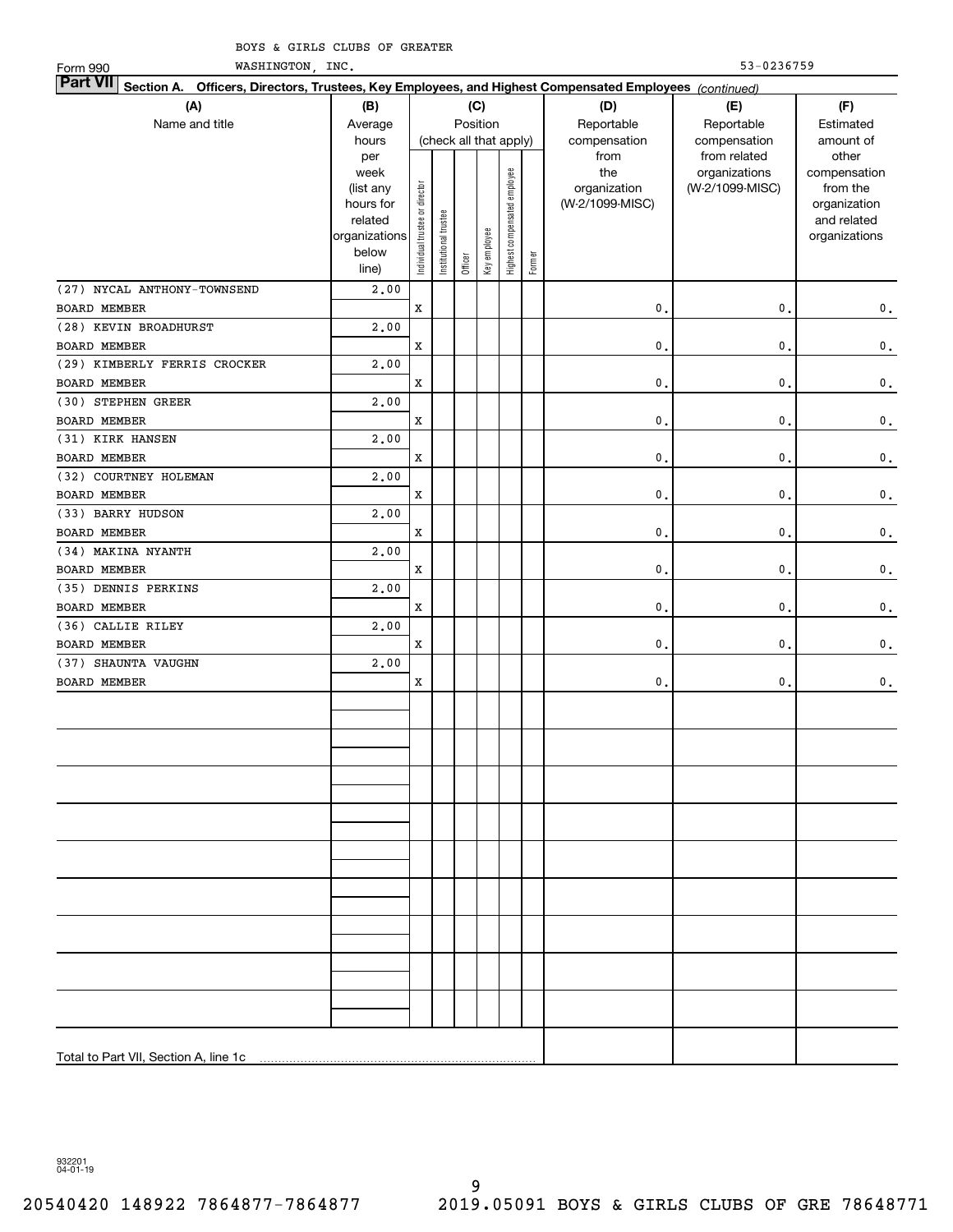WASHINGTON, INC. 53-0236759 Form 990 (2019) WASHINGTON, INC. 53-0236759 Page **Part VIII Statement of Revenue**  $\mathcal{L}^{\text{max}}$ Check if Schedule O contains a response or note to any line in this Part VIII **(A)** $\overline{(D)}$  **(B) (C) (D)** Revenue excluded Total revenue  $\vert$  Related or exempt Unrelatedfrom tax under function revenue business revenue sections 512 - 514 **Contributions, Gifts, Grants**<br>and Other Similar Amounts **1 a** Federated campaigns **Contributions, Gifts, Grants and Other Similar Amounts** ~~~~~**1ab** Membership dues \_\_\_\_\_\_\_\_\_\_\_\_\_\_\_ **1b**2,045,418. **c** Fundraising events \_\_\_\_\_\_\_\_\_\_\_\_\_\_ **1c**10,000. **d** Related organizations …………… **1d**1,351,211. **e** Government grants (contributions) **1ef** All other contributions, gifts, grants, and 5,355,556. similar amounts not included above **1f1**\$**g** Noncash contributions included in lines 1a-1f 1g 8,762,185. **h Total.**  Add lines 1a-1f | **Business Code** 1,804,412. **a2**RECREATIONAL FEES 900099 1,804,412. Program Service<br>Revenue **Program Service** 113,856. **b**MEMBER DUES 900099 113,856. **Revenue cdef** All other program service revenue .............. 1,918,268. **gTotal.**  Add lines 2a-2f | Investment income (including dividends, interest, and **3**26,340. 26,340. …… ▶ other similar amounts) ~~~~~~~~~~~~~~~~~Income from investment of tax-exempt bond proceeds **4** $\blacksquare$ **5**Royalties | (i) Real (ii) Personal 155,022. **6 a** Gross rents **6a**~~~~~0.**6bb** Less: rental expenses  $\ldots$ 155,022. **6cc** Rental income or (loss) 155,022. 155,022.  $\blacktriangleright$ **d** Net rental income or (loss) (i) Securities (ii) Other **7 a** Gross amount from sales of assets other than inventory **7ab** Less: cost or other basis **Other Revenue Other Revenue** and sales expenses **7b7cc** Gain or (loss) …………… **d**Net gain or (loss) | **8 a** Gross income from fundraising events (not including  $\$ \qquad \qquad$  2 , 045 , 418  $\qquad$  of contributions reported on line 1c). See 14,193. Part IV, line 18 ~~~~~~~~~~~~ **8a**343,532. **8bb** Less: direct expenses  $^{(1)}$  $-329,339.$   $-329,339.$ **c** Net income or (loss) from fundraising events **............... 9 a** Gross income from gaming activities. See Part IV, line 19 ~~~~~~~~~~~~ **9a9bb** Less: direct expenses \_\_\_\_\_\_\_\_\_\_\_\_\_\_\_\_\_\_  $\blacktriangleright$ **c** Net income or (loss) from gaming activities . . . . . . . . . . . . . . . . . . **10 a** Gross sales of inventory, less returns and allowances ~~~~~~~~~~~~ **10a10bb** Less: cost of goods sold  $^{[1]}$  .....................  $\blacksquare$ **c** Net income or (loss) from sales of inventory . . . . . . . . . . . . . . . . . . **Business Code Miscellaneous** Miscellaneous 27,328. 27,328. **11 a** OTHER INCOME 900099 Revenue **Revenue bcd** All other revenue  $\ldots$   $\ldots$   $\ldots$   $\ldots$   $\ldots$   $\ldots$   $\ldots$   $\ldots$ 27,328. **Total.**  Add lines 11a-11d | **e** $10,559,804.$   $1,918,268.$  0.  $-120,649.$ …… ▶ **12Total revenue.**  See instructions

932009 01-20-20

10

20540420 148922 7864877-7864877 2019.05091 BOYS & GIRLS CLUBS OF GRE 78648771

Form (2019) **990**

**9**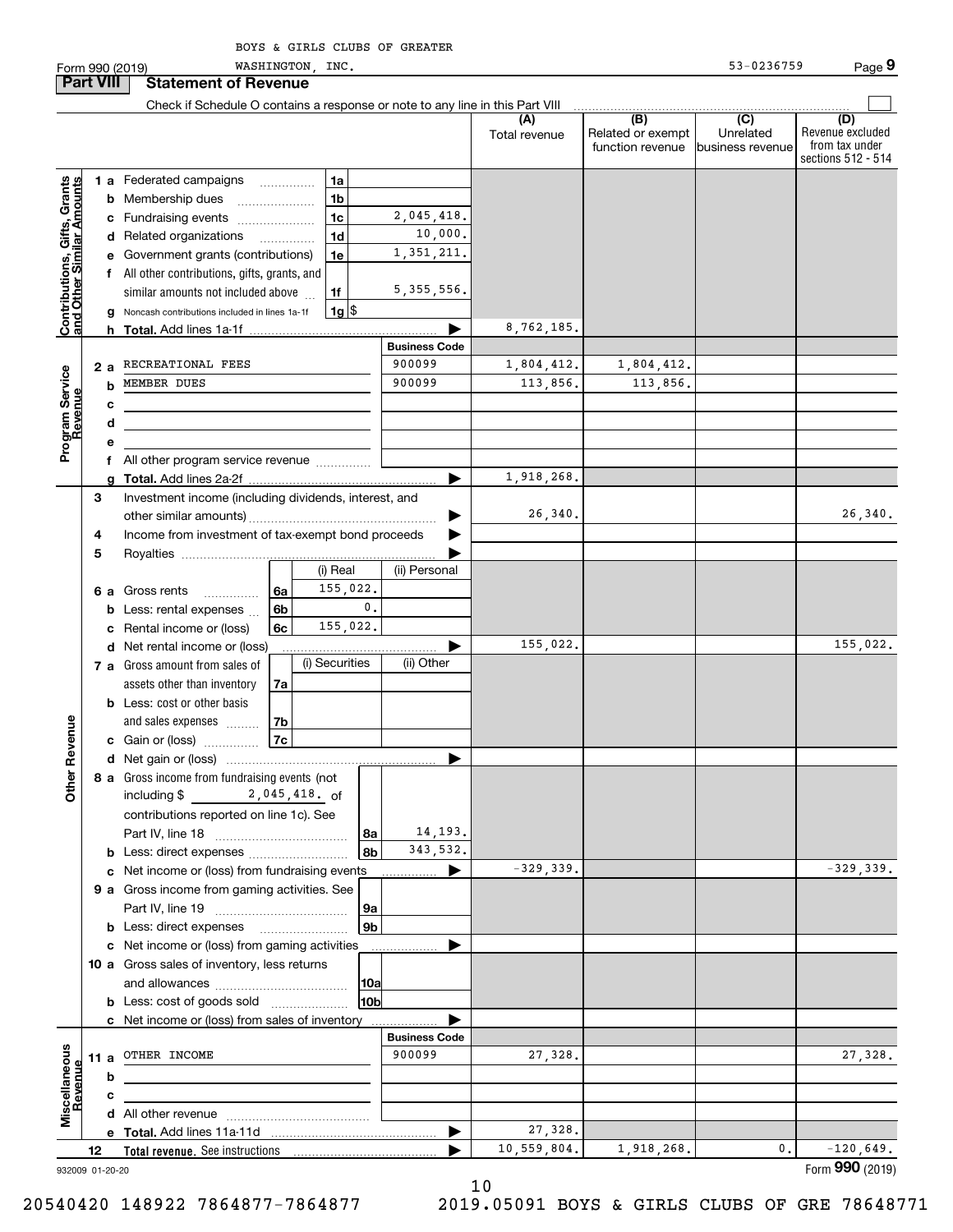| WASHINGTON, INC.<br>Form 990 (2019)<br><b>Part IX Statement of Functional Expenses</b>                                     |                          |                                    | 53-0236759                                | $Page$ 10                          |
|----------------------------------------------------------------------------------------------------------------------------|--------------------------|------------------------------------|-------------------------------------------|------------------------------------|
| Section 501(c)(3) and 501(c)(4) organizations must complete all columns. All other organizations must complete column (A). |                          |                                    |                                           |                                    |
| Check if Schedule O contains a response or note to any line in this Part IX                                                |                          |                                    |                                           |                                    |
| Do not include amounts reported on lines 6b,<br>7b, 8b, 9b, and 10b of Part VIII.                                          | (A)<br>Total expenses    | (B)<br>Program service<br>expenses | (C)<br>Management and<br>general expenses | (D)<br>Fundraising<br>expenses     |
| Grants and other assistance to domestic organizations<br>$\mathbf 1$                                                       |                          |                                    |                                           |                                    |
| and domestic governments. See Part IV, line 21                                                                             |                          |                                    |                                           |                                    |
| Grants and other assistance to domestic<br>$\mathbf{2}$                                                                    |                          |                                    |                                           |                                    |
| individuals. See Part IV, line 22                                                                                          |                          |                                    |                                           |                                    |
| Grants and other assistance to foreign<br>3                                                                                |                          |                                    |                                           |                                    |
| organizations, foreign governments, and foreign                                                                            |                          |                                    |                                           |                                    |
| individuals. See Part IV, lines 15 and 16                                                                                  |                          |                                    |                                           |                                    |
| Benefits paid to or for members<br>4                                                                                       |                          |                                    |                                           |                                    |
| Compensation of current officers, directors,<br>5                                                                          |                          |                                    |                                           |                                    |
| trustees, and key employees                                                                                                | 774,807.                 | 183,568.                           | 461,998.                                  | 129,241.                           |
| Compensation not included above to disqualified<br>6                                                                       |                          |                                    |                                           |                                    |
| persons (as defined under section 4958(f)(1)) and                                                                          |                          |                                    |                                           |                                    |
| persons described in section 4958(c)(3)(B)                                                                                 |                          |                                    |                                           |                                    |
| 7                                                                                                                          | $\overline{5,166,301}$ . | 4,164,660.                         | 575,653.                                  | 425,988.                           |
| Pension plan accruals and contributions (include<br>8                                                                      |                          |                                    |                                           |                                    |
| section 401(k) and 403(b) employer contributions)                                                                          | 186,780.                 | 130,775.                           | 51, 561.                                  |                                    |
| 9                                                                                                                          | 322,634.                 | 123,550.                           | 189,999.                                  | $\frac{4,444.}{9,085.}$<br>39,483. |
| 10                                                                                                                         | 439,860.                 | 305,890.                           | 94,487.                                   |                                    |
| Fees for services (nonemployees):<br>11                                                                                    |                          |                                    |                                           |                                    |
| a                                                                                                                          |                          |                                    |                                           |                                    |
| b                                                                                                                          | 17,457.                  |                                    | 17,457.                                   |                                    |
| с                                                                                                                          | 131,298.                 |                                    | 131,298.                                  |                                    |
| d                                                                                                                          |                          |                                    |                                           |                                    |
| Professional fundraising services. See Part IV, line 17<br>е                                                               |                          |                                    |                                           |                                    |
| Investment management fees<br>f                                                                                            |                          |                                    |                                           |                                    |
| Other. (If line 11g amount exceeds 10% of line 25,<br>a                                                                    |                          |                                    |                                           |                                    |
| column (A) amount, list line 11g expenses on Sch O.)                                                                       | 310, 303.                | 236,611.                           | 59,960.                                   | 13,732.                            |
| 12                                                                                                                         |                          |                                    |                                           |                                    |
| 13                                                                                                                         | 155, 193.                | 61,749.                            | 62,611.                                   | 30,833.                            |
| 14                                                                                                                         | 197,834.                 | 186,157.                           | 11,677.                                   |                                    |
| 15                                                                                                                         |                          |                                    |                                           |                                    |
| 16                                                                                                                         | 1,324,852.               | 1,191,083.                         | 105,640.                                  | 28, 129.                           |
| 17<br>Travel                                                                                                               | 411,856.                 | 402,445.                           | 6,020.                                    | 3,391                              |
| Payments of travel or entertainment expenses<br>18                                                                         |                          |                                    |                                           |                                    |
| for any federal, state, or local public officials                                                                          |                          |                                    |                                           |                                    |
| Conferences, conventions, and meetings<br>19                                                                               | 86,877.                  | 64,165.                            | 19,052.                                   | 3,660.                             |
| 20<br>Interest                                                                                                             | 112,618.                 | 92,851.                            | 19,767.                                   |                                    |
| 21                                                                                                                         |                          |                                    |                                           |                                    |
| Depreciation, depletion, and amortization<br>22                                                                            | 706,950.                 | 669,565.                           | 37, 385.                                  |                                    |
| 23<br>Insurance                                                                                                            |                          |                                    |                                           |                                    |

644,307. 130,665. 85,707. 38,789.

11,245,088.

11

932010 01-20-20

 $Check here$ 

All other expenses

PROGRAM SUPPLIES BANK AND OTHER FEES MEMBERSHIP & DUES OTHER EXPENSES

**abcde25 26**

Check here  $\bullet$  if following SOP 98-2 (ASC 958-720)

reported in column (B) joint costs from a combined educational campaign and fundraising solicitation.

**Total functional expenses.**  Add lines 1 through 24e **Joint costs.** Complete this line only if the organization

Other expenses. Itemize expenses not covered above (List miscellaneous expenses on line 24e. If line 24e amount exceeds 10% of line 25, column (A) amount, list line 24e expenses on Schedule O.)

Form (2019) **990**

20540420 148922 7864877-7864877 2019.05091 BOYS & GIRLS CLUBS OF GRE 78648771

83,919. 1,788.

624,481. 7,100. 12,726. 63,012. 58,841. 8,812.

16,070. 12,232. 10,487.

8,600,551. 1,924,526. 720,011.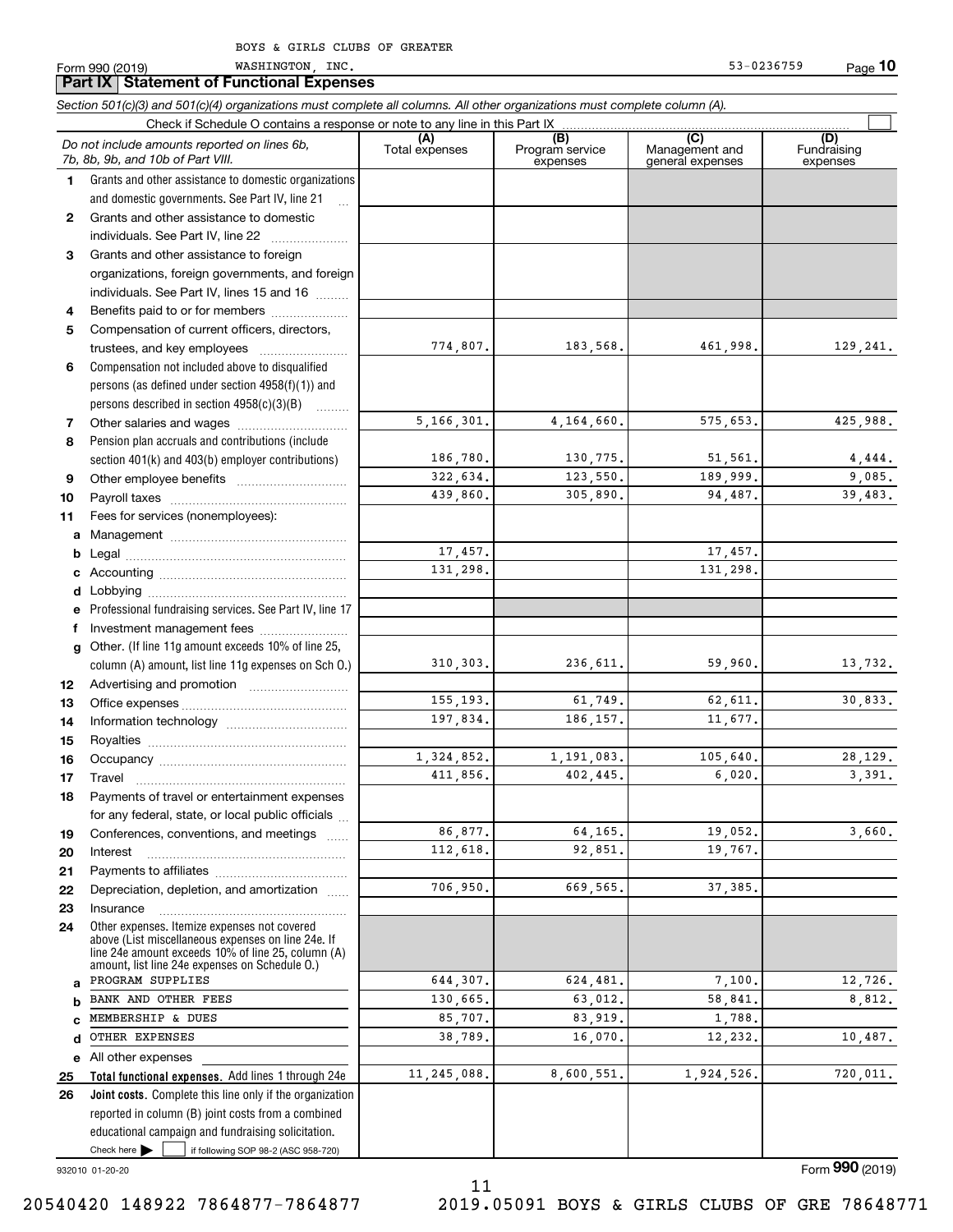|                             | Part X | <b>Balance Sheet</b>                                                                        |          |               |                          |                 |                    |
|-----------------------------|--------|---------------------------------------------------------------------------------------------|----------|---------------|--------------------------|-----------------|--------------------|
|                             |        |                                                                                             |          |               |                          |                 |                    |
|                             |        |                                                                                             |          |               | (A)<br>Beginning of year |                 | (B)<br>End of year |
|                             | 1      |                                                                                             |          |               | 2,881,504.               | 1               | 2,044,714.         |
|                             | 2      |                                                                                             |          |               |                          | $\mathbf{2}$    | 77,988.            |
|                             | з      |                                                                                             | 646,850. | 3             | 1,358,928.               |                 |                    |
|                             | 4      |                                                                                             |          | 4             |                          |                 |                    |
|                             | 5      | Loans and other receivables from any current or former officer, director,                   |          |               |                          |                 |                    |
|                             |        | trustee, key employee, creator or founder, substantial contributor, or 35%                  |          |               |                          |                 |                    |
|                             |        | controlled entity or family member of any of these persons                                  |          |               |                          | 5               |                    |
|                             | 6      | Loans and other receivables from other disqualified persons (as defined                     |          |               |                          |                 |                    |
|                             |        | under section $4958(f)(1)$ , and persons described in section $4958(c)(3)(B)$               |          | 1.1.1.1       |                          | 6               |                    |
|                             | 7      |                                                                                             |          |               |                          | $\overline{7}$  |                    |
| Assets                      | 8      |                                                                                             |          |               |                          | 8               |                    |
|                             | 9      | Prepaid expenses and deferred charges                                                       |          |               | 7,984.                   | 9               | 21,007.            |
|                             |        | <b>10a</b> Land, buildings, and equipment: cost or other                                    |          |               |                          |                 |                    |
|                             |        | basis. Complete Part VI of Schedule D  10a                                                  |          | 21, 756, 223. |                          |                 |                    |
|                             | b      | <u> 10b</u><br>Less: accumulated depreciation                                               |          | 10,623,424.   | 11, 421, 245.            | 10 <sub>c</sub> | 11, 132, 799.      |
|                             | 11     |                                                                                             | 121,990. | 11            | 32,320.                  |                 |                    |
|                             | 12     |                                                                                             |          | 12            |                          |                 |                    |
|                             | 13     |                                                                                             |          |               | 13                       |                 |                    |
|                             | 14     |                                                                                             |          |               |                          | 14              |                    |
|                             | 15     |                                                                                             |          |               | 2,581,557.               | 15              | 2,551,124.         |
|                             | 16     |                                                                                             |          |               | 17,661,130.              | 16              | 17,218,880.        |
|                             | 17     |                                                                                             |          |               | 1,069,072.               | 17              | 1,329,943.         |
|                             | 18     |                                                                                             |          |               | 18                       |                 |                    |
|                             | 19     |                                                                                             |          | 19            | 99,455.                  |                 |                    |
|                             | 20     |                                                                                             |          |               | 20                       |                 |                    |
|                             | 21     | Escrow or custodial account liability. Complete Part IV of Schedule D                       | .        |               | 21                       |                 |                    |
|                             | 22     | Loans and other payables to any current or former officer, director,                        |          |               |                          |                 |                    |
| Liabilities                 |        | trustee, key employee, creator or founder, substantial contributor, or 35%                  |          |               |                          |                 |                    |
|                             |        | controlled entity or family member of any of these persons                                  |          |               |                          | 22              |                    |
|                             | 23     | Secured mortgages and notes payable to unrelated third parties                              |          |               | 1,715,512.               | 23              | 1,579,250.         |
|                             | 24     | Unsecured notes and loans payable to unrelated third parties                                |          |               |                          | 24              |                    |
|                             | 25     | Other liabilities (including federal income tax, payables to related third                  |          |               |                          |                 |                    |
|                             |        | parties, and other liabilities not included on lines 17-24). Complete Part X                |          |               |                          |                 |                    |
|                             |        | of Schedule D                                                                               |          |               |                          | 25              |                    |
|                             | 26     | Total liabilities. Add lines 17 through 25                                                  |          |               | 2,784,584.               | 26              | 3,008,648.         |
|                             |        | Organizations that follow FASB ASC 958, check here $\blacktriangleright$ $\boxed{\text{X}}$ |          |               |                          |                 |                    |
|                             |        | and complete lines 27, 28, 32, and 33.                                                      |          |               | 13,679,851.              |                 | 13,559,905.        |
|                             | 27     | Net assets without donor restrictions                                                       |          |               | 1,196,695.               | 27              | 650,327.           |
|                             | 28     | Net assets with donor restrictions                                                          |          |               |                          | 28              |                    |
|                             |        | Organizations that do not follow FASB ASC 958, check here $\blacktriangleright$             |          |               |                          |                 |                    |
| Net Assets or Fund Balances |        | and complete lines 29 through 33.                                                           |          |               |                          |                 |                    |
|                             | 29     |                                                                                             |          |               |                          | 29              |                    |
|                             | 30     | Paid-in or capital surplus, or land, building, or equipment fund                            |          |               |                          | 30<br>31        |                    |
|                             | 31     | Retained earnings, endowment, accumulated income, or other funds                            |          | .             | 14,876,546.              | 32              | 14, 210, 232.      |
|                             | 32     |                                                                                             |          |               | 17,661,130.              | 33              | 17,218,880.        |
|                             | 33     |                                                                                             |          |               |                          |                 | $\overline{2}$     |

Form (2019) **990**

932011 01-20-20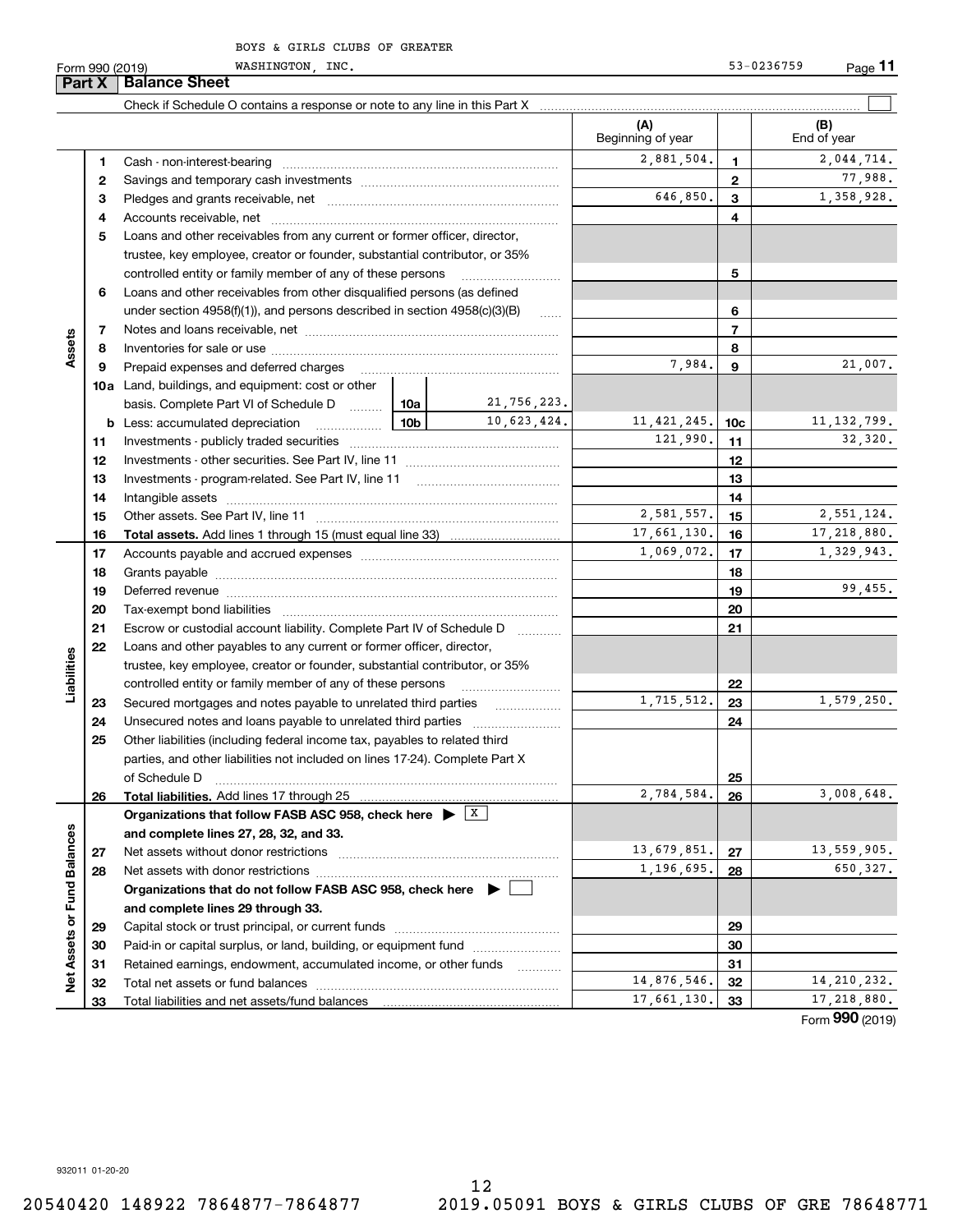|    | BOYS & GIRLS CLUBS OF GREATER                                                                                                   |                |                |               |              |
|----|---------------------------------------------------------------------------------------------------------------------------------|----------------|----------------|---------------|--------------|
|    | WASHINGTON, INC.<br>Form 990 (2019)                                                                                             | 53-0236759     |                |               | Page 12      |
|    | Reconciliation of Net Assets<br>Part XI                                                                                         |                |                |               |              |
|    |                                                                                                                                 |                |                |               |              |
|    |                                                                                                                                 |                |                |               |              |
| 1  |                                                                                                                                 | 1              |                | 10,559,804.   |              |
| 2  |                                                                                                                                 | $\overline{2}$ |                | 11,245,088.   |              |
| 3  | Revenue less expenses. Subtract line 2 from line 1                                                                              | 3              |                |               | $-685, 284.$ |
| 4  |                                                                                                                                 | 4              |                |               | 14,876,546.  |
| 5  |                                                                                                                                 | 5              |                |               | 18,970.      |
| 6  |                                                                                                                                 | 6              |                |               |              |
| 7  | Investment expenses www.communication.com/www.communication.com/www.communication.com/www.com                                   | $\overline{7}$ |                |               |              |
| 8  | Prior period adjustments                                                                                                        | 8              |                |               |              |
| 9  | Other changes in net assets or fund balances (explain on Schedule O)                                                            | 9              |                |               | 0.           |
| 10 | Net assets or fund balances at end of year. Combine lines 3 through 9 (must equal Part X, line 32,                              |                |                |               |              |
|    | column (B))                                                                                                                     | 10             |                | 14, 210, 232. |              |
|    | <b>Part XII</b> Financial Statements and Reporting                                                                              |                |                |               |              |
|    |                                                                                                                                 |                |                |               |              |
|    |                                                                                                                                 |                |                | <b>Yes</b>    | <b>No</b>    |
| 1  | $X$ Accrual<br>Accounting method used to prepare the Form 990: <u>[16</u> ] Cash<br>Other                                       |                |                |               |              |
|    | If the organization changed its method of accounting from a prior year or checked "Other," explain in Schedule O.               |                |                |               |              |
|    | 2a Were the organization's financial statements compiled or reviewed by an independent accountant?                              |                | 2a             |               | х            |
|    | If "Yes," check a box below to indicate whether the financial statements for the year were compiled or reviewed on a            |                |                |               |              |
|    | separate basis, consolidated basis, or both:                                                                                    |                |                |               |              |
|    | Separate basis<br><b>Consolidated basis</b><br>Both consolidated and separate basis                                             |                |                |               |              |
|    | <b>b</b> Were the organization's financial statements audited by an independent accountant?                                     |                | 2 <sub>b</sub> |               | х            |
|    | If "Yes," check a box below to indicate whether the financial statements for the year were audited on a separate basis,         |                |                |               |              |
|    | consolidated basis, or both:                                                                                                    |                |                |               |              |
|    | Separate basis<br>Consolidated basis<br>Both consolidated and separate basis                                                    |                |                |               |              |
|    | c If "Yes" to line 2a or 2b, does the organization have a committee that assumes responsibility for oversight of the audit,     |                |                |               |              |
|    |                                                                                                                                 |                | 2c             |               |              |
|    | If the organization changed either its oversight process or selection process during the tax year, explain on Schedule O.       |                |                |               |              |
|    | 3a As a result of a federal award, was the organization required to undergo an audit or audits as set forth in the Single Audit |                |                |               |              |
|    |                                                                                                                                 |                | За             |               | Х            |
|    | b If "Yes," did the organization undergo the required audit or audits? If the organization did not undergo the required audit   |                |                |               |              |
|    |                                                                                                                                 |                | 3b             |               |              |
|    |                                                                                                                                 |                |                | ററെ പ         |              |

Form (2019) **990**

932012 01-20-20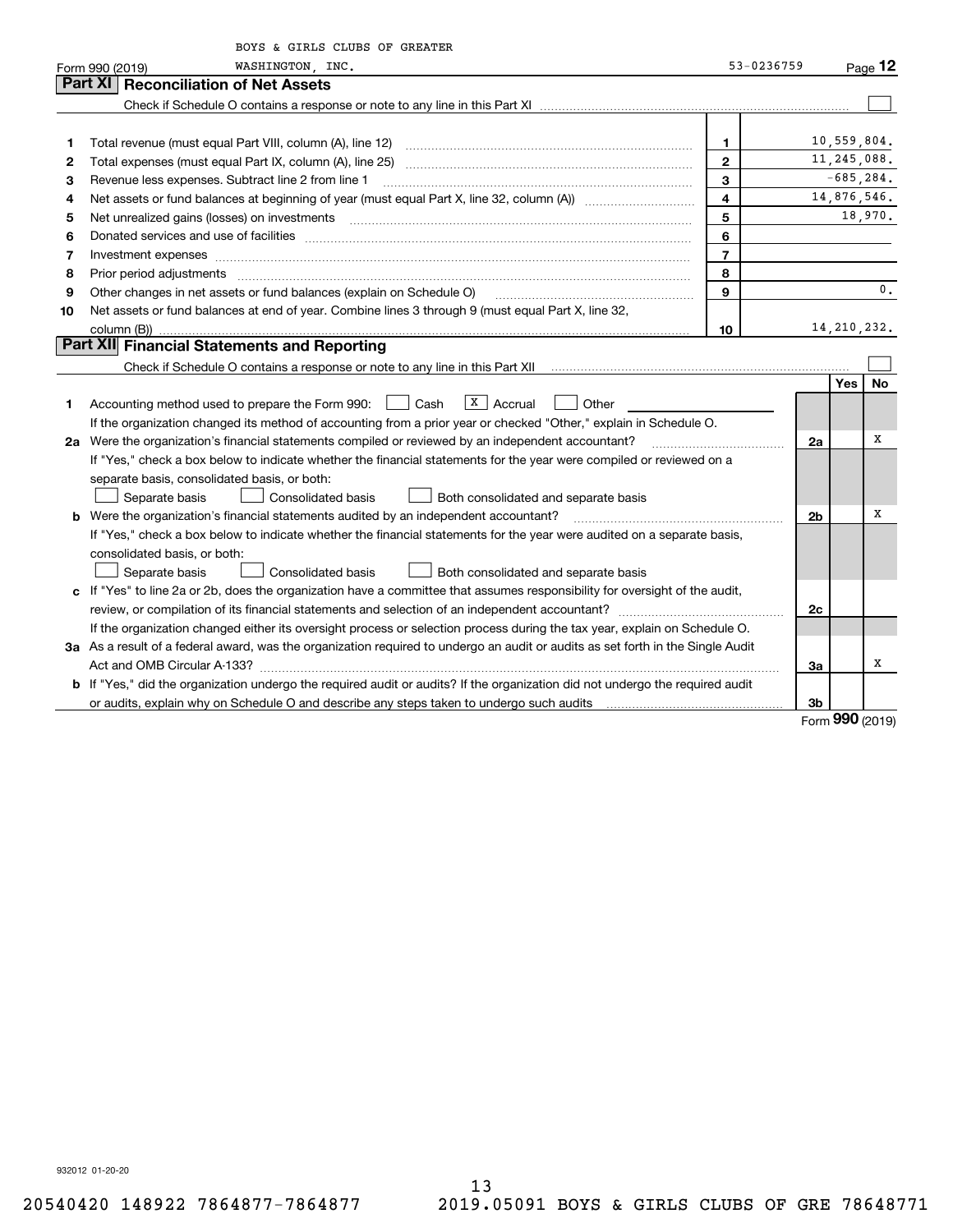| <b>SCHEDULE A</b>                                      |                                                                                                                                                                                                                                               | <b>Public Charity Status and Public Support</b>                                 |                                                                |           |                            |                                       | OMB No. 1545-0047                   |  |
|--------------------------------------------------------|-----------------------------------------------------------------------------------------------------------------------------------------------------------------------------------------------------------------------------------------------|---------------------------------------------------------------------------------|----------------------------------------------------------------|-----------|----------------------------|---------------------------------------|-------------------------------------|--|
| (Form 990 or 990-EZ)                                   |                                                                                                                                                                                                                                               | Complete if the organization is a section $501(c)(3)$ organization or a section |                                                                |           |                            |                                       |                                     |  |
|                                                        |                                                                                                                                                                                                                                               | 4947(a)(1) nonexempt charitable trust.                                          |                                                                |           |                            |                                       |                                     |  |
| Department of the Treasury<br>Internal Revenue Service |                                                                                                                                                                                                                                               | Attach to Form 990 or Form 990-EZ.                                              |                                                                |           |                            |                                       | <b>Open to Public</b><br>Inspection |  |
|                                                        |                                                                                                                                                                                                                                               | Go to www.irs.gov/Form990 for instructions and the latest information.          |                                                                |           |                            | <b>Employer identification number</b> |                                     |  |
| Name of the organization                               | BOYS & GIRLS CLUBS OF GREATER<br>WASHINGTON, INC.                                                                                                                                                                                             |                                                                                 |                                                                |           |                            |                                       | 53-0236759                          |  |
| Part I                                                 | Reason for Public Charity Status (All organizations must complete this part.) See instructions.                                                                                                                                               |                                                                                 |                                                                |           |                            |                                       |                                     |  |
|                                                        | The organization is not a private foundation because it is: (For lines 1 through 12, check only one box.)                                                                                                                                     |                                                                                 |                                                                |           |                            |                                       |                                     |  |
| 1                                                      | A church, convention of churches, or association of churches described in section 170(b)(1)(A)(i).                                                                                                                                            |                                                                                 |                                                                |           |                            |                                       |                                     |  |
| 2                                                      | A school described in section 170(b)(1)(A)(ii). (Attach Schedule E (Form 990 or 990-EZ).)                                                                                                                                                     |                                                                                 |                                                                |           |                            |                                       |                                     |  |
| 3                                                      | A hospital or a cooperative hospital service organization described in section $170(b)(1)(A)(iii)$ .                                                                                                                                          |                                                                                 |                                                                |           |                            |                                       |                                     |  |
| 4                                                      | A medical research organization operated in conjunction with a hospital described in section 170(b)(1)(A)(iii). Enter the hospital's name,                                                                                                    |                                                                                 |                                                                |           |                            |                                       |                                     |  |
| city, and state:                                       |                                                                                                                                                                                                                                               |                                                                                 |                                                                |           |                            |                                       |                                     |  |
| 5                                                      | An organization operated for the benefit of a college or university owned or operated by a governmental unit described in                                                                                                                     |                                                                                 |                                                                |           |                            |                                       |                                     |  |
|                                                        | section 170(b)(1)(A)(iv). (Complete Part II.)                                                                                                                                                                                                 |                                                                                 |                                                                |           |                            |                                       |                                     |  |
| 6                                                      | A federal, state, or local government or governmental unit described in section 170(b)(1)(A)(v).                                                                                                                                              |                                                                                 |                                                                |           |                            |                                       |                                     |  |
| X<br>7                                                 | An organization that normally receives a substantial part of its support from a governmental unit or from the general public described in                                                                                                     |                                                                                 |                                                                |           |                            |                                       |                                     |  |
| 8                                                      | section 170(b)(1)(A)(vi). (Complete Part II.)<br>A community trust described in section 170(b)(1)(A)(vi). (Complete Part II.)                                                                                                                 |                                                                                 |                                                                |           |                            |                                       |                                     |  |
| 9                                                      | An agricultural research organization described in section 170(b)(1)(A)(ix) operated in conjunction with a land-grant college                                                                                                                 |                                                                                 |                                                                |           |                            |                                       |                                     |  |
|                                                        | or university or a non-land-grant college of agriculture (see instructions). Enter the name, city, and state of the college or                                                                                                                |                                                                                 |                                                                |           |                            |                                       |                                     |  |
| university:                                            |                                                                                                                                                                                                                                               |                                                                                 |                                                                |           |                            |                                       |                                     |  |
| 10                                                     | An organization that normally receives: (1) more than 33 1/3% of its support from contributions, membership fees, and gross receipts from                                                                                                     |                                                                                 |                                                                |           |                            |                                       |                                     |  |
|                                                        | activities related to its exempt functions - subject to certain exceptions, and (2) no more than 33 1/3% of its support from gross investment                                                                                                 |                                                                                 |                                                                |           |                            |                                       |                                     |  |
|                                                        | income and unrelated business taxable income (less section 511 tax) from businesses acquired by the organization after June 30, 1975.                                                                                                         |                                                                                 |                                                                |           |                            |                                       |                                     |  |
|                                                        | See section 509(a)(2). (Complete Part III.)                                                                                                                                                                                                   |                                                                                 |                                                                |           |                            |                                       |                                     |  |
| 11                                                     | An organization organized and operated exclusively to test for public safety. See section 509(a)(4).                                                                                                                                          |                                                                                 |                                                                |           |                            |                                       |                                     |  |
| 12                                                     | An organization organized and operated exclusively for the benefit of, to perform the functions of, or to carry out the purposes of one or                                                                                                    |                                                                                 |                                                                |           |                            |                                       |                                     |  |
|                                                        | more publicly supported organizations described in section 509(a)(1) or section 509(a)(2). See section 509(a)(3). Check the box in                                                                                                            |                                                                                 |                                                                |           |                            |                                       |                                     |  |
| а                                                      | lines 12a through 12d that describes the type of supporting organization and complete lines 12e, 12f, and 12g.<br>Type I. A supporting organization operated, supervised, or controlled by its supported organization(s), typically by giving |                                                                                 |                                                                |           |                            |                                       |                                     |  |
|                                                        | the supported organization(s) the power to regularly appoint or elect a majority of the directors or trustees of the supporting                                                                                                               |                                                                                 |                                                                |           |                            |                                       |                                     |  |
|                                                        | organization. You must complete Part IV, Sections A and B.                                                                                                                                                                                    |                                                                                 |                                                                |           |                            |                                       |                                     |  |
| b                                                      | Type II. A supporting organization supervised or controlled in connection with its supported organization(s), by having                                                                                                                       |                                                                                 |                                                                |           |                            |                                       |                                     |  |
|                                                        | control or management of the supporting organization vested in the same persons that control or manage the supported                                                                                                                          |                                                                                 |                                                                |           |                            |                                       |                                     |  |
|                                                        | organization(s). You must complete Part IV, Sections A and C.                                                                                                                                                                                 |                                                                                 |                                                                |           |                            |                                       |                                     |  |
| C                                                      | Type III functionally integrated. A supporting organization operated in connection with, and functionally integrated with,                                                                                                                    |                                                                                 |                                                                |           |                            |                                       |                                     |  |
|                                                        | its supported organization(s) (see instructions). You must complete Part IV, Sections A, D, and E.                                                                                                                                            |                                                                                 |                                                                |           |                            |                                       |                                     |  |
| d                                                      | Type III non-functionally integrated. A supporting organization operated in connection with its supported organization(s)                                                                                                                     |                                                                                 |                                                                |           |                            |                                       |                                     |  |
|                                                        | that is not functionally integrated. The organization generally must satisfy a distribution requirement and an attentiveness                                                                                                                  |                                                                                 |                                                                |           |                            |                                       |                                     |  |
| е                                                      | requirement (see instructions). You must complete Part IV, Sections A and D, and Part V.<br>Check this box if the organization received a written determination from the IRS that it is a Type I, Type II, Type III                           |                                                                                 |                                                                |           |                            |                                       |                                     |  |
|                                                        | functionally integrated, or Type III non-functionally integrated supporting organization.                                                                                                                                                     |                                                                                 |                                                                |           |                            |                                       |                                     |  |
|                                                        | f Enter the number of supported organizations                                                                                                                                                                                                 |                                                                                 |                                                                |           |                            |                                       |                                     |  |
|                                                        | Provide the following information about the supported organization(s).                                                                                                                                                                        |                                                                                 |                                                                |           |                            |                                       |                                     |  |
| (i) Name of supported                                  | (ii) EIN                                                                                                                                                                                                                                      | (iii) Type of organization<br>(described on lines 1-10                          | (iv) Is the organization listed<br>in your governing document? |           | (v) Amount of monetary     |                                       | (vi) Amount of other                |  |
| organization                                           |                                                                                                                                                                                                                                               | above (see instructions))                                                       | Yes                                                            | <b>No</b> | support (see instructions) |                                       | support (see instructions)          |  |
|                                                        |                                                                                                                                                                                                                                               |                                                                                 |                                                                |           |                            |                                       |                                     |  |
|                                                        |                                                                                                                                                                                                                                               |                                                                                 |                                                                |           |                            |                                       |                                     |  |
|                                                        |                                                                                                                                                                                                                                               |                                                                                 |                                                                |           |                            |                                       |                                     |  |
|                                                        |                                                                                                                                                                                                                                               |                                                                                 |                                                                |           |                            |                                       |                                     |  |
|                                                        |                                                                                                                                                                                                                                               |                                                                                 |                                                                |           |                            |                                       |                                     |  |
|                                                        |                                                                                                                                                                                                                                               |                                                                                 |                                                                |           |                            |                                       |                                     |  |
|                                                        |                                                                                                                                                                                                                                               |                                                                                 |                                                                |           |                            |                                       |                                     |  |
|                                                        |                                                                                                                                                                                                                                               |                                                                                 |                                                                |           |                            |                                       |                                     |  |
|                                                        |                                                                                                                                                                                                                                               |                                                                                 |                                                                |           |                            |                                       |                                     |  |
| Total                                                  |                                                                                                                                                                                                                                               |                                                                                 |                                                                |           |                            |                                       |                                     |  |
|                                                        | UA For Beneruark Poduction Act Notice, see the Instructions for Form 000 or 000-F7 000001.00.05.10 Schodule A (Form 000 or 000-F7) 2010                                                                                                       |                                                                                 |                                                                |           |                            |                                       |                                     |  |

LHA For Paperwork Reduction Act Notice, see the Instructions for Form 990 or 990-EZ. 932021 09-25-19 Schedule A (Form 990 or 990-EZ) 2019 14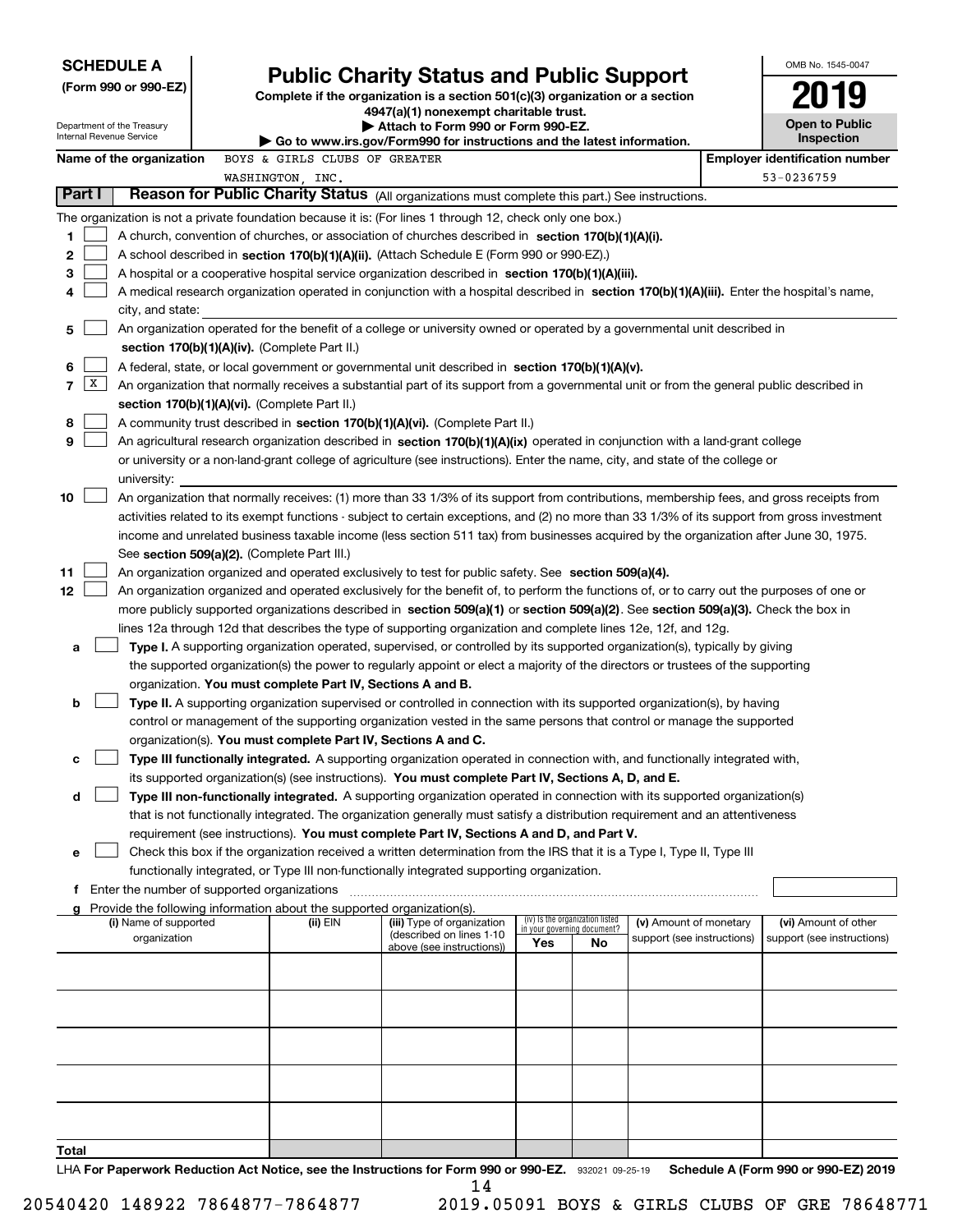|  |  |  |  | BOYS & GIRLS CLUBS OF GREATER |
|--|--|--|--|-------------------------------|
|--|--|--|--|-------------------------------|

#### Schedule A (Form 990 or 990-EZ) 2019 WASHINGTON,INC. 53-0236759 Page

**Part II Support Schedule for Organizations Described in Sections 170(b)(1)(A)(iv) and 170(b)(1)(A)(vi)**

(Complete only if you checked the box on line 5, 7, or 8 of Part I or if the organization failed to qualify under Part III. If the organization fails to qualify under the tests listed below, please complete Part III.)

|    | <b>Section A. Public Support</b>                                                                                                               |            |              |              |             |                                              |                                               |
|----|------------------------------------------------------------------------------------------------------------------------------------------------|------------|--------------|--------------|-------------|----------------------------------------------|-----------------------------------------------|
|    | Calendar year (or fiscal year beginning in)                                                                                                    | (a) 2015   | $(b)$ 2016   | $(c)$ 2017   | $(d)$ 2018  | (e) 2019                                     | (f) Total                                     |
|    | 1 Gifts, grants, contributions, and                                                                                                            |            |              |              |             |                                              |                                               |
|    | membership fees received. (Do not                                                                                                              |            |              |              |             |                                              |                                               |
|    | include any "unusual grants.")                                                                                                                 | 7,479,225. | 5,342,203.   | 7, 355, 323. | 10,025,619. | 8,762,185.                                   | 38,964,555.                                   |
|    | 2 Tax revenues levied for the organ-                                                                                                           |            |              |              |             |                                              |                                               |
|    | ization's benefit and either paid to                                                                                                           |            |              |              |             |                                              |                                               |
|    | or expended on its behalf                                                                                                                      |            |              |              |             |                                              |                                               |
|    | 3 The value of services or facilities                                                                                                          |            |              |              |             |                                              |                                               |
|    | furnished by a governmental unit to                                                                                                            |            |              |              |             |                                              |                                               |
|    | the organization without charge                                                                                                                |            |              |              |             |                                              |                                               |
|    | 4 Total. Add lines 1 through 3                                                                                                                 | 7,479,225. | 5, 342, 203. | 7, 355, 323. | 10,025,619. | 8,762,185.                                   | 38,964,555.                                   |
|    | 5 The portion of total contributions                                                                                                           |            |              |              |             |                                              |                                               |
|    | by each person (other than a                                                                                                                   |            |              |              |             |                                              |                                               |
|    | governmental unit or publicly                                                                                                                  |            |              |              |             |                                              |                                               |
|    | supported organization) included                                                                                                               |            |              |              |             |                                              |                                               |
|    | on line 1 that exceeds 2% of the                                                                                                               |            |              |              |             |                                              |                                               |
|    | amount shown on line 11,                                                                                                                       |            |              |              |             |                                              |                                               |
|    | column (f)                                                                                                                                     |            |              |              |             |                                              | 1,148,395.                                    |
|    | 6 Public support. Subtract line 5 from line 4.                                                                                                 |            |              |              |             |                                              | 37,816,160.                                   |
|    | <b>Section B. Total Support</b>                                                                                                                |            |              |              |             |                                              |                                               |
|    | Calendar year (or fiscal year beginning in)                                                                                                    | (a) 2015   | (b) 2016     | $(c)$ 2017   | $(d)$ 2018  | (e) 2019                                     | (f) Total                                     |
|    | <b>7</b> Amounts from line 4                                                                                                                   | 7,479,225. | 5, 342, 203. | 7, 355, 323, | 10,025,619. | 8,762,185.                                   | 38,964,555.                                   |
|    | 8 Gross income from interest,                                                                                                                  |            |              |              |             |                                              |                                               |
|    | dividends, payments received on                                                                                                                |            |              |              |             |                                              |                                               |
|    | securities loans, rents, royalties,                                                                                                            |            |              |              |             |                                              |                                               |
|    | and income from similar sources                                                                                                                | 236,337.   | 219,251.     | 151,442.     | 178,898.    | 181,362.                                     | 967, 290.                                     |
|    | 9 Net income from unrelated business                                                                                                           |            |              |              |             |                                              |                                               |
|    | activities, whether or not the                                                                                                                 |            |              |              |             |                                              |                                               |
|    | business is regularly carried on                                                                                                               |            |              |              |             |                                              |                                               |
|    | 10 Other income. Do not include gain                                                                                                           |            |              |              |             |                                              |                                               |
|    | or loss from the sale of capital                                                                                                               |            |              |              |             |                                              |                                               |
|    | assets (Explain in Part VI.)                                                                                                                   | 31,412.    | 42,683.      | 254.         | 8,806.      | 27,328.                                      | 110,483.                                      |
|    | 11 Total support. Add lines 7 through 10                                                                                                       |            |              |              |             |                                              | 40,042,328.                                   |
|    | 12 Gross receipts from related activities, etc. (see instructions)                                                                             |            |              |              |             | 12                                           | 9,646,775.                                    |
|    | 13 First five years. If the Form 990 is for the organization's first, second, third, fourth, or fifth tax year as a section 501(c)(3)          |            |              |              |             |                                              |                                               |
|    | organization, check this box and stop here                                                                                                     |            |              |              |             |                                              |                                               |
|    | Section C. Computation of Public Support Percentage                                                                                            |            |              |              |             |                                              |                                               |
|    | 14 Public support percentage for 2019 (line 6, column (f) divided by line 11, column (f) <i>mummeronom</i>                                     |            |              |              |             | 14                                           | 94.44<br>%                                    |
|    |                                                                                                                                                |            |              |              |             | 15                                           | 94.25<br>%                                    |
|    | 16a 33 1/3% support test - 2019. If the organization did not check the box on line 13, and line 14 is 33 1/3% or more, check this box and      |            |              |              |             |                                              |                                               |
|    | stop here. The organization qualifies as a publicly supported organization                                                                     |            |              |              |             |                                              | $\blacktriangleright$ $\overline{\mathbf{x}}$ |
|    | b 33 1/3% support test - 2018. If the organization did not check a box on line 13 or 16a, and line 15 is 33 1/3% or more, check this box       |            |              |              |             |                                              |                                               |
|    | and stop here. The organization qualifies as a publicly supported organization                                                                 |            |              |              |             |                                              |                                               |
|    | 17a 10% -facts-and-circumstances test - 2019. If the organization did not check a box on line 13, 16a, or 16b, and line 14 is 10% or more,     |            |              |              |             |                                              |                                               |
|    | and if the organization meets the "facts-and-circumstances" test, check this box and stop here. Explain in Part VI how the organization        |            |              |              |             |                                              |                                               |
|    | meets the "facts-and-circumstances" test. The organization qualifies as a publicly supported organization                                      |            |              |              |             |                                              |                                               |
|    | <b>b 10% -facts-and-circumstances test - 2018.</b> If the organization did not check a box on line 13, 16a, 16b, or 17a, and line 15 is 10% or |            |              |              |             |                                              |                                               |
|    | more, and if the organization meets the "facts-and-circumstances" test, check this box and stop here. Explain in Part VI how the               |            |              |              |             |                                              |                                               |
|    | organization meets the "facts-and-circumstances" test. The organization qualifies as a publicly supported organization                         |            |              |              |             |                                              |                                               |
| 18 | Private foundation. If the organization did not check a box on line 13, 16a, 16b, 17a, or 17b, check this box and see instructions             |            |              |              |             |                                              |                                               |
|    |                                                                                                                                                |            |              |              |             | <b>Cabadula A (Fause 000 av 000 EZ) 0040</b> |                                               |

**Schedule A (Form 990 or 990-EZ) 2019**

932022 09-25-19

**2**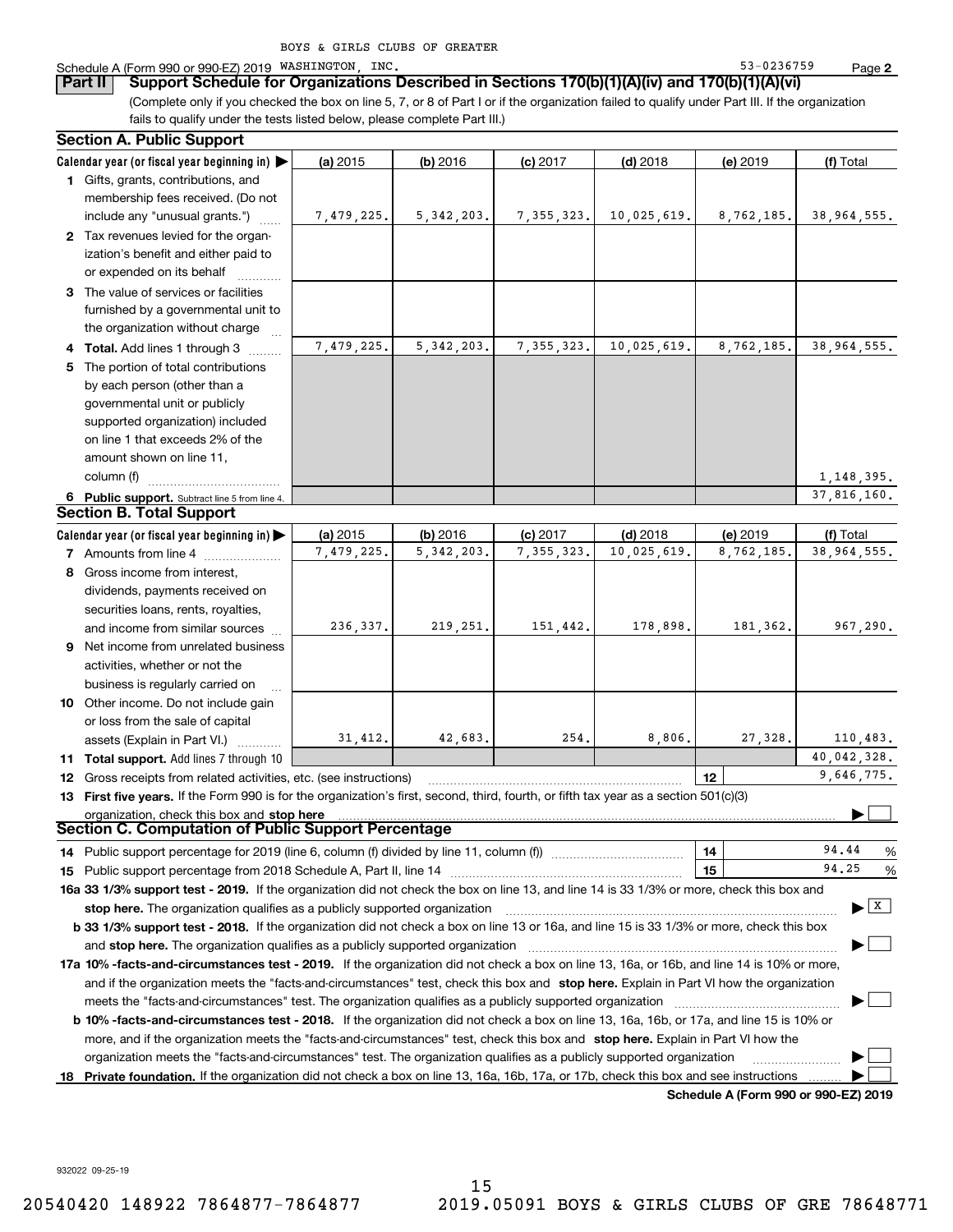| BOYS & GIRLS CLUBS OF GREATER |  |
|-------------------------------|--|
|-------------------------------|--|

#### Schedule A (Form 990 or 990-EZ) 2019 WASHINGTON,INC. 53-0236759 Page

#### **Part III Support Schedule for Organizations Described in Section 509(a)(2)**

(Complete only if you checked the box on line 10 of Part I or if the organization failed to qualify under Part II. If the organization fails to qualify under the tests listed below, please complete Part II.)

| <b>Section A. Public Support</b>                                                                                                                                                         |          |          |            |            |          |                                      |
|------------------------------------------------------------------------------------------------------------------------------------------------------------------------------------------|----------|----------|------------|------------|----------|--------------------------------------|
| Calendar year (or fiscal year beginning in)                                                                                                                                              | (a) 2015 | (b) 2016 | $(c)$ 2017 | $(d)$ 2018 | (e) 2019 | (f) Total                            |
| 1 Gifts, grants, contributions, and                                                                                                                                                      |          |          |            |            |          |                                      |
| membership fees received. (Do not                                                                                                                                                        |          |          |            |            |          |                                      |
| include any "unusual grants.")                                                                                                                                                           |          |          |            |            |          |                                      |
| 2 Gross receipts from admissions,<br>merchandise sold or services per-<br>formed, or facilities furnished in<br>any activity that is related to the<br>organization's tax-exempt purpose |          |          |            |            |          |                                      |
| 3 Gross receipts from activities that<br>are not an unrelated trade or bus-                                                                                                              |          |          |            |            |          |                                      |
| iness under section 513                                                                                                                                                                  |          |          |            |            |          |                                      |
| 4 Tax revenues levied for the organ-<br>ization's benefit and either paid to                                                                                                             |          |          |            |            |          |                                      |
| or expended on its behalf<br>5 The value of services or facilities<br>furnished by a governmental unit to                                                                                |          |          |            |            |          |                                      |
| the organization without charge                                                                                                                                                          |          |          |            |            |          |                                      |
| <b>6 Total.</b> Add lines 1 through 5                                                                                                                                                    |          |          |            |            |          |                                      |
| 7a Amounts included on lines 1, 2, and<br>3 received from disqualified persons                                                                                                           |          |          |            |            |          |                                      |
| <b>b</b> Amounts included on lines 2 and 3 received<br>from other than disqualified persons that<br>exceed the greater of \$5,000 or 1% of the<br>amount on line 13 for the year         |          |          |            |            |          |                                      |
| c Add lines 7a and 7b                                                                                                                                                                    |          |          |            |            |          |                                      |
| 8 Public support. (Subtract line 7c from line 6.)<br><b>Section B. Total Support</b>                                                                                                     |          |          |            |            |          |                                      |
| Calendar year (or fiscal year beginning in)                                                                                                                                              | (a) 2015 | (b) 2016 | $(c)$ 2017 | $(d)$ 2018 | (e) 2019 | (f) Total                            |
| 9 Amounts from line 6                                                                                                                                                                    |          |          |            |            |          |                                      |
| 10a Gross income from interest,<br>dividends, payments received on<br>securities loans, rents, royalties,<br>and income from similar sources                                             |          |          |            |            |          |                                      |
| <b>b</b> Unrelated business taxable income                                                                                                                                               |          |          |            |            |          |                                      |
| (less section 511 taxes) from businesses                                                                                                                                                 |          |          |            |            |          |                                      |
| acquired after June 30, 1975                                                                                                                                                             |          |          |            |            |          |                                      |
| c Add lines 10a and 10b                                                                                                                                                                  |          |          |            |            |          |                                      |
| 11 Net income from unrelated business<br>activities not included in line 10b.<br>whether or not the business is<br>regularly carried on                                                  |          |          |            |            |          |                                      |
| <b>12</b> Other income. Do not include gain<br>or loss from the sale of capital<br>assets (Explain in Part VI.)                                                                          |          |          |            |            |          |                                      |
| 13 Total support. (Add lines 9, 10c, 11, and 12.)                                                                                                                                        |          |          |            |            |          |                                      |
| 14 First five years. If the Form 990 is for the organization's first, second, third, fourth, or fifth tax year as a section 501(c)(3) organization,                                      |          |          |            |            |          |                                      |
| check this box and stop here <i>manual content of the content of the state of the state state state state state state</i><br><b>Section C. Computation of Public Support Percentage</b>  |          |          |            |            |          |                                      |
| 15 Public support percentage for 2019 (line 8, column (f), divided by line 13, column (f))                                                                                               |          |          |            |            | 15       | %                                    |
| 16 Public support percentage from 2018 Schedule A, Part III, line 15                                                                                                                     |          |          |            |            | 16       | %                                    |
| <b>Section D. Computation of Investment Income Percentage</b>                                                                                                                            |          |          |            |            |          |                                      |
| 17 Investment income percentage for 2019 (line 10c, column (f), divided by line 13, column (f))                                                                                          |          |          |            |            | 17       | %                                    |
| 18 Investment income percentage from 2018 Schedule A, Part III, line 17                                                                                                                  |          |          |            |            | 18       | %                                    |
| 19a 33 1/3% support tests - 2019. If the organization did not check the box on line 14, and line 15 is more than 33 1/3%, and line 17 is not                                             |          |          |            |            |          |                                      |
| more than 33 1/3%, check this box and stop here. The organization qualifies as a publicly supported organization                                                                         |          |          |            |            |          |                                      |
| <b>b 33 1/3% support tests - 2018.</b> If the organization did not check a box on line 14 or line 19a, and line 16 is more than 33 1/3%, and                                             |          |          |            |            |          |                                      |
| line 18 is not more than 33 1/3%, check this box and stop here. The organization qualifies as a publicly supported organization                                                          |          |          |            |            |          |                                      |
| 20 Private foundation. If the organization did not check a box on line 14, 19a, or 19b, check this box and see instructions                                                              |          |          |            |            |          |                                      |
| 932023 09-25-19                                                                                                                                                                          |          | 16       |            |            |          | Schedule A (Form 990 or 990-EZ) 2019 |

20540420 148922 7864877-7864877 2019.05091 BOYS & GIRLS CLUBS OF GRE 78648771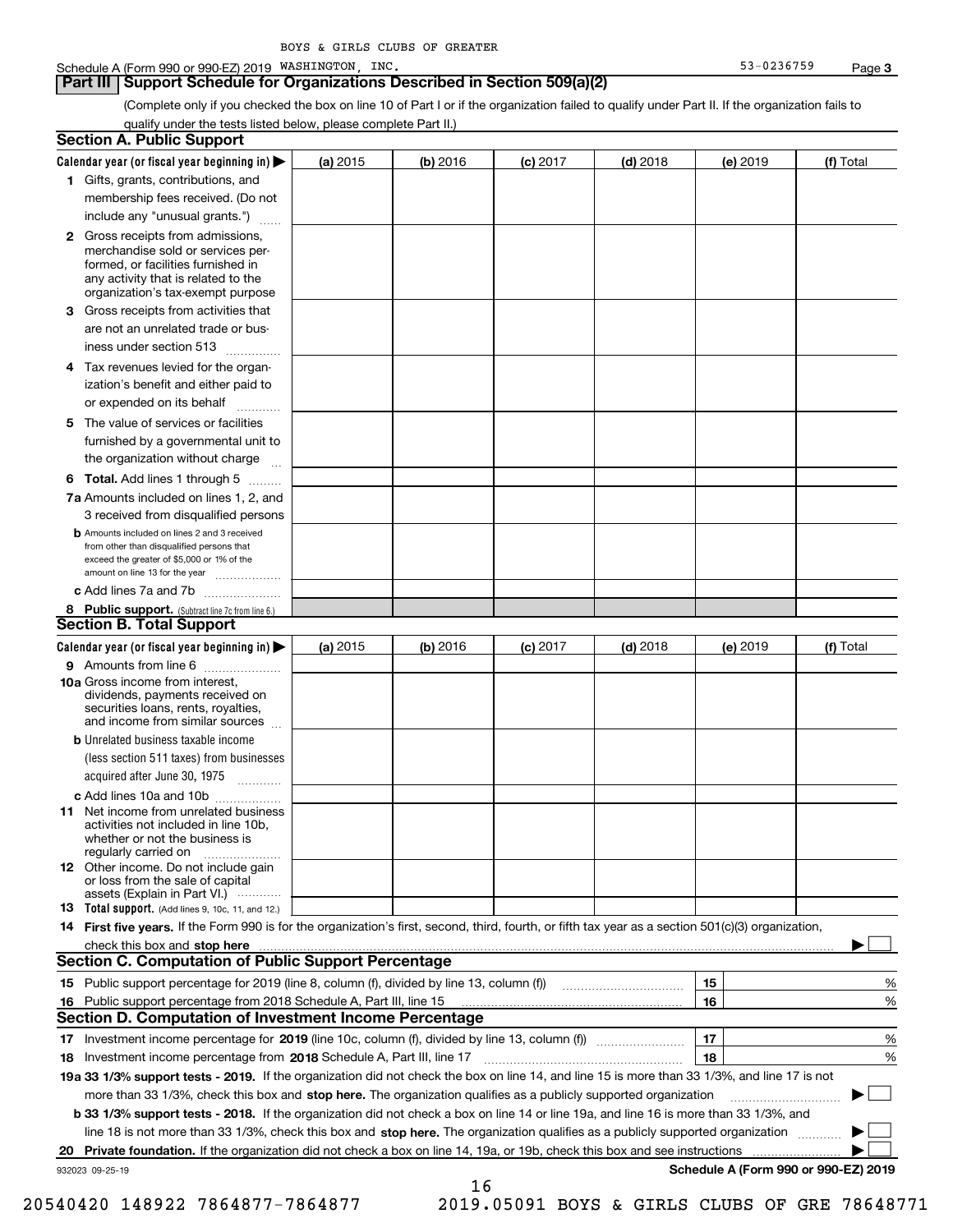#### Schedule A (Form 990 or 990-EZ) 2019 WASHINGTON,INC. 53-0236759 Page

### **Part IV Supporting Organizations**

(Complete only if you checked a box in line 12 on Part I. If you checked 12a of Part I, complete Sections A and B. If you checked 12b of Part I, complete Sections A and C. If you checked 12c of Part I, complete Sections A, D, and E. If you checked 12d of Part I, complete Sections A and D, and complete Part V.)

#### **Section A. All Supporting Organizations**

- **1** Are all of the organization's supported organizations listed by name in the organization's governing documents? If "No," describe in **Part VI** how the supported organizations are designated. If designated by *class or purpose, describe the designation. If historic and continuing relationship, explain.*
- **2** Did the organization have any supported organization that does not have an IRS determination of status under section 509(a)(1) or (2)? If "Yes," explain in Part VI how the organization determined that the supported *organization was described in section 509(a)(1) or (2).*
- **3a** Did the organization have a supported organization described in section 501(c)(4), (5), or (6)? If "Yes," answer *(b) and (c) below.*
- **b** Did the organization confirm that each supported organization qualified under section 501(c)(4), (5), or (6) and satisfied the public support tests under section 509(a)(2)? If "Yes," describe in **Part VI** when and how the *organization made the determination.*
- **c**Did the organization ensure that all support to such organizations was used exclusively for section 170(c)(2)(B) purposes? If "Yes," explain in **Part VI** what controls the organization put in place to ensure such use.
- **4a***If* Was any supported organization not organized in the United States ("foreign supported organization")? *"Yes," and if you checked 12a or 12b in Part I, answer (b) and (c) below.*
- **b** Did the organization have ultimate control and discretion in deciding whether to make grants to the foreign supported organization? If "Yes," describe in **Part VI** how the organization had such control and discretion *despite being controlled or supervised by or in connection with its supported organizations.*
- **c** Did the organization support any foreign supported organization that does not have an IRS determination under sections 501(c)(3) and 509(a)(1) or (2)? If "Yes," explain in **Part VI** what controls the organization used *to ensure that all support to the foreign supported organization was used exclusively for section 170(c)(2)(B) purposes.*
- **5a** Did the organization add, substitute, or remove any supported organizations during the tax year? If "Yes," answer (b) and (c) below (if applicable). Also, provide detail in **Part VI,** including (i) the names and EIN *numbers of the supported organizations added, substituted, or removed; (ii) the reasons for each such action; (iii) the authority under the organization's organizing document authorizing such action; and (iv) how the action was accomplished (such as by amendment to the organizing document).*
- **b** Type I or Type II only. Was any added or substituted supported organization part of a class already designated in the organization's organizing document?
- **cSubstitutions only.**  Was the substitution the result of an event beyond the organization's control?
- **6** Did the organization provide support (whether in the form of grants or the provision of services or facilities) to **Part VI.** *If "Yes," provide detail in* support or benefit one or more of the filing organization's supported organizations? anyone other than (i) its supported organizations, (ii) individuals that are part of the charitable class benefited by one or more of its supported organizations, or (iii) other supporting organizations that also
- **7**Did the organization provide a grant, loan, compensation, or other similar payment to a substantial contributor *If "Yes," complete Part I of Schedule L (Form 990 or 990-EZ).* regard to a substantial contributor? (as defined in section 4958(c)(3)(C)), a family member of a substantial contributor, or a 35% controlled entity with
- **8** Did the organization make a loan to a disqualified person (as defined in section 4958) not described in line 7? *If "Yes," complete Part I of Schedule L (Form 990 or 990-EZ).*
- **9a** Was the organization controlled directly or indirectly at any time during the tax year by one or more in section 509(a)(1) or (2))? If "Yes," *provide detail in* <code>Part VI.</code> disqualified persons as defined in section 4946 (other than foundation managers and organizations described
- **b** Did one or more disqualified persons (as defined in line 9a) hold a controlling interest in any entity in which the supporting organization had an interest? If "Yes," provide detail in P**art VI**.
- **c**Did a disqualified person (as defined in line 9a) have an ownership interest in, or derive any personal benefit from, assets in which the supporting organization also had an interest? If "Yes," provide detail in P**art VI.**
- **10a** Was the organization subject to the excess business holdings rules of section 4943 because of section supporting organizations)? If "Yes," answer 10b below. 4943(f) (regarding certain Type II supporting organizations, and all Type III non-functionally integrated
- **b** Did the organization have any excess business holdings in the tax year? (Use Schedule C, Form 4720, to *determine whether the organization had excess business holdings.)*

17

932024 09-25-19

**Schedule A (Form 990 or 990-EZ) 2019**

**123a3b3c4a4b4c5a 5b5c6789a 9b9c10a10b**

**YesNo**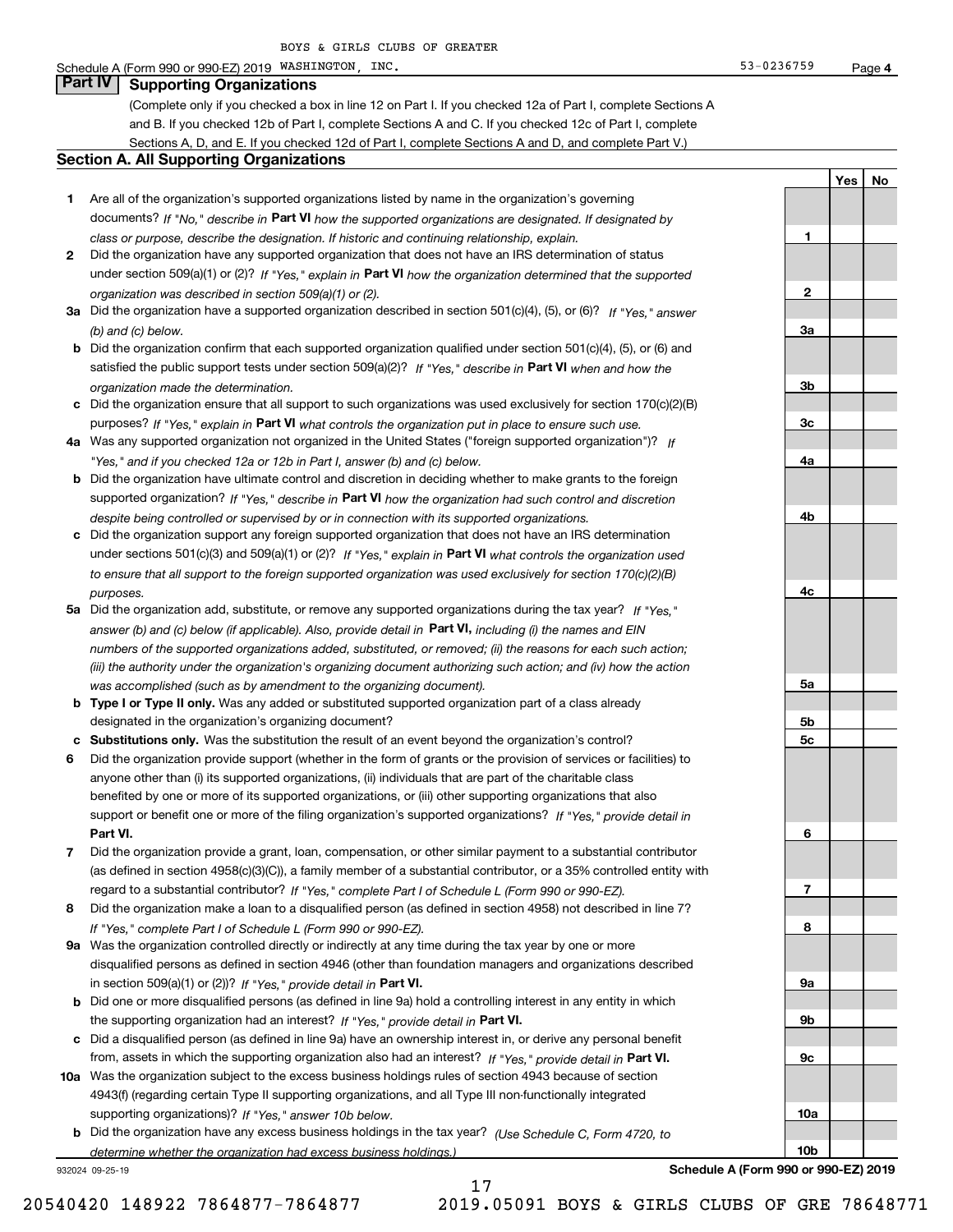|        | Schedule A (Form 990 or 990-EZ) 2019 WASHINGTON, INC.                                                                                                                        | 53-0236759   |     | Page 5 |
|--------|------------------------------------------------------------------------------------------------------------------------------------------------------------------------------|--------------|-----|--------|
|        | Part IV<br><b>Supporting Organizations (continued)</b>                                                                                                                       |              |     |        |
|        |                                                                                                                                                                              |              | Yes | No     |
| 11     | Has the organization accepted a gift or contribution from any of the following persons?                                                                                      |              |     |        |
|        | a A person who directly or indirectly controls, either alone or together with persons described in (b) and (c)                                                               |              |     |        |
|        | below, the governing body of a supported organization?                                                                                                                       | 11a          |     |        |
|        | <b>b</b> A family member of a person described in (a) above?                                                                                                                 | 11b          |     |        |
|        | c A 35% controlled entity of a person described in (a) or (b) above? If "Yes" to a, b, or c, provide detail in Part VI.                                                      | 11c          |     |        |
|        | <b>Section B. Type I Supporting Organizations</b>                                                                                                                            |              |     |        |
|        |                                                                                                                                                                              |              | Yes | No     |
| 1      | Did the directors, trustees, or membership of one or more supported organizations have the power to                                                                          |              |     |        |
|        | regularly appoint or elect at least a majority of the organization's directors or trustees at all times during the                                                           |              |     |        |
|        | tax year? If "No," describe in Part VI how the supported organization(s) effectively operated, supervised, or                                                                |              |     |        |
|        | controlled the organization's activities. If the organization had more than one supported organization,                                                                      |              |     |        |
|        | describe how the powers to appoint and/or remove directors or trustees were allocated among the supported                                                                    |              |     |        |
|        | organizations and what conditions or restrictions, if any, applied to such powers during the tax year.                                                                       | 1            |     |        |
| 2      | Did the organization operate for the benefit of any supported organization other than the supported                                                                          |              |     |        |
|        | organization(s) that operated, supervised, or controlled the supporting organization? If "Yes," explain in                                                                   |              |     |        |
|        | <b>Part VI</b> how providing such benefit carried out the purposes of the supported organization(s) that operated,                                                           | $\mathbf{2}$ |     |        |
|        | supervised, or controlled the supporting organization.<br><b>Section C. Type II Supporting Organizations</b>                                                                 |              |     |        |
|        |                                                                                                                                                                              |              | Yes | No     |
| 1      | Were a majority of the organization's directors or trustees during the tax year also a majority of the directors                                                             |              |     |        |
|        | or trustees of each of the organization's supported organization(s)? If "No," describe in Part VI how control                                                                |              |     |        |
|        | or management of the supporting organization was vested in the same persons that controlled or managed                                                                       |              |     |        |
|        | the supported organization(s).                                                                                                                                               | 1            |     |        |
|        | <b>Section D. All Type III Supporting Organizations</b>                                                                                                                      |              |     |        |
|        |                                                                                                                                                                              |              | Yes | No     |
| 1      | Did the organization provide to each of its supported organizations, by the last day of the fifth month of the                                                               |              |     |        |
|        | organization's tax year, (i) a written notice describing the type and amount of support provided during the prior tax                                                        |              |     |        |
|        | year, (ii) a copy of the Form 990 that was most recently filed as of the date of notification, and (iii) copies of the                                                       |              |     |        |
|        | organization's governing documents in effect on the date of notification, to the extent not previously provided?                                                             | 1            |     |        |
| 2      | Were any of the organization's officers, directors, or trustees either (i) appointed or elected by the supported                                                             |              |     |        |
|        | organization(s) or (ii) serving on the governing body of a supported organization? If "No," explain in Part VI how                                                           |              |     |        |
|        | the organization maintained a close and continuous working relationship with the supported organization(s).                                                                  | 2            |     |        |
| 3      | By reason of the relationship described in (2), did the organization's supported organizations have a                                                                        |              |     |        |
|        | significant voice in the organization's investment policies and in directing the use of the organization's                                                                   |              |     |        |
|        | income or assets at all times during the tax year? If "Yes," describe in Part VI the role the organization's                                                                 |              |     |        |
|        | supported organizations played in this regard.                                                                                                                               | 3            |     |        |
|        | Section E. Type III Functionally Integrated Supporting Organizations                                                                                                         |              |     |        |
| 1      | Check the box next to the method that the organization used to satisfy the Integral Part Test during the year (see instructions).                                            |              |     |        |
| a      | The organization satisfied the Activities Test. Complete line 2 below.                                                                                                       |              |     |        |
| b      | The organization is the parent of each of its supported organizations. Complete line 3 below.                                                                                |              |     |        |
| c      | The organization supported a governmental entity. Describe in Part VI how you supported a government entity (see instructions)<br>Activities Test. Answer (a) and (b) below. |              | Yes | No     |
| 2<br>a | Did substantially all of the organization's activities during the tax year directly further the exempt purposes of                                                           |              |     |        |
|        | the supported organization(s) to which the organization was responsive? If "Yes." then in Part VI identify                                                                   |              |     |        |
|        | those supported organizations and explain how these activities directly furthered their exempt purposes,                                                                     |              |     |        |
|        | how the organization was responsive to those supported organizations, and how the organization determined                                                                    |              |     |        |
|        | that these activities constituted substantially all of its activities.                                                                                                       | 2a           |     |        |
|        | <b>b</b> Did the activities described in (a) constitute activities that, but for the organization's involvement, one or more                                                 |              |     |        |
|        | of the organization's supported organization(s) would have been engaged in? If "Yes," explain in Part VI the                                                                 |              |     |        |
|        | reasons for the organization's position that its supported organization(s) would have engaged in these                                                                       |              |     |        |
|        | activities but for the organization's involvement.                                                                                                                           | 2b           |     |        |
| З      | Parent of Supported Organizations. Answer (a) and (b) below.                                                                                                                 |              |     |        |
|        | a Did the organization have the power to regularly appoint or elect a majority of the officers, directors, or                                                                |              |     |        |
|        | trustees of each of the supported organizations? Provide details in Part VI.                                                                                                 | За           |     |        |
|        | <b>b</b> Did the organization exercise a substantial degree of direction over the policies, programs, and activities of each                                                 |              |     |        |
|        | of its supported organizations? If "Yes," describe in Part VI the role played by the organization in this regard.                                                            | Зb           |     |        |

18

932025 09-25-19

**Schedule A (Form 990 or 990-EZ) 2019**

20540420 148922 7864877-7864877 2019.05091 BOYS & GIRLS CLUBS OF GRE 78648771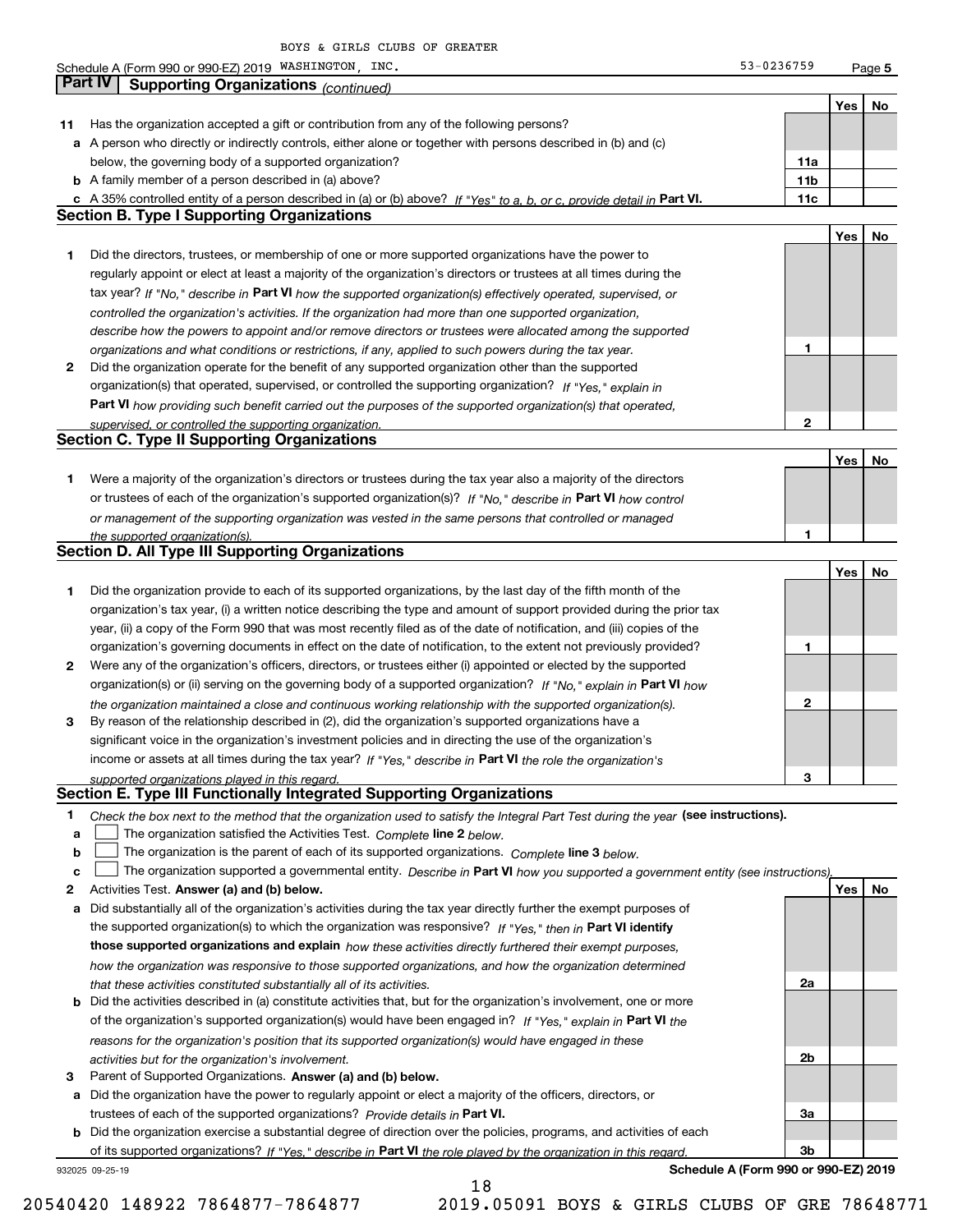| BOYS & GIRLS CLUBS OF GREATER |
|-------------------------------|
|-------------------------------|

#### **1SEP 10. See instructions.** All antegral Part Test as a qualifying trust on Nov. 20, 1970 (explain in Part VI). See instructions. All **Section A - Adjusted Net Income 123** Other gross income (see instructions) **456** Portion of operating expenses paid or incurred for production or **7** Other expenses (see instructions) **8** Adjusted Net Income (subtract lines 5, 6, and 7 from line 4) **8 8 1234567Section B - Minimum Asset Amount 1**Aggregate fair market value of all non-exempt-use assets (see **2**Acquisition indebtedness applicable to non-exempt-use assets **3** Subtract line 2 from line 1d. **4**Cash deemed held for exempt use. Enter 1-1/2% of line 3 (for greater amount, **5** Net value of non-exempt-use assets (subtract line 4 from line 3) **678a** Average monthly value of securities **b** Average monthly cash balances **c**Fair market value of other non-exempt-use assets **dTotal**  (add lines 1a, 1b, and 1c) **eDiscount** claimed for blockage or other **1a1b1c1d2345678**factors (explain in detail in **Part VI**): **Minimum Asset Amount**  (add line 7 to line 6) **Section C - Distributable Amount 123456123456Distributable Amount.** Subtract line 5 from line 4, unless subject to other Type III non-functionally integrated supporting organizations must complete Sections A through E. (B) Current Year (optional)(A) Prior Year Net short-term capital gain Recoveries of prior-year distributions Add lines 1 through 3. Depreciation and depletion collection of gross income or for management, conservation, or maintenance of property held for production of income (see instructions) (B) Current Year (optional)(A) Prior Year instructions for short tax year or assets held for part of year): see instructions). Multiply line 5 by .035. Recoveries of prior-year distributions Current Year Adjusted net income for prior year (from Section A, line 8, Column A) Enter 85% of line 1. Minimum asset amount for prior year (from Section B, line 8, Column A) Enter greater of line 2 or line 3. Income tax imposed in prior year emergency temporary reduction (see instructions). **Part V** Type III Non-Functionally Integrated 509(a)(3) Supporting Organizations  $\mathcal{L}^{\text{max}}$

**7**Check here if the current year is the organization's first as a non-functionally integrated Type III supporting organization (see instructions). $\mathcal{L}^{\text{max}}$ 

**Schedule A (Form 990 or 990-EZ) 2019**

932026 09-25-19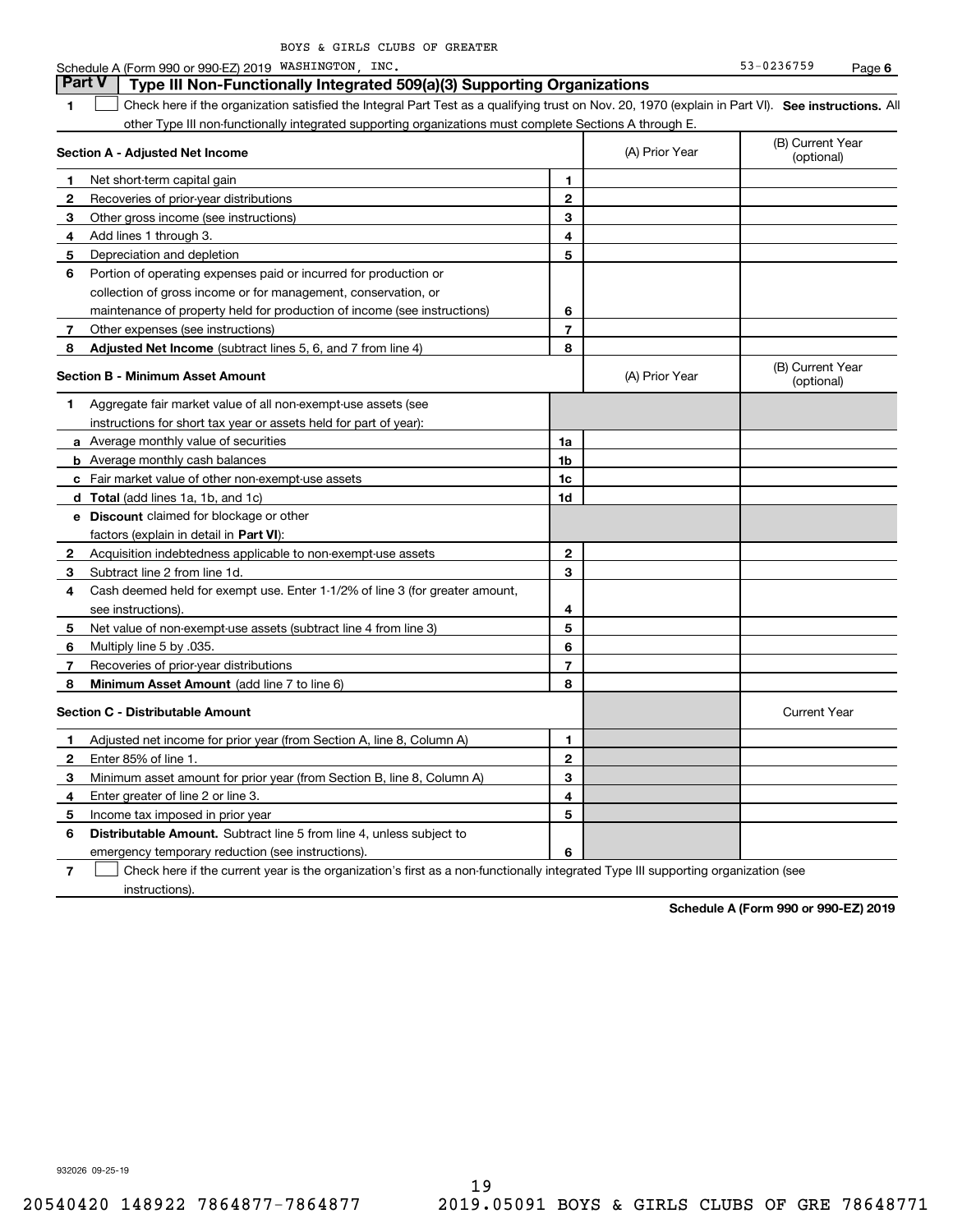|               | Schedule A (Form 990 or 990-EZ) 2019 WASHINGTON, INC.                                      |                                    |                                        | 53-0236759                                              | Page 7 |
|---------------|--------------------------------------------------------------------------------------------|------------------------------------|----------------------------------------|---------------------------------------------------------|--------|
| <b>Part V</b> | Type III Non-Functionally Integrated 509(a)(3) Supporting Organizations                    |                                    | (continued)                            |                                                         |        |
|               | <b>Section D - Distributions</b>                                                           |                                    |                                        | <b>Current Year</b>                                     |        |
| 1             | Amounts paid to supported organizations to accomplish exempt purposes                      |                                    |                                        |                                                         |        |
| 2             | Amounts paid to perform activity that directly furthers exempt purposes of supported       |                                    |                                        |                                                         |        |
|               | organizations, in excess of income from activity                                           |                                    |                                        |                                                         |        |
| 3             | Administrative expenses paid to accomplish exempt purposes of supported organizations      |                                    |                                        |                                                         |        |
| 4             | Amounts paid to acquire exempt-use assets                                                  |                                    |                                        |                                                         |        |
| 5             | Qualified set-aside amounts (prior IRS approval required)                                  |                                    |                                        |                                                         |        |
| 6             | Other distributions (describe in Part VI). See instructions.                               |                                    |                                        |                                                         |        |
| 7             | <b>Total annual distributions.</b> Add lines 1 through 6.                                  |                                    |                                        |                                                         |        |
| 8             | Distributions to attentive supported organizations to which the organization is responsive |                                    |                                        |                                                         |        |
|               | (provide details in Part VI). See instructions.                                            |                                    |                                        |                                                         |        |
| 9             | Distributable amount for 2019 from Section C, line 6                                       |                                    |                                        |                                                         |        |
| 10            | Line 8 amount divided by line 9 amount                                                     |                                    |                                        |                                                         |        |
|               | <b>Section E - Distribution Allocations</b> (see instructions)                             | (i)<br><b>Excess Distributions</b> | (ii)<br>Underdistributions<br>Pre-2019 | (iii)<br><b>Distributable</b><br><b>Amount for 2019</b> |        |
| 1.            | Distributable amount for 2019 from Section C, line 6                                       |                                    |                                        |                                                         |        |
| 2             | Underdistributions, if any, for years prior to 2019 (reason-                               |                                    |                                        |                                                         |        |
|               | able cause required- explain in Part VI). See instructions.                                |                                    |                                        |                                                         |        |
| 3             | Excess distributions carryover, if any, to 2019                                            |                                    |                                        |                                                         |        |
|               | <b>a</b> From 2014                                                                         |                                    |                                        |                                                         |        |
|               | <b>b</b> From 2015                                                                         |                                    |                                        |                                                         |        |
|               | $c$ From 2016                                                                              |                                    |                                        |                                                         |        |
|               | <b>d</b> From 2017                                                                         |                                    |                                        |                                                         |        |
|               | e From 2018                                                                                |                                    |                                        |                                                         |        |
|               | f Total of lines 3a through e                                                              |                                    |                                        |                                                         |        |
|               | g Applied to underdistributions of prior years                                             |                                    |                                        |                                                         |        |
|               | <b>h</b> Applied to 2019 distributable amount                                              |                                    |                                        |                                                         |        |
| Ť.            | Carryover from 2014 not applied (see instructions)                                         |                                    |                                        |                                                         |        |
|               | Remainder. Subtract lines 3g, 3h, and 3i from 3f.                                          |                                    |                                        |                                                         |        |
| 4             | Distributions for 2019 from Section D,                                                     |                                    |                                        |                                                         |        |
|               | \$<br>line $7:$                                                                            |                                    |                                        |                                                         |        |
|               | <b>a</b> Applied to underdistributions of prior years                                      |                                    |                                        |                                                         |        |
|               | <b>b</b> Applied to 2019 distributable amount                                              |                                    |                                        |                                                         |        |
|               | <b>c</b> Remainder. Subtract lines 4a and 4b from 4.                                       |                                    |                                        |                                                         |        |
|               | Remaining underdistributions for years prior to 2019, if                                   |                                    |                                        |                                                         |        |
|               | any. Subtract lines 3g and 4a from line 2. For result greater                              |                                    |                                        |                                                         |        |
|               | than zero, explain in Part VI. See instructions.                                           |                                    |                                        |                                                         |        |
| 6             | Remaining underdistributions for 2019. Subtract lines 3h                                   |                                    |                                        |                                                         |        |
|               | and 4b from line 1. For result greater than zero, explain in                               |                                    |                                        |                                                         |        |
|               | Part VI. See instructions.                                                                 |                                    |                                        |                                                         |        |
| 7             | Excess distributions carryover to 2020. Add lines 3j                                       |                                    |                                        |                                                         |        |
|               | and 4c.                                                                                    |                                    |                                        |                                                         |        |
| 8             | Breakdown of line 7:                                                                       |                                    |                                        |                                                         |        |
|               | a Excess from 2015                                                                         |                                    |                                        |                                                         |        |
|               | <b>b</b> Excess from 2016                                                                  |                                    |                                        |                                                         |        |
|               | c Excess from 2017                                                                         |                                    |                                        |                                                         |        |
|               | d Excess from 2018                                                                         |                                    |                                        |                                                         |        |
|               | e Excess from 2019                                                                         |                                    |                                        |                                                         |        |
|               |                                                                                            |                                    |                                        |                                                         |        |

**Schedule A (Form 990 or 990-EZ) 2019**

932027 09-25-19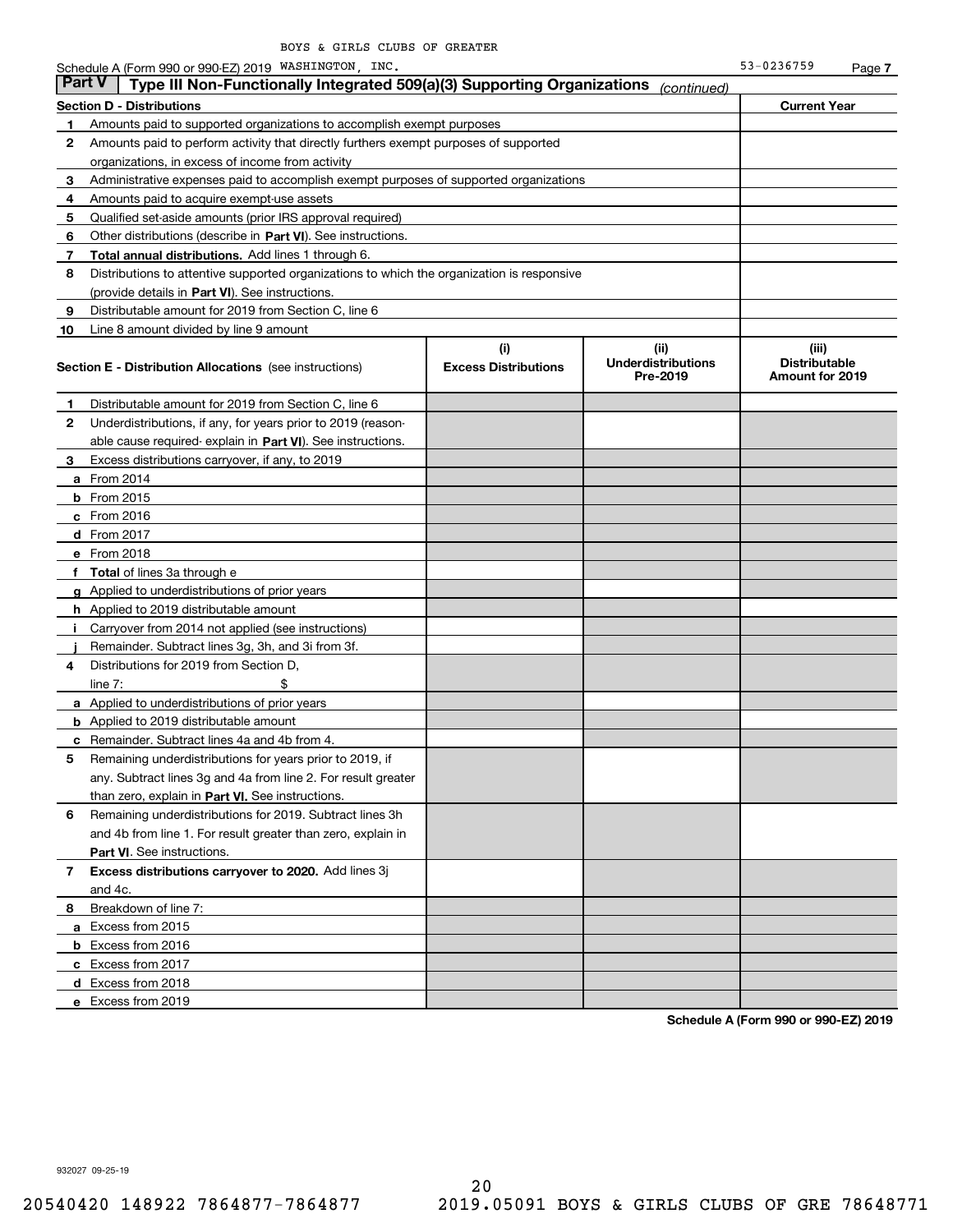Schedule A (Form 990 or 990-EZ) 2019 WASHINGTON, INC. 53-0236759 Page

Part VI | Supplemental Information. Provide the explanations required by Part II, line 10; Part II, line 17a or 17b; Part III, line 12; Part IV, Section A, lines 1, 2, 3b, 3c, 4b, 4c, 5a, 6, 9a, 9b, 9c, 11a, 11b, and 11c; Part IV, Section B, lines 1 and 2; Part IV, Section C, line 1; Part IV, Section D, lines 2 and 3; Part IV, Section E, lines 1c, 2a, 2b, 3a, and 3b; Part V, line 1; Part V, Section B, line 1e; Part V, Section D, lines 5, 6, and 8; and Part V, Section E, lines 2, 5, and 6. Also complete this part for any additional information. (See instructions.)

SCHEDULE A, PART II, LINE 10, EXPLANATION FOR OTHER INCOME:

| OTHER INCOME        |                         |  |  |  |  |  |
|---------------------|-------------------------|--|--|--|--|--|
|                     | 2015 AMOUNT: \$ 31,412. |  |  |  |  |  |
|                     | 2016 AMOUNT: \$ 42,683. |  |  |  |  |  |
| 2017 AMOUNT: \$254. |                         |  |  |  |  |  |
|                     | 2018 AMOUNT: \$ 8,806.  |  |  |  |  |  |
|                     | 2019 AMOUNT: \$ 27,328. |  |  |  |  |  |

SCHEDULE A, PART II, LINE 10, EXPLANATION FOR OTHER INCOME:

INCOME FROM ACTIVITIES NOT REGULARLY CARRIED ON.

SCHEDULE A, PART II, SHORT YEAR EXPLANATION:

THE ORGANIZATION CHANGED ITS YEAR END FROM FEBRUARY 28 TO A CALENDAR

YEAR END OF DECEMBER 31ST. 2017 IS A SHORT YEAR BEGINNING MARCH 1, 2017

AND ENDING DECEMBER 31, 2017.

932028 09-25-19

**Schedule A (Form 990 or 990-EZ) 2019** 21 20540420 148922 7864877-7864877 2019.05091 BOYS & GIRLS CLUBS OF GRE 78648771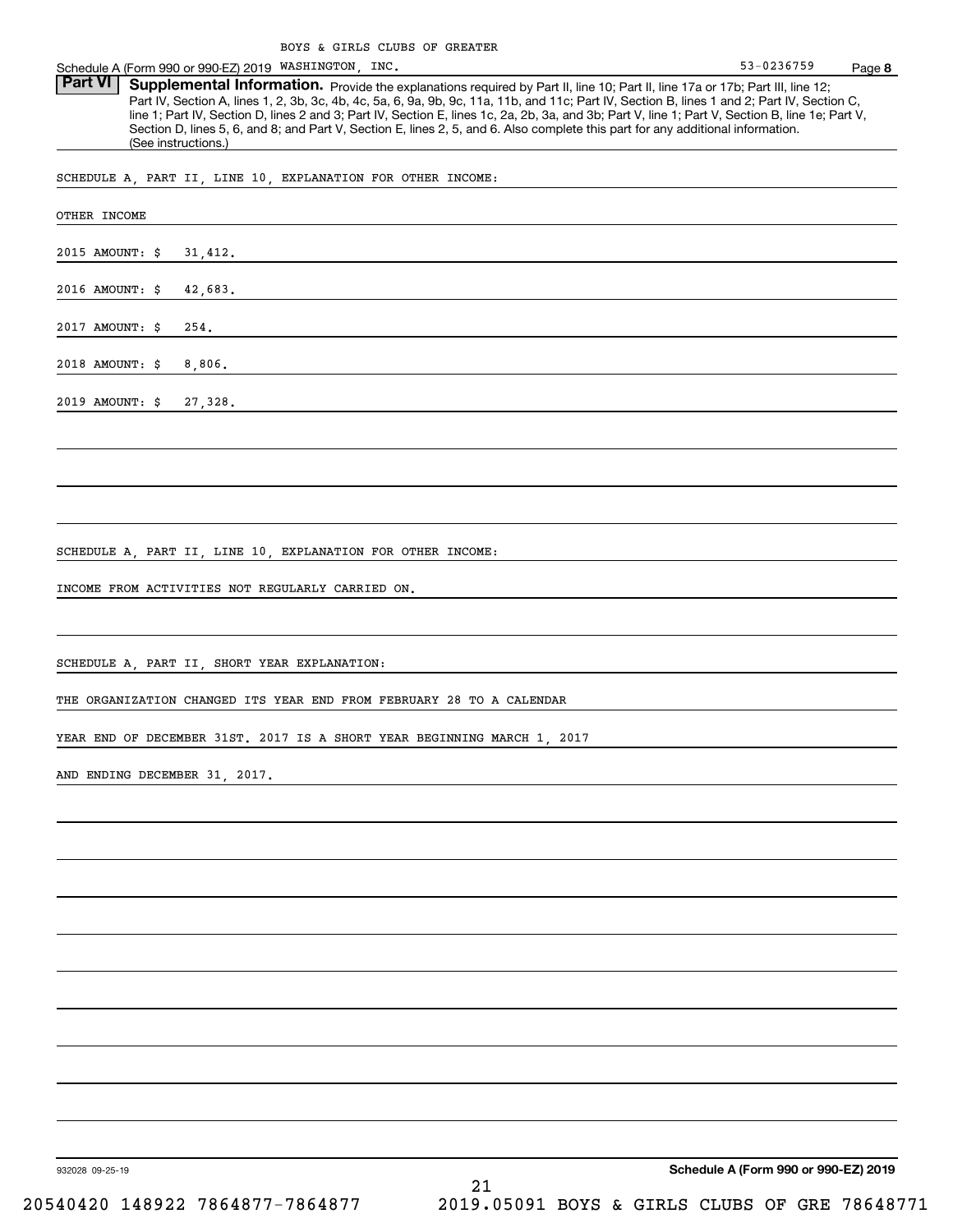Department of the Treasury **(Form 990, 990-EZ, or 990-PF)**

Internal Revenue Service Name of the organization

# **Schedule B Schedule of Contributors**

**| Attach to Form 990, Form 990-EZ, or Form 990-PF. | Go to www.irs.gov/Form990 for the latest information.** OMB No. 1545-0047

**2019**

**Employer identification number**

| . |  |  |                               |
|---|--|--|-------------------------------|
|   |  |  | BOYS & GIRLS CLUBS OF GREATER |

| <u>. .</u><br>____ | WASHINGTON | INC | $- - -$<br>.<br>ــ הסרי |
|--------------------|------------|-----|-------------------------|
|--------------------|------------|-----|-------------------------|

| <b>Organization type</b> (check one): |                                                                             |  |  |  |  |  |
|---------------------------------------|-----------------------------------------------------------------------------|--|--|--|--|--|
| Filers of:                            | Section:                                                                    |  |  |  |  |  |
| Form 990 or 990-EZ                    | $X$ 501(c)( 3) (enter number) organization                                  |  |  |  |  |  |
|                                       | $4947(a)(1)$ nonexempt charitable trust not treated as a private foundation |  |  |  |  |  |
|                                       | 527 political organization                                                  |  |  |  |  |  |
| Form 990-PF                           | 501(c)(3) exempt private foundation                                         |  |  |  |  |  |
|                                       | 4947(a)(1) nonexempt charitable trust treated as a private foundation       |  |  |  |  |  |
|                                       | 501(c)(3) taxable private foundation                                        |  |  |  |  |  |

Check if your organization is covered by the **General Rule** or a **Special Rule. Note:**  Only a section 501(c)(7), (8), or (10) organization can check boxes for both the General Rule and a Special Rule. See instructions.

#### **General Rule**

 $\mathcal{L}^{\text{max}}$ 

For an organization filing Form 990, 990-EZ, or 990-PF that received, during the year, contributions totaling \$5,000 or more (in money or property) from any one contributor. Complete Parts I and II. See instructions for determining a contributor's total contributions.

#### **Special Rules**

any one contributor, during the year, total contributions of the greater of  $\,$  (1) \$5,000; or **(2)** 2% of the amount on (i) Form 990, Part VIII, line 1h;  $\overline{X}$  For an organization described in section 501(c)(3) filing Form 990 or 990-EZ that met the 33 1/3% support test of the regulations under sections 509(a)(1) and 170(b)(1)(A)(vi), that checked Schedule A (Form 990 or 990-EZ), Part II, line 13, 16a, or 16b, and that received from or (ii) Form 990-EZ, line 1. Complete Parts I and II.

year, total contributions of more than \$1,000 *exclusively* for religious, charitable, scientific, literary, or educational purposes, or for the For an organization described in section 501(c)(7), (8), or (10) filing Form 990 or 990-EZ that received from any one contributor, during the prevention of cruelty to children or animals. Complete Parts I, II, and III.  $\mathcal{L}^{\text{max}}$ 

purpose. Don't complete any of the parts unless the **General Rule** applies to this organization because it received *nonexclusively* year, contributions <sub>exclusively</sub> for religious, charitable, etc., purposes, but no such contributions totaled more than \$1,000. If this box is checked, enter here the total contributions that were received during the year for an  $\;$ exclusively religious, charitable, etc., For an organization described in section 501(c)(7), (8), or (10) filing Form 990 or 990-EZ that received from any one contributor, during the religious, charitable, etc., contributions totaling \$5,000 or more during the year  $\Box$ — $\Box$  =  $\Box$  $\mathcal{L}^{\text{max}}$ 

**Caution:**  An organization that isn't covered by the General Rule and/or the Special Rules doesn't file Schedule B (Form 990, 990-EZ, or 990-PF),  **must** but it answer "No" on Part IV, line 2, of its Form 990; or check the box on line H of its Form 990-EZ or on its Form 990-PF, Part I, line 2, to certify that it doesn't meet the filing requirements of Schedule B (Form 990, 990-EZ, or 990-PF).

**For Paperwork Reduction Act Notice, see the instructions for Form 990, 990-EZ, or 990-PF. Schedule B (Form 990, 990-EZ, or 990-PF) (2019)** LHA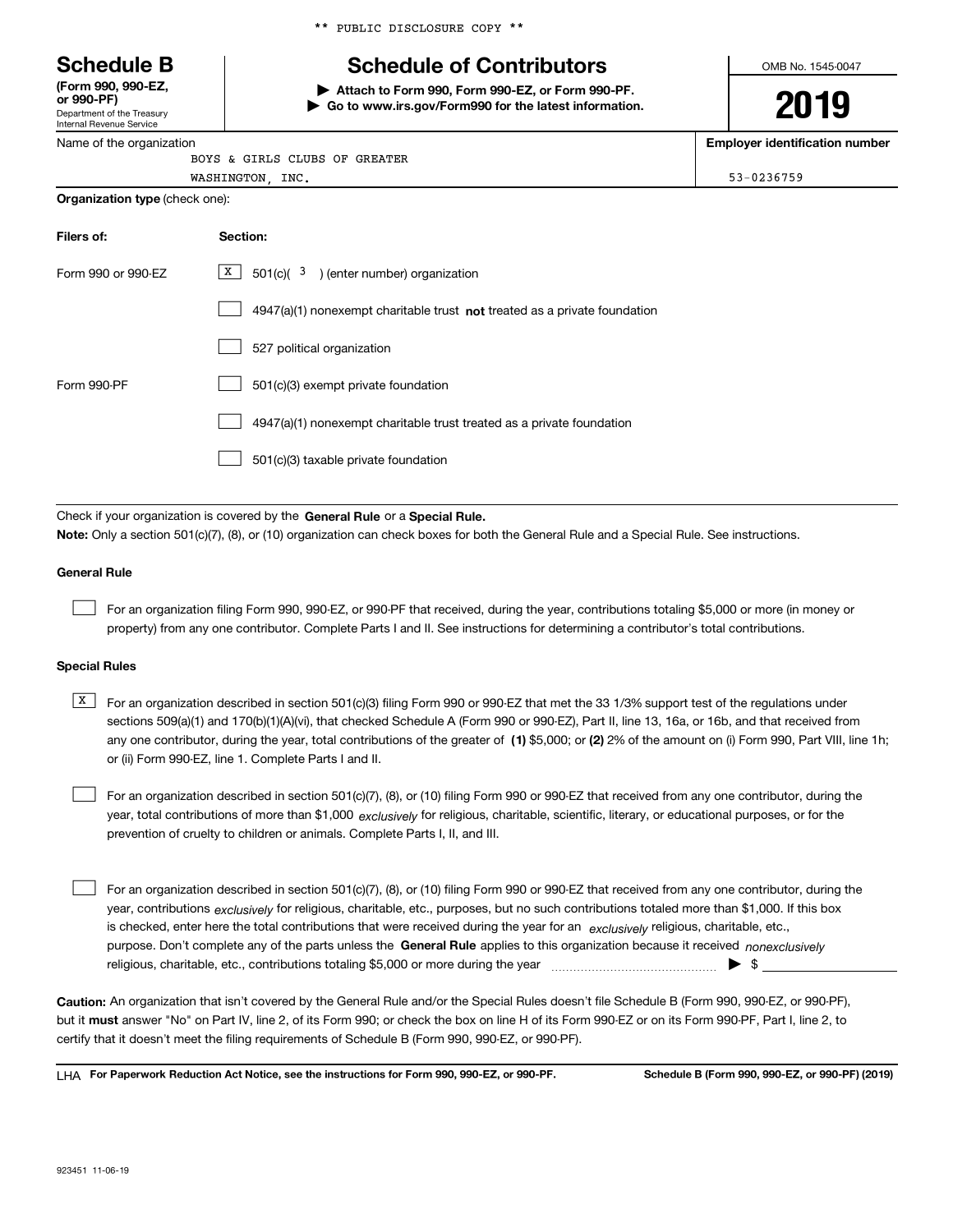|              | Schedule B (Form 990, 990-EZ, or 990-PF) (2019)                                                       |                                   |          | Page 2                                                                                |
|--------------|-------------------------------------------------------------------------------------------------------|-----------------------------------|----------|---------------------------------------------------------------------------------------|
|              | Name of organization                                                                                  |                                   |          | <b>Employer identification number</b>                                                 |
|              | BOYS & GIRLS CLUBS OF GREATER<br>WASHINGTON, INC.                                                     |                                   |          | 53-0236759                                                                            |
| Part I       | <b>Contributors</b> (see instructions). Use duplicate copies of Part I if additional space is needed. |                                   |          |                                                                                       |
| (a)<br>No.   | (b)<br>Name, address, and ZIP + 4                                                                     | (c)<br><b>Total contributions</b> |          | (d)<br>Type of contribution                                                           |
| $\mathbf{1}$ |                                                                                                       | \$                                | 450,000. | х<br>Person<br>Payroll<br>Noncash<br>(Complete Part II for<br>noncash contributions.) |
| (a)<br>No.   | (b)<br>Name, address, and ZIP + 4                                                                     | (c)<br><b>Total contributions</b> |          | (d)<br>Type of contribution                                                           |
| 2            |                                                                                                       | 1,026,195.<br>\$                  |          | x<br>Person<br>Payroll<br>Noncash<br>(Complete Part II for<br>noncash contributions.) |
| (a)<br>No.   | (b)<br>Name, address, and ZIP + 4                                                                     | (c)<br><b>Total contributions</b> |          | (d)<br>Type of contribution                                                           |
| 3            |                                                                                                       | \$                                | 519,300. | x<br>Person<br>Payroll<br>Noncash<br>(Complete Part II for<br>noncash contributions.) |
| (a)<br>No.   | (b)<br>Name, address, and ZIP + 4                                                                     | (c)<br><b>Total contributions</b> |          | (d)<br>Type of contribution                                                           |
| 4            |                                                                                                       | \$                                | 223,105. | x<br>Person<br>Payroll<br>Noncash<br>(Complete Part II for<br>noncash contributions.) |
| (a)<br>No.   | (b)<br>Name, address, and ZIP + 4                                                                     | (c)<br><b>Total contributions</b> |          | (d)<br>Type of contribution                                                           |
| 5            |                                                                                                       | \$                                | 179,307. | X<br>Person<br>Payroll<br>Noncash<br>(Complete Part II for<br>noncash contributions.) |
| (a)<br>No.   | (b)<br>Name, address, and ZIP + 4                                                                     | (c)<br><b>Total contributions</b> |          | (d)<br>Type of contribution                                                           |
|              |                                                                                                       | \$                                |          | Person<br>Payroll<br>Noncash<br>(Complete Part II for<br>noncash contributions.)      |

923452 11-06-19 **Schedule B (Form 990, 990-EZ, or 990-PF) (2019)**

23 20540420 148922 7864877-7864877 2019.05091 BOYS & GIRLS CLUBS OF GRE 78648771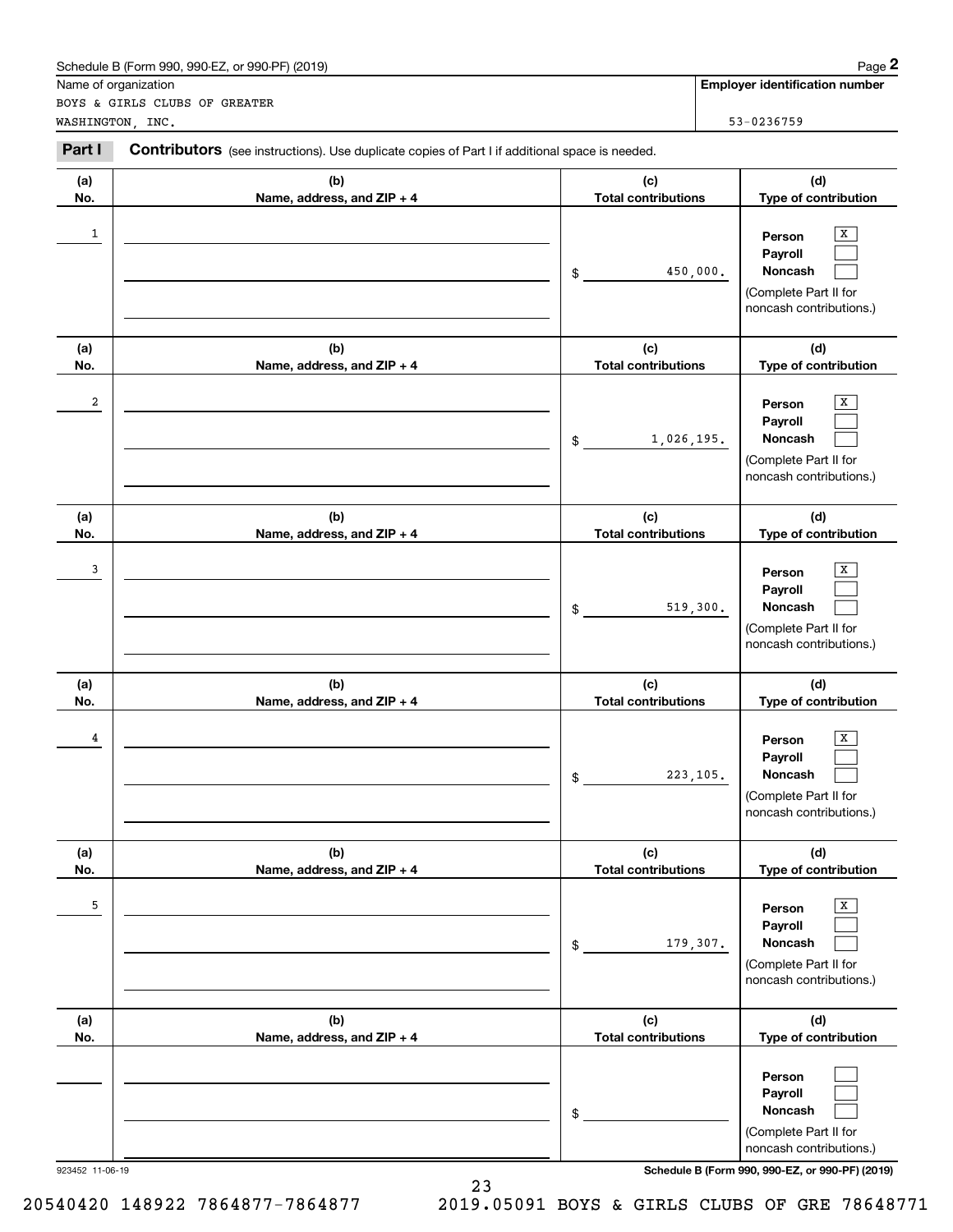|                              | Schedule B (Form 990, 990-EZ, or 990-PF) (2019)<br>Name of organization                             |                                                 | Page 3<br><b>Employer identification number</b> |
|------------------------------|-----------------------------------------------------------------------------------------------------|-------------------------------------------------|-------------------------------------------------|
|                              | BOYS & GIRLS CLUBS OF GREATER                                                                       |                                                 |                                                 |
| Part II                      | WASHINGTON, INC.                                                                                    |                                                 | 53-0236759                                      |
|                              | Noncash Property (see instructions). Use duplicate copies of Part II if additional space is needed. |                                                 |                                                 |
| (a)<br>No.<br>from<br>Part I | (b)<br>Description of noncash property given                                                        | (c)<br>FMV (or estimate)<br>(See instructions.) | (d)<br>Date received                            |
|                              |                                                                                                     | \$                                              |                                                 |
| (a)<br>No.<br>from<br>Part I | (b)<br>Description of noncash property given                                                        | (c)<br>FMV (or estimate)<br>(See instructions.) | (d)<br>Date received                            |
|                              |                                                                                                     | \$                                              |                                                 |
| (a)<br>No.<br>from<br>Part I | (b)<br>Description of noncash property given                                                        | (c)<br>FMV (or estimate)<br>(See instructions.) | (d)<br>Date received                            |
|                              |                                                                                                     | \$                                              |                                                 |
| (a)<br>No.<br>from<br>Part I | (b)<br>Description of noncash property given                                                        | (c)<br>FMV (or estimate)<br>(See instructions.) | (d)<br>Date received                            |
|                              |                                                                                                     | \$                                              |                                                 |
| (a)<br>No.<br>from<br>Part I | (b)<br>Description of noncash property given                                                        | (c)<br>FMV (or estimate)<br>(See instructions.) | (d)<br>Date received                            |
|                              |                                                                                                     | \$                                              |                                                 |
| (a)<br>No.<br>from<br>Part I | (b)<br>Description of noncash property given                                                        | (c)<br>FMV (or estimate)<br>(See instructions.) | (d)<br>Date received                            |
|                              |                                                                                                     |                                                 |                                                 |
| 923453 11-06-19              | 24                                                                                                  | \$                                              | Schedule B (Form 990, 990-EZ, or 990-PF) (2019) |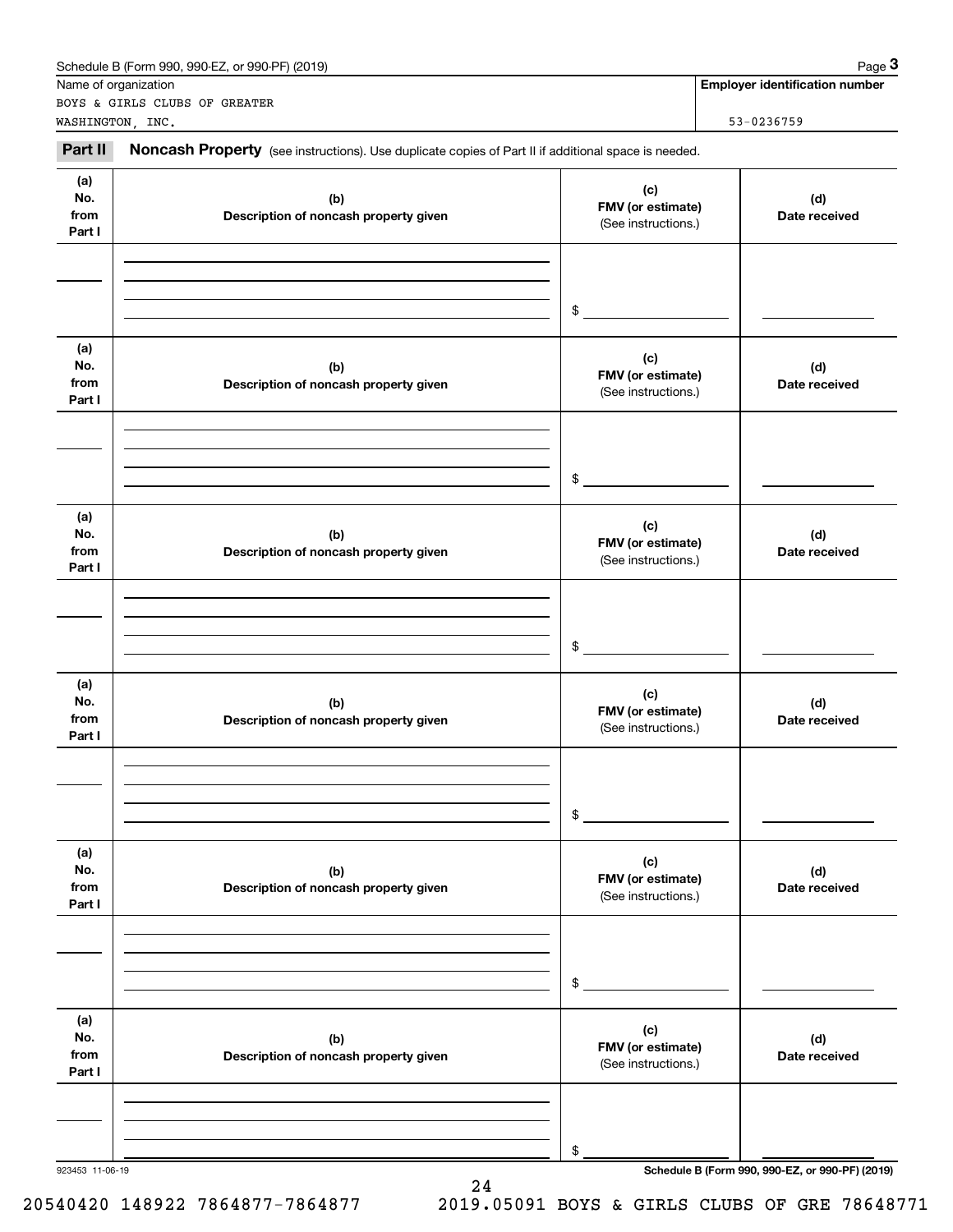|                             | Schedule B (Form 990, 990-EZ, or 990-PF) (2019)                                                                                                                                                                                                                              |                      |                                          | Page 4                                          |  |  |  |  |
|-----------------------------|------------------------------------------------------------------------------------------------------------------------------------------------------------------------------------------------------------------------------------------------------------------------------|----------------------|------------------------------------------|-------------------------------------------------|--|--|--|--|
| Name of organization        |                                                                                                                                                                                                                                                                              |                      |                                          | <b>Employer identification number</b>           |  |  |  |  |
|                             | BOYS & GIRLS CLUBS OF GREATER                                                                                                                                                                                                                                                |                      |                                          |                                                 |  |  |  |  |
| WASHINGTON, INC.            |                                                                                                                                                                                                                                                                              |                      |                                          | 53-0236759                                      |  |  |  |  |
| Part III                    | Exclusively religious, charitable, etc., contributions to organizations described in section 501(c)(7), (8), or (10) that total more than \$1,000 for the year<br>from any one contributor. Complete columns (a) through (e) and the following line entry. For organizations |                      |                                          |                                                 |  |  |  |  |
|                             | completing Part III, enter the total of exclusively religious, charitable, etc., contributions of \$1,000 or less for the year. (Enter this info. once.) \\$                                                                                                                 |                      |                                          |                                                 |  |  |  |  |
| (a) $\overline{\text{No.}}$ | Use duplicate copies of Part III if additional space is needed.                                                                                                                                                                                                              |                      |                                          |                                                 |  |  |  |  |
| from                        | (b) Purpose of gift                                                                                                                                                                                                                                                          | (c) Use of gift      |                                          | (d) Description of how gift is held             |  |  |  |  |
| Part I                      |                                                                                                                                                                                                                                                                              |                      |                                          |                                                 |  |  |  |  |
|                             |                                                                                                                                                                                                                                                                              |                      |                                          |                                                 |  |  |  |  |
|                             |                                                                                                                                                                                                                                                                              |                      |                                          |                                                 |  |  |  |  |
|                             |                                                                                                                                                                                                                                                                              |                      |                                          |                                                 |  |  |  |  |
|                             |                                                                                                                                                                                                                                                                              | (e) Transfer of gift |                                          |                                                 |  |  |  |  |
|                             |                                                                                                                                                                                                                                                                              |                      |                                          |                                                 |  |  |  |  |
|                             | Transferee's name, address, and $ZIP + 4$                                                                                                                                                                                                                                    |                      |                                          | Relationship of transferor to transferee        |  |  |  |  |
|                             |                                                                                                                                                                                                                                                                              |                      |                                          |                                                 |  |  |  |  |
|                             |                                                                                                                                                                                                                                                                              |                      |                                          |                                                 |  |  |  |  |
|                             |                                                                                                                                                                                                                                                                              |                      |                                          |                                                 |  |  |  |  |
| (a) No.                     |                                                                                                                                                                                                                                                                              |                      |                                          |                                                 |  |  |  |  |
| from<br>Part I              | (b) Purpose of gift                                                                                                                                                                                                                                                          | (c) Use of gift      |                                          | (d) Description of how gift is held             |  |  |  |  |
|                             |                                                                                                                                                                                                                                                                              |                      |                                          |                                                 |  |  |  |  |
|                             |                                                                                                                                                                                                                                                                              |                      |                                          |                                                 |  |  |  |  |
|                             |                                                                                                                                                                                                                                                                              |                      |                                          |                                                 |  |  |  |  |
|                             |                                                                                                                                                                                                                                                                              |                      |                                          |                                                 |  |  |  |  |
|                             | (e) Transfer of gift                                                                                                                                                                                                                                                         |                      |                                          |                                                 |  |  |  |  |
|                             | Transferee's name, address, and $ZIP + 4$                                                                                                                                                                                                                                    |                      | Relationship of transferor to transferee |                                                 |  |  |  |  |
|                             |                                                                                                                                                                                                                                                                              |                      |                                          |                                                 |  |  |  |  |
|                             |                                                                                                                                                                                                                                                                              |                      |                                          |                                                 |  |  |  |  |
|                             |                                                                                                                                                                                                                                                                              |                      |                                          |                                                 |  |  |  |  |
|                             |                                                                                                                                                                                                                                                                              |                      |                                          |                                                 |  |  |  |  |
| (a) No.<br>from             | (b) Purpose of gift                                                                                                                                                                                                                                                          | (c) Use of gift      |                                          | (d) Description of how gift is held             |  |  |  |  |
| Part I                      |                                                                                                                                                                                                                                                                              |                      |                                          |                                                 |  |  |  |  |
|                             |                                                                                                                                                                                                                                                                              |                      |                                          |                                                 |  |  |  |  |
|                             |                                                                                                                                                                                                                                                                              |                      |                                          |                                                 |  |  |  |  |
|                             |                                                                                                                                                                                                                                                                              |                      |                                          |                                                 |  |  |  |  |
|                             | (e) Transfer of gift                                                                                                                                                                                                                                                         |                      |                                          |                                                 |  |  |  |  |
|                             |                                                                                                                                                                                                                                                                              |                      |                                          |                                                 |  |  |  |  |
|                             | Transferee's name, address, and $ZIP + 4$                                                                                                                                                                                                                                    |                      | Relationship of transferor to transferee |                                                 |  |  |  |  |
|                             |                                                                                                                                                                                                                                                                              |                      |                                          |                                                 |  |  |  |  |
|                             |                                                                                                                                                                                                                                                                              |                      |                                          |                                                 |  |  |  |  |
|                             |                                                                                                                                                                                                                                                                              |                      |                                          |                                                 |  |  |  |  |
| (a) No.<br>from             |                                                                                                                                                                                                                                                                              |                      |                                          |                                                 |  |  |  |  |
| Part I                      | (b) Purpose of gift                                                                                                                                                                                                                                                          | (c) Use of gift      |                                          | (d) Description of how gift is held             |  |  |  |  |
|                             |                                                                                                                                                                                                                                                                              |                      |                                          |                                                 |  |  |  |  |
|                             |                                                                                                                                                                                                                                                                              |                      |                                          |                                                 |  |  |  |  |
|                             |                                                                                                                                                                                                                                                                              |                      |                                          |                                                 |  |  |  |  |
|                             |                                                                                                                                                                                                                                                                              | (e) Transfer of gift |                                          |                                                 |  |  |  |  |
|                             |                                                                                                                                                                                                                                                                              |                      |                                          |                                                 |  |  |  |  |
|                             | Transferee's name, address, and $ZIP + 4$                                                                                                                                                                                                                                    |                      |                                          | Relationship of transferor to transferee        |  |  |  |  |
|                             |                                                                                                                                                                                                                                                                              |                      |                                          |                                                 |  |  |  |  |
|                             |                                                                                                                                                                                                                                                                              |                      |                                          |                                                 |  |  |  |  |
|                             |                                                                                                                                                                                                                                                                              |                      |                                          |                                                 |  |  |  |  |
|                             |                                                                                                                                                                                                                                                                              |                      |                                          |                                                 |  |  |  |  |
| 923454 11-06-19             |                                                                                                                                                                                                                                                                              | 25                   |                                          | Schedule B (Form 990, 990-EZ, or 990-PF) (2019) |  |  |  |  |
|                             |                                                                                                                                                                                                                                                                              |                      |                                          |                                                 |  |  |  |  |

20540420 148922 7864877-7864877 2019.05091 BOYS & GIRLS CLUBS OF GRE 78648771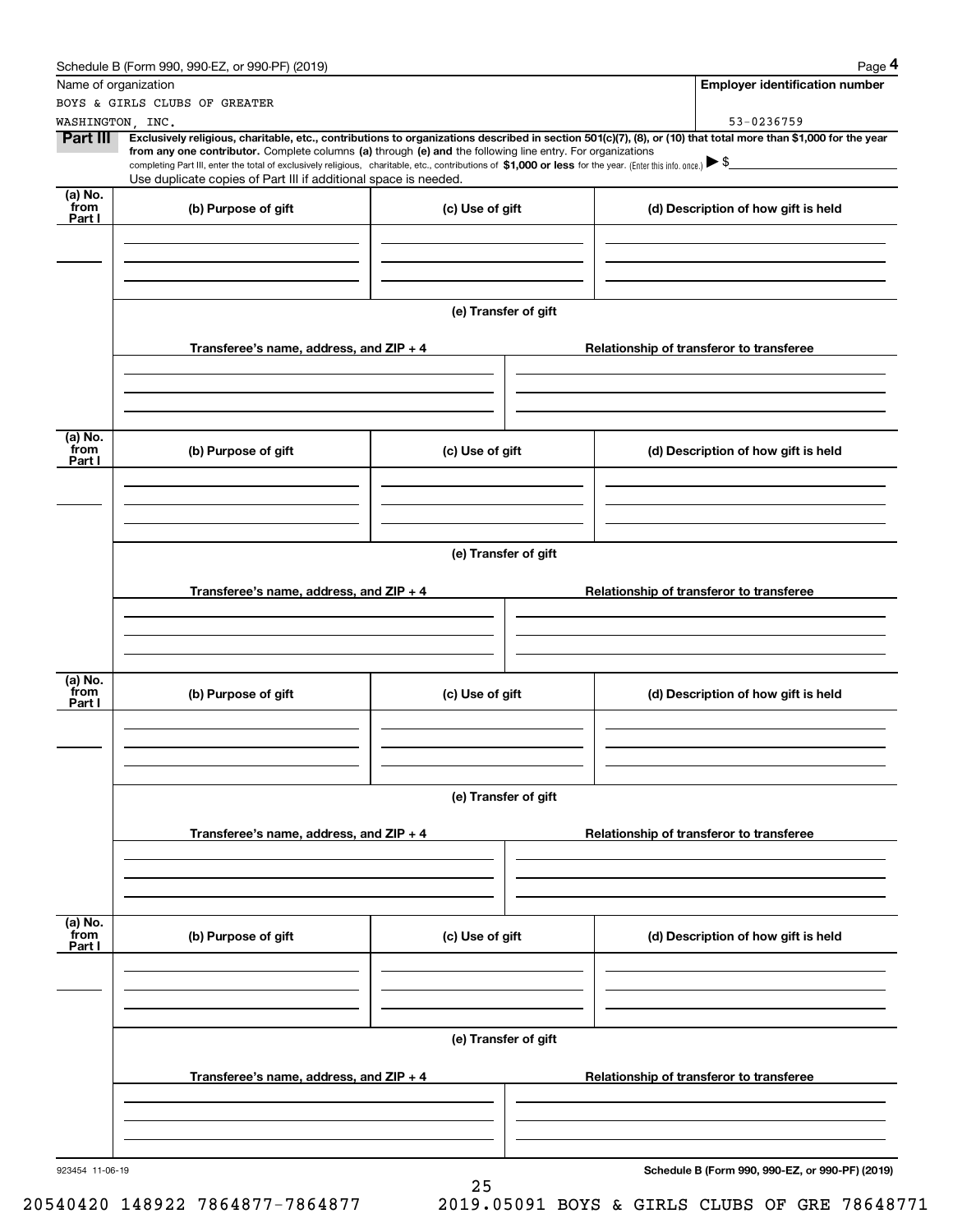| <b>Political Campaign and Lobbying Activities</b><br><b>SCHEDULE C</b> |                                                                                                                                                                        |                                                                                                                                                  |         |                            |                          | OMB No. 1545-0047                                  |  |
|------------------------------------------------------------------------|------------------------------------------------------------------------------------------------------------------------------------------------------------------------|--------------------------------------------------------------------------------------------------------------------------------------------------|---------|----------------------------|--------------------------|----------------------------------------------------|--|
| (Form 990 or 990-EZ)                                                   |                                                                                                                                                                        |                                                                                                                                                  |         |                            |                          |                                                    |  |
|                                                                        | For Organizations Exempt From Income Tax Under section 501(c) and section 527<br>Complete if the organization is described below. > Attach to Form 990 or Form 990-EZ. |                                                                                                                                                  |         |                            |                          |                                                    |  |
| Department of the Treasury<br>Internal Revenue Service                 |                                                                                                                                                                        | Go to www.irs.gov/Form990 for instructions and the latest information.                                                                           |         |                            |                          | <b>Open to Public</b><br>Inspection                |  |
|                                                                        |                                                                                                                                                                        | If the organization answered "Yes," on Form 990, Part IV, line 3, or Form 990-EZ, Part V, line 46 (Political Campaign Activities), then          |         |                            |                          |                                                    |  |
|                                                                        |                                                                                                                                                                        | • Section 501(c)(3) organizations: Complete Parts I-A and B. Do not complete Part I-C.                                                           |         |                            |                          |                                                    |  |
|                                                                        |                                                                                                                                                                        | • Section 501(c) (other than section 501(c)(3)) organizations: Complete Parts I-A and C below. Do not complete Part I-B.                         |         |                            |                          |                                                    |  |
| • Section 527 organizations: Complete Part I-A only.                   |                                                                                                                                                                        |                                                                                                                                                  |         |                            |                          |                                                    |  |
|                                                                        |                                                                                                                                                                        | If the organization answered "Yes," on Form 990, Part IV, line 4, or Form 990-EZ, Part VI, line 47 (Lobbying Activities), then                   |         |                            |                          |                                                    |  |
|                                                                        |                                                                                                                                                                        | • Section 501(c)(3) organizations that have filed Form 5768 (election under section 501(h)): Complete Part II-A. Do not complete Part II-B.      |         |                            |                          |                                                    |  |
|                                                                        |                                                                                                                                                                        | • Section 501(c)(3) organizations that have NOT filed Form 5768 (election under section 501(h)): Complete Part II-B. Do not complete Part II-A.  |         |                            |                          |                                                    |  |
|                                                                        |                                                                                                                                                                        | If the organization answered "Yes," on Form 990, Part IV, line 5 (Proxy Tax) (see separate instructions) or Form 990-EZ, Part V, line 35c (Proxy |         |                            |                          |                                                    |  |
| Tax) (see separate instructions), then                                 |                                                                                                                                                                        |                                                                                                                                                  |         |                            |                          |                                                    |  |
|                                                                        |                                                                                                                                                                        | • Section 501(c)(4), (5), or (6) organizations: Complete Part III.                                                                               |         |                            |                          |                                                    |  |
| Name of organization                                                   |                                                                                                                                                                        | BOYS & GIRLS CLUBS OF GREATER                                                                                                                    |         |                            |                          | <b>Employer identification number</b>              |  |
| Part I-A                                                               | WASHINGTON, INC.                                                                                                                                                       | Complete if the organization is exempt under section 501(c) or is a section 527 organization.                                                    |         |                            |                          | 53-0236759                                         |  |
|                                                                        |                                                                                                                                                                        |                                                                                                                                                  |         |                            |                          |                                                    |  |
|                                                                        |                                                                                                                                                                        |                                                                                                                                                  |         |                            |                          |                                                    |  |
|                                                                        |                                                                                                                                                                        | 1 Provide a description of the organization's direct and indirect political campaign activities in Part IV.                                      |         |                            |                          |                                                    |  |
| Political campaign activity expenditures<br>2                          |                                                                                                                                                                        |                                                                                                                                                  |         |                            | $\blacktriangleright$ \$ |                                                    |  |
| Volunteer hours for political campaign activities<br>3                 |                                                                                                                                                                        |                                                                                                                                                  |         |                            |                          |                                                    |  |
| Part I-B                                                               |                                                                                                                                                                        | Complete if the organization is exempt under section 501(c)(3).                                                                                  |         |                            |                          |                                                    |  |
|                                                                        |                                                                                                                                                                        | 1 Enter the amount of any excise tax incurred by the organization under section 4955                                                             |         |                            |                          | $\blacktriangleright$ \$                           |  |
| 2                                                                      |                                                                                                                                                                        |                                                                                                                                                  |         |                            |                          |                                                    |  |
|                                                                        |                                                                                                                                                                        |                                                                                                                                                  |         |                            |                          | Yes<br>No                                          |  |
| 4a Was a correction made?                                              |                                                                                                                                                                        |                                                                                                                                                  |         |                            |                          | Yes<br>No                                          |  |
| <b>b</b> If "Yes," describe in Part IV.                                |                                                                                                                                                                        |                                                                                                                                                  |         |                            |                          |                                                    |  |
|                                                                        |                                                                                                                                                                        | Part I-C   Complete if the organization is exempt under section 501(c), except section 501(c)(3).                                                |         |                            |                          |                                                    |  |
|                                                                        |                                                                                                                                                                        | 1 Enter the amount directly expended by the filing organization for section 527 exempt function activities                                       |         |                            | $\blacktriangleright$ \$ |                                                    |  |
| exempt function activities                                             |                                                                                                                                                                        | 2 Enter the amount of the filing organization's funds contributed to other organizations for section 527                                         |         |                            | $\blacktriangleright$ \$ |                                                    |  |
|                                                                        |                                                                                                                                                                        | 3 Total exempt function expenditures. Add lines 1 and 2. Enter here and on Form 1120-POL,                                                        |         |                            |                          |                                                    |  |
|                                                                        |                                                                                                                                                                        |                                                                                                                                                  |         |                            | $\triangleright$ \$      |                                                    |  |
|                                                                        |                                                                                                                                                                        | Did the filing organization file Form 1120-POL for this year?                                                                                    |         |                            |                          | Yes<br><b>No</b>                                   |  |
| 5.                                                                     |                                                                                                                                                                        | Enter the names, addresses and employer identification number (EIN) of all section 527 political organizations to which the filing organization  |         |                            |                          |                                                    |  |
|                                                                        |                                                                                                                                                                        | made payments. For each organization listed, enter the amount paid from the filing organization's funds. Also enter the amount of political      |         |                            |                          |                                                    |  |
|                                                                        |                                                                                                                                                                        | contributions received that were promptly and directly delivered to a separate political organization, such as a separate segregated fund or a   |         |                            |                          |                                                    |  |
|                                                                        |                                                                                                                                                                        | political action committee (PAC). If additional space is needed, provide information in Part IV.                                                 |         |                            |                          |                                                    |  |
| (a) Name                                                               |                                                                                                                                                                        | (b) Address                                                                                                                                      | (c) EIN | (d) Amount paid from       |                          | (e) Amount of political                            |  |
|                                                                        |                                                                                                                                                                        |                                                                                                                                                  |         | filing organization's      |                          | contributions received and                         |  |
|                                                                        |                                                                                                                                                                        |                                                                                                                                                  |         | funds. If none, enter -0-. |                          | promptly and directly                              |  |
|                                                                        |                                                                                                                                                                        |                                                                                                                                                  |         |                            |                          | delivered to a separate<br>political organization. |  |
|                                                                        |                                                                                                                                                                        |                                                                                                                                                  |         |                            |                          | If none, enter -0-.                                |  |
|                                                                        |                                                                                                                                                                        |                                                                                                                                                  |         |                            |                          |                                                    |  |
|                                                                        |                                                                                                                                                                        |                                                                                                                                                  |         |                            |                          |                                                    |  |
|                                                                        |                                                                                                                                                                        |                                                                                                                                                  |         |                            |                          |                                                    |  |
|                                                                        |                                                                                                                                                                        |                                                                                                                                                  |         |                            |                          |                                                    |  |
|                                                                        |                                                                                                                                                                        |                                                                                                                                                  |         |                            |                          |                                                    |  |
|                                                                        |                                                                                                                                                                        |                                                                                                                                                  |         |                            |                          |                                                    |  |

**For Paperwork Reduction Act Notice, see the Instructions for Form 990 or 990-EZ. Schedule C (Form 990 or 990-EZ) 2019** LHA

932041 11-26-19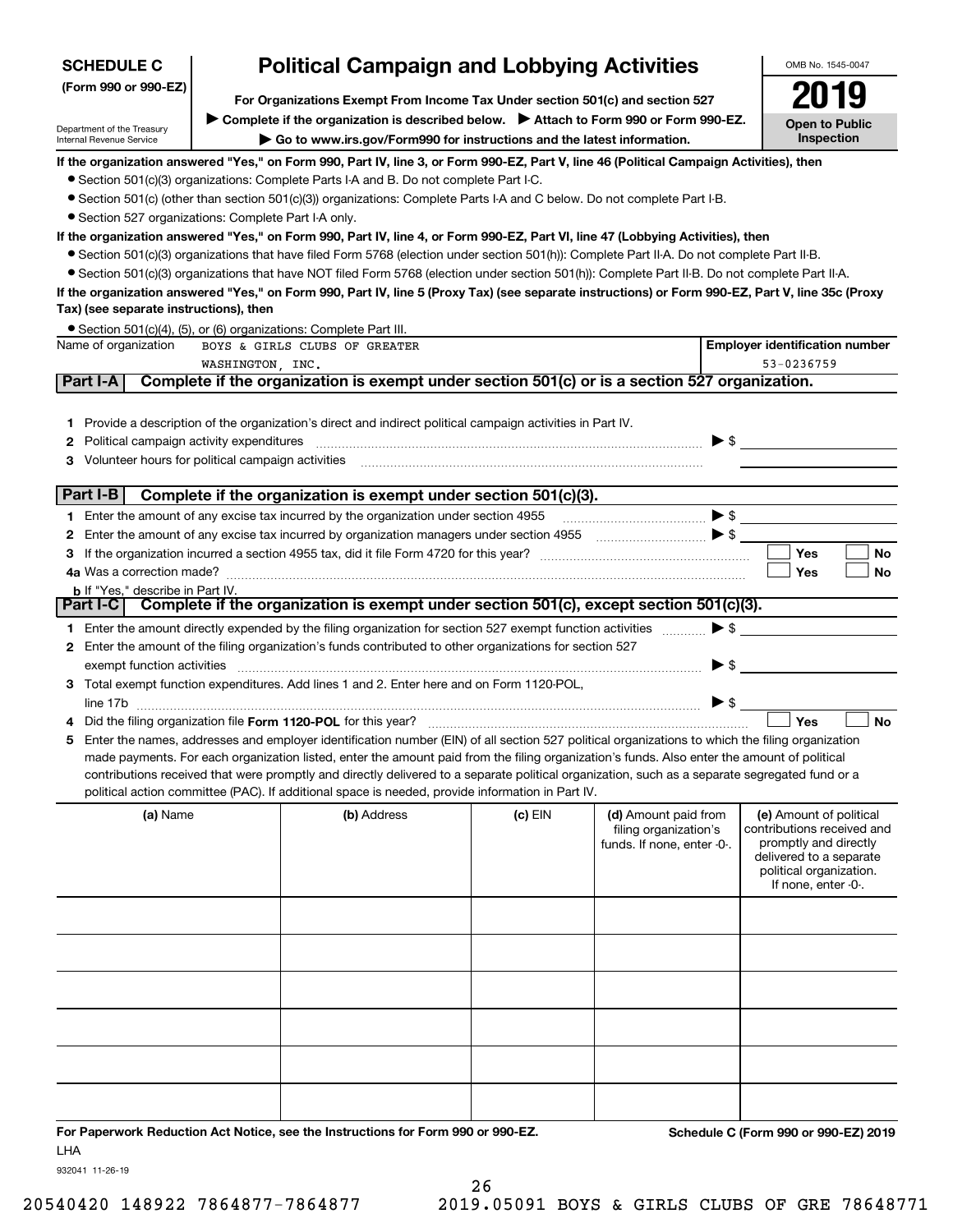| BOYS & GIRLS CLUBS OF GREATER |  |  |  |  |  |  |
|-------------------------------|--|--|--|--|--|--|
|-------------------------------|--|--|--|--|--|--|

| Schedule C (Form 990 or 990-EZ) 2019 WASHINGTON, INC.                                                           |                                                       |                                                                                                                                   |            |                                        | 53-0236759<br>Page 2           |
|-----------------------------------------------------------------------------------------------------------------|-------------------------------------------------------|-----------------------------------------------------------------------------------------------------------------------------------|------------|----------------------------------------|--------------------------------|
| Complete if the organization is exempt under section 501(c)(3) and filed Form 5768 (election under<br>Part II-A |                                                       |                                                                                                                                   |            |                                        |                                |
| section 501(h)).                                                                                                |                                                       |                                                                                                                                   |            |                                        |                                |
| A Check $\blacktriangleright$                                                                                   |                                                       | if the filing organization belongs to an affiliated group (and list in Part IV each affiliated group member's name, address, EIN, |            |                                        |                                |
|                                                                                                                 | expenses, and share of excess lobbying expenditures). |                                                                                                                                   |            |                                        |                                |
| <b>B</b> Check $\blacktriangleright$                                                                            |                                                       | if the filing organization checked box A and "limited control" provisions apply.                                                  |            |                                        |                                |
|                                                                                                                 | <b>Limits on Lobbying Expenditures</b>                | (The term "expenditures" means amounts paid or incurred.)                                                                         |            | (a) Filing<br>organization's<br>totals | (b) Affiliated group<br>totals |
| <b>1a</b> Total lobbying expenditures to influence public opinion (grassroots lobbying)                         |                                                       |                                                                                                                                   |            |                                        |                                |
| <b>b</b> Total lobbying expenditures to influence a legislative body (direct lobbying)                          |                                                       |                                                                                                                                   |            |                                        |                                |
|                                                                                                                 |                                                       |                                                                                                                                   |            | $\mathbf{0}$ .                         |                                |
| d Other exempt purpose expenditures                                                                             |                                                       |                                                                                                                                   |            | 11, 245, 088.                          |                                |
| e Total exempt purpose expenditures (add lines 1c and 1d)                                                       |                                                       |                                                                                                                                   |            | 11,245,088.                            |                                |
| f Lobbying nontaxable amount. Enter the amount from the following table in both columns.                        |                                                       |                                                                                                                                   |            | 712,254.                               |                                |
| If the amount on line 1e, column (a) or (b) is:                                                                 |                                                       | The lobbying nontaxable amount is:                                                                                                |            |                                        |                                |
| Not over \$500,000                                                                                              |                                                       | 20% of the amount on line 1e.                                                                                                     |            |                                        |                                |
| Over \$500,000 but not over \$1,000,000                                                                         |                                                       | \$100,000 plus 15% of the excess over \$500,000.                                                                                  |            |                                        |                                |
| Over \$1,000,000 but not over \$1,500,000                                                                       |                                                       | \$175,000 plus 10% of the excess over \$1,000,000.                                                                                |            |                                        |                                |
| Over \$1,500,000 but not over \$17,000,000                                                                      |                                                       | \$225,000 plus 5% of the excess over \$1,500,000.                                                                                 |            |                                        |                                |
| Over \$17,000,000                                                                                               | \$1,000,000.                                          |                                                                                                                                   |            |                                        |                                |
|                                                                                                                 |                                                       |                                                                                                                                   |            |                                        |                                |
| g Grassroots nontaxable amount (enter 25% of line 1f)                                                           |                                                       |                                                                                                                                   |            | 178,064.                               |                                |
| h Subtract line 1g from line 1a. If zero or less, enter -0-                                                     |                                                       |                                                                                                                                   |            | 0.                                     |                                |
| Subtract line 1f from line 1c. If zero or less, enter -0-<br>j.                                                 |                                                       |                                                                                                                                   |            | $\mathbf{0}$ .                         |                                |
| If there is an amount other than zero on either line 1h or line 1i, did the organization file Form 4720<br>j.   |                                                       |                                                                                                                                   |            |                                        |                                |
| reporting section 4911 tax for this year?                                                                       |                                                       |                                                                                                                                   |            |                                        | No<br>Yes                      |
| (Some organizations that made a section 501(h) election do not have to complete all of the five columns below.  |                                                       | 4-Year Averaging Period Under Section 501(h)<br>See the separate instructions for lines 2a through 2f.)                           |            |                                        |                                |
|                                                                                                                 |                                                       | Lobbying Expenditures During 4-Year Averaging Period                                                                              |            |                                        |                                |
| Calendar year<br>(or fiscal year beginning in)                                                                  | (a) 2016                                              | (b) 2017                                                                                                                          | $(c)$ 2018 | $(d)$ 2019                             | (e) Total                      |
| 2a Lobbying nontaxable amount                                                                                   | 727,248.                                              | 567,529.                                                                                                                          | 668,450.   | 712, 254.                              | 2,675,481.                     |
| <b>b</b> Lobbying ceiling amount<br>$(150\% \text{ of line } 2a, \text{ column}(e))$                            |                                                       |                                                                                                                                   |            |                                        | 4,013,222.                     |
| c Total lobbying expenditures                                                                                   |                                                       |                                                                                                                                   |            |                                        |                                |
| d Grassroots nontaxable amount<br>e Grassroots ceiling amount                                                   | 181,812.                                              | 141,882.                                                                                                                          | 167, 113.  | 178,064.                               | 668,871.                       |

**f** Grassroots lobbying expenditures (150% of line 2d, column (e)) 1,003,307.

**Schedule C (Form 990 or 990-EZ) 2019**

932042 11-26-19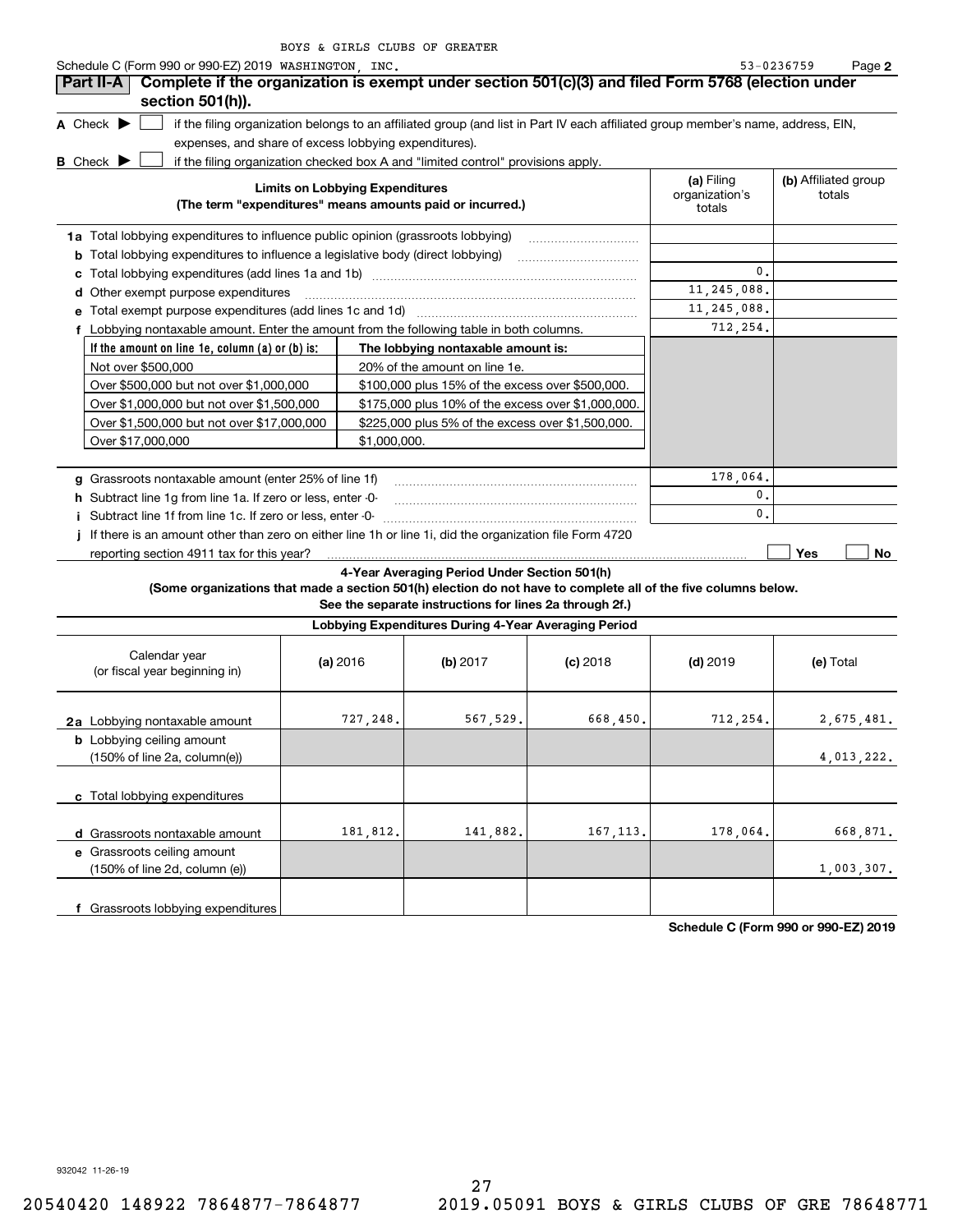| Schedule C (Form 990 or 990-EZ) 2019  WASHINGTON     INC .                                           | 53-0236759 | Page |
|------------------------------------------------------------------------------------------------------|------------|------|
| Part II-B Complete if the organization is exempt under section 501(c)(3) and has NOT filed Form 5768 |            |      |
| (election under section 501(h)).                                                                     |            |      |

| For each "Yes" response on lines 1a through 1i below, provide in Part IV a detailed description |                                                                                                                                                                                                                                               | (a) |              | (b)    |    |
|-------------------------------------------------------------------------------------------------|-----------------------------------------------------------------------------------------------------------------------------------------------------------------------------------------------------------------------------------------------|-----|--------------|--------|----|
|                                                                                                 | of the lobbying activity.                                                                                                                                                                                                                     | Yes | No           | Amount |    |
| 1                                                                                               | During the year, did the filing organization attempt to influence foreign, national, state, or<br>local legislation, including any attempt to influence public opinion on a legislative matter<br>or referendum, through the use of:          |     |              |        |    |
|                                                                                                 | b Paid staff or management (include compensation in expenses reported on lines 1c through 1i)?<br>$\sim$                                                                                                                                      |     |              |        |    |
|                                                                                                 |                                                                                                                                                                                                                                               |     |              |        |    |
|                                                                                                 | e Publications, or published or broadcast statements?                                                                                                                                                                                         |     |              |        |    |
|                                                                                                 |                                                                                                                                                                                                                                               |     |              |        |    |
|                                                                                                 | g Direct contact with legislators, their staffs, government officials, or a legislative body?                                                                                                                                                 |     |              |        |    |
|                                                                                                 | h Rallies, demonstrations, seminars, conventions, speeches, lectures, or any similar means?<br><i>i</i> Other activities?                                                                                                                     |     |              |        |    |
|                                                                                                 |                                                                                                                                                                                                                                               |     |              |        |    |
|                                                                                                 | 2a Did the activities in line 1 cause the organization to be not described in section 501(c)(3)?                                                                                                                                              |     |              |        |    |
|                                                                                                 |                                                                                                                                                                                                                                               |     |              |        |    |
|                                                                                                 | c If "Yes," enter the amount of any tax incurred by organization managers under section 4912                                                                                                                                                  |     |              |        |    |
|                                                                                                 | d If the filing organization incurred a section 4912 tax, did it file Form 4720 for this year?                                                                                                                                                |     |              |        |    |
|                                                                                                 | Complete if the organization is exempt under section 501(c)(4), section 501(c)(5), or section<br><b>Part III-AI</b>                                                                                                                           |     |              |        |    |
|                                                                                                 | $501(c)(6)$ .                                                                                                                                                                                                                                 |     |              |        |    |
|                                                                                                 |                                                                                                                                                                                                                                               |     |              | Yes    | No |
| 1                                                                                               |                                                                                                                                                                                                                                               |     | 1            |        |    |
| $\mathbf{2}$                                                                                    |                                                                                                                                                                                                                                               |     | $\mathbf{2}$ |        |    |
| 3                                                                                               | Did the organization agree to carry over lobbying and political campaign activity expenditures from the prior year?                                                                                                                           |     | 3            |        |    |
|                                                                                                 | Part III-B<br>Complete if the organization is exempt under section 501(c)(4), section 501(c)(5), or section<br>501(c)(6) and if either (a) BOTH Part III-A, lines 1 and 2, are answered "No" OR (b) Part III-A, line 3, is<br>answered "Yes." |     |              |        |    |
| 1                                                                                               | Dues, assessments and similar amounts from members [111] www.communicallyness.communicallyness.communicallyness.com                                                                                                                           |     | 1            |        |    |
| 2                                                                                               | Section 162(e) nondeductible lobbying and political expenditures (do not include amounts of political                                                                                                                                         |     |              |        |    |
|                                                                                                 | expenses for which the section 527(f) tax was paid).                                                                                                                                                                                          |     |              |        |    |
|                                                                                                 |                                                                                                                                                                                                                                               |     | 2a           |        |    |
|                                                                                                 | <b>b</b> Carryover from last year manufactured and content to content the content of the content of the content of the content of the content of the content of the content of the content of the content of the content of the con           |     | 2b           |        |    |
|                                                                                                 |                                                                                                                                                                                                                                               |     | 2c           |        |    |
| з                                                                                               | Aggregate amount reported in section 6033(e)(1)(A) notices of nondeductible section 162(e) dues                                                                                                                                               |     | 3            |        |    |
| 4                                                                                               | If notices were sent and the amount on line 2c exceeds the amount on line 3, what portion of the excess                                                                                                                                       |     |              |        |    |
|                                                                                                 | does the organization agree to carryover to the reasonable estimate of nondeductible lobbying and political                                                                                                                                   |     |              |        |    |
|                                                                                                 |                                                                                                                                                                                                                                               |     | 4            |        |    |
| 5                                                                                               | Taxable amount of lobbying and political expenditures (see instructions)                                                                                                                                                                      |     | 5            |        |    |
|                                                                                                 | Part IV  <br><b>Supplemental Information</b>                                                                                                                                                                                                  |     |              |        |    |
|                                                                                                 | ide the decembring user inset for Dart LA. Iins 4: Dart LD. Iins 4: Dart LO. Iins E. Dart H.A. (afflicted amount light). Dart H.A. Iinse 4, and 0 (a                                                                                          |     |              |        |    |

Provide the descriptions required for Part I-A, line 1; Part I-B, line 4; Part I-C, line 5; Part II-A (affiliated group list); Part II-A, lines 1 and 2 (see instructions); and Part II-B, line 1. Also, complete this part for any additional information.

**Schedule C (Form 990 or 990-EZ) 2019**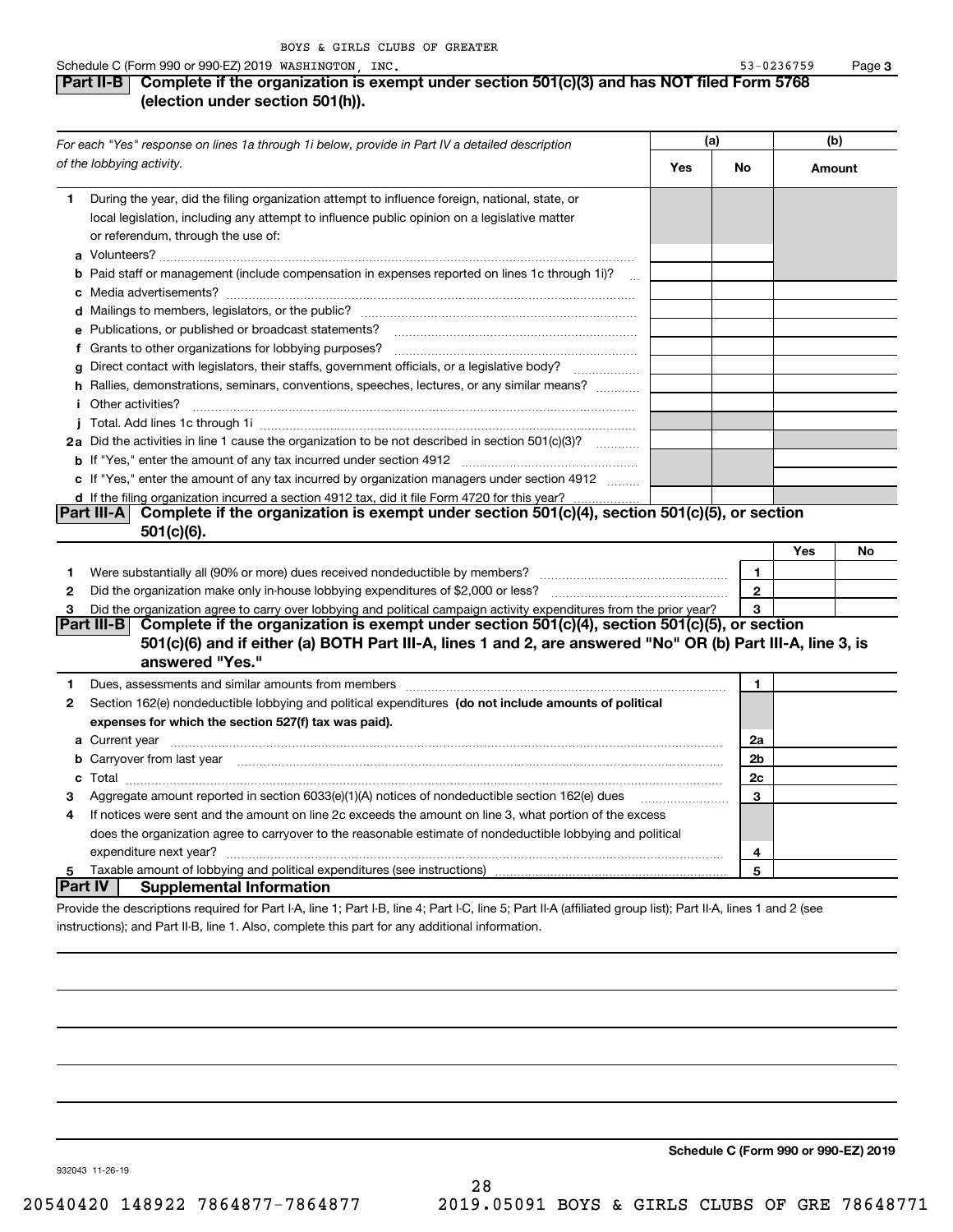|         | <b>SCHEDULE D</b>                                                                                                                                                                                                             | <b>Supplemental Financial Statements</b>                                                      |                         | OMB No. 1545-0047                                   |
|---------|-------------------------------------------------------------------------------------------------------------------------------------------------------------------------------------------------------------------------------|-----------------------------------------------------------------------------------------------|-------------------------|-----------------------------------------------------|
|         | Complete if the organization answered "Yes" on Form 990,<br>(Form 990)                                                                                                                                                        |                                                                                               |                         |                                                     |
|         |                                                                                                                                                                                                                               | Part IV, line 6, 7, 8, 9, 10, 11a, 11b, 11c, 11d, 11e, 11f, 12a, or 12b.                      |                         | <b>Open to Public</b>                               |
|         | Department of the Treasury<br>Internal Revenue Service                                                                                                                                                                        | Attach to Form 990.<br>Go to www.irs.gov/Form990 for instructions and the latest information. |                         | <b>Inspection</b>                                   |
|         | BOYS & GIRLS CLUBS OF GREATER<br>Name of the organization<br>WASHINGTON, INC.                                                                                                                                                 |                                                                                               |                         | <b>Employer identification number</b><br>53-0236759 |
| Part I  | Organizations Maintaining Donor Advised Funds or Other Similar Funds or Accounts. Complete if the                                                                                                                             |                                                                                               |                         |                                                     |
|         | organization answered "Yes" on Form 990, Part IV, line 6.                                                                                                                                                                     |                                                                                               |                         |                                                     |
|         |                                                                                                                                                                                                                               | (a) Donor advised funds                                                                       |                         | (b) Funds and other accounts                        |
| 1       |                                                                                                                                                                                                                               |                                                                                               |                         |                                                     |
| 2       | Aggregate value of contributions to (during year) <i>mimimal</i>                                                                                                                                                              |                                                                                               |                         |                                                     |
| 3       |                                                                                                                                                                                                                               |                                                                                               |                         |                                                     |
| 4       |                                                                                                                                                                                                                               |                                                                                               |                         |                                                     |
| 5       | Did the organization inform all donors and donor advisors in writing that the assets held in donor advised funds                                                                                                              |                                                                                               |                         |                                                     |
|         |                                                                                                                                                                                                                               |                                                                                               |                         | Yes<br>No                                           |
| 6       | Did the organization inform all grantees, donors, and donor advisors in writing that grant funds can be used only                                                                                                             |                                                                                               |                         |                                                     |
|         | for charitable purposes and not for the benefit of the donor or donor advisor, or for any other purpose conferring                                                                                                            |                                                                                               |                         |                                                     |
| Part II | impermissible private benefit?                                                                                                                                                                                                |                                                                                               |                         | Yes<br>No                                           |
|         | Conservation Easements. Complete if the organization answered "Yes" on Form 990, Part IV, line 7.                                                                                                                             |                                                                                               |                         |                                                     |
| 1       | Purpose(s) of conservation easements held by the organization (check all that apply).                                                                                                                                         |                                                                                               |                         |                                                     |
|         | Preservation of land for public use (for example, recreation or education)                                                                                                                                                    | Preservation of a historically important land area                                            |                         |                                                     |
|         | Protection of natural habitat                                                                                                                                                                                                 | Preservation of a certified historic structure                                                |                         |                                                     |
|         | Preservation of open space                                                                                                                                                                                                    |                                                                                               |                         |                                                     |
| 2       | Complete lines 2a through 2d if the organization held a qualified conservation contribution in the form of a conservation easement on the last                                                                                |                                                                                               |                         |                                                     |
|         | day of the tax year.                                                                                                                                                                                                          |                                                                                               |                         | Held at the End of the Tax Year                     |
|         |                                                                                                                                                                                                                               |                                                                                               | 2a                      |                                                     |
| b       | Total acreage restricted by conservation easements                                                                                                                                                                            |                                                                                               | 2 <sub>b</sub>          |                                                     |
| c       |                                                                                                                                                                                                                               |                                                                                               | 2c                      |                                                     |
|         | d Number of conservation easements included in (c) acquired after 7/25/06, and not on a historic structure                                                                                                                    |                                                                                               |                         |                                                     |
|         | listed in the National Register [111] Marshall Register [11] Marshall Register [11] Marshall Register [11] Marshall Register [11] Marshall Register [11] Marshall Register [11] Marshall Register [11] Marshall Register [11] |                                                                                               | 2d                      |                                                     |
| 3       | Number of conservation easements modified, transferred, released, extinguished, or terminated by the organization during the tax<br>$\gamma$ ear                                                                              |                                                                                               |                         |                                                     |
| 4       | Number of states where property subject to conservation easement is located >                                                                                                                                                 |                                                                                               |                         |                                                     |
| 5       | Does the organization have a written policy regarding the periodic monitoring, inspection, handling of                                                                                                                        |                                                                                               |                         |                                                     |
|         | violations, and enforcement of the conservation easements it holds?                                                                                                                                                           |                                                                                               |                         | <b>No</b><br>Yes                                    |
| 6       | Staff and volunteer hours devoted to monitoring, inspecting, handling of violations, and enforcing conservation easements during the year                                                                                     |                                                                                               |                         |                                                     |
|         |                                                                                                                                                                                                                               |                                                                                               |                         |                                                     |
| 7       | Amount of expenses incurred in monitoring, inspecting, handling of violations, and enforcing conservation easements during the year                                                                                           |                                                                                               |                         |                                                     |
|         | $\blacktriangleright$ \$                                                                                                                                                                                                      |                                                                                               |                         |                                                     |
| 8       | Does each conservation easement reported on line 2(d) above satisfy the requirements of section 170(h)(4)(B)(i)                                                                                                               |                                                                                               |                         |                                                     |
|         |                                                                                                                                                                                                                               |                                                                                               |                         | Yes<br>No                                           |
| 9       | In Part XIII, describe how the organization reports conservation easements in its revenue and expense statement and                                                                                                           |                                                                                               |                         |                                                     |
|         | balance sheet, and include, if applicable, the text of the footnote to the organization's financial statements that describes the                                                                                             |                                                                                               |                         |                                                     |
|         | organization's accounting for conservation easements.                                                                                                                                                                         |                                                                                               |                         |                                                     |
|         | Organizations Maintaining Collections of Art, Historical Treasures, or Other Similar Assets.<br>Part III                                                                                                                      |                                                                                               |                         |                                                     |
|         | Complete if the organization answered "Yes" on Form 990, Part IV, line 8.                                                                                                                                                     |                                                                                               |                         |                                                     |
|         | 1a If the organization elected, as permitted under FASB ASC 958, not to report in its revenue statement and balance sheet works                                                                                               |                                                                                               |                         |                                                     |
|         | of art, historical treasures, or other similar assets held for public exhibition, education, or research in furtherance of public                                                                                             |                                                                                               |                         |                                                     |
|         | service, provide in Part XIII the text of the footnote to its financial statements that describes these items.                                                                                                                |                                                                                               |                         |                                                     |
|         | <b>b</b> If the organization elected, as permitted under FASB ASC 958, to report in its revenue statement and balance sheet works of                                                                                          |                                                                                               |                         |                                                     |
|         | art, historical treasures, or other similar assets held for public exhibition, education, or research in furtherance of public service,                                                                                       |                                                                                               |                         |                                                     |
|         | provide the following amounts relating to these items:                                                                                                                                                                        |                                                                                               |                         |                                                     |
|         |                                                                                                                                                                                                                               |                                                                                               |                         |                                                     |
|         | (ii) Assets included in Form 990, Part X [11] [12] Assets included in Form 990, Part X                                                                                                                                        |                                                                                               |                         |                                                     |
| 2       | If the organization received or held works of art, historical treasures, or other similar assets for financial gain, provide                                                                                                  |                                                                                               |                         |                                                     |
|         | the following amounts required to be reported under FASB ASC 958 relating to these items:                                                                                                                                     |                                                                                               |                         |                                                     |
|         |                                                                                                                                                                                                                               |                                                                                               |                         | - \$                                                |
|         |                                                                                                                                                                                                                               |                                                                                               | $\blacktriangleright$ s |                                                     |
|         | LHA For Paperwork Reduction Act Notice, see the Instructions for Form 990.                                                                                                                                                    |                                                                                               |                         | Schedule D (Form 990) 2019                          |
|         | 932051 10-02-19                                                                                                                                                                                                               |                                                                                               |                         |                                                     |

|         | 29 |    |  |
|---------|----|----|--|
| າ ດ 1 ດ |    | ◠⊏ |  |

20540420 148922 7864877-7864877 2019.05091 BOYS & GIRLS CLUBS OF GRE 78648771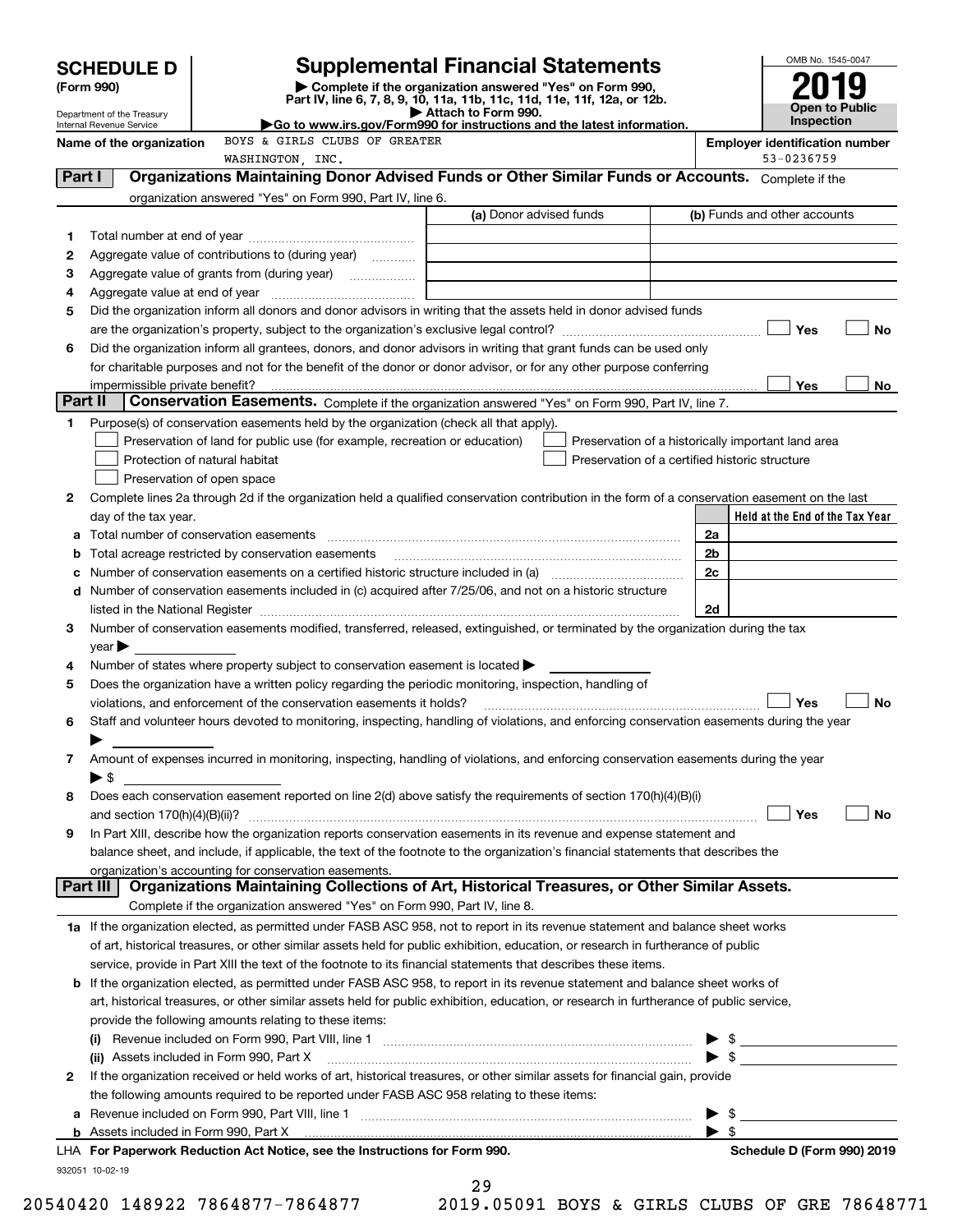|               |                                                                                                                                                                                                                                       | BOYS & GIRLS CLUBS OF GREATER |   |                |                                                                                                                                                                                                                                |                                                                             |                |               |
|---------------|---------------------------------------------------------------------------------------------------------------------------------------------------------------------------------------------------------------------------------------|-------------------------------|---|----------------|--------------------------------------------------------------------------------------------------------------------------------------------------------------------------------------------------------------------------------|-----------------------------------------------------------------------------|----------------|---------------|
|               | WASHINGTON, INC.<br>Schedule D (Form 990) 2019                                                                                                                                                                                        |                               |   |                |                                                                                                                                                                                                                                |                                                                             | 53-0236759     | $Page$ 2      |
|               | Organizations Maintaining Collections of Art, Historical Treasures, or Other Similar Assets<br>Part III                                                                                                                               |                               |   |                |                                                                                                                                                                                                                                |                                                                             | (continued)    |               |
| 3             | Using the organization's acquisition, accession, and other records, check any of the following that make significant use of its<br>collection items (check all that apply):                                                           |                               |   |                |                                                                                                                                                                                                                                |                                                                             |                |               |
| a             | Public exhibition                                                                                                                                                                                                                     |                               |   |                | Loan or exchange program                                                                                                                                                                                                       |                                                                             |                |               |
| b             | Scholarly research                                                                                                                                                                                                                    |                               |   |                | Other the contract of the contract of the contract of the contract of the contract of the contract of the contract of the contract of the contract of the contract of the contract of the contract of the contract of the cont |                                                                             |                |               |
| c             | Preservation for future generations                                                                                                                                                                                                   |                               |   |                |                                                                                                                                                                                                                                |                                                                             |                |               |
|               | Provide a description of the organization's collections and explain how they further the organization's exempt purpose in Part XIII.                                                                                                  |                               |   |                |                                                                                                                                                                                                                                |                                                                             |                |               |
| 5             | During the year, did the organization solicit or receive donations of art, historical treasures, or other similar assets                                                                                                              |                               |   |                |                                                                                                                                                                                                                                |                                                                             |                |               |
|               |                                                                                                                                                                                                                                       |                               |   |                |                                                                                                                                                                                                                                |                                                                             | Yes            | No            |
|               | to be sold to raise funds rather than to be maintained as part of the organization's collection?<br><b>Part IV</b><br>Escrow and Custodial Arrangements. Complete if the organization answered "Yes" on Form 990, Part IV, line 9, or |                               |   |                |                                                                                                                                                                                                                                |                                                                             |                |               |
|               | reported an amount on Form 990, Part X, line 21.                                                                                                                                                                                      |                               |   |                |                                                                                                                                                                                                                                |                                                                             |                |               |
|               | 1a Is the organization an agent, trustee, custodian or other intermediary for contributions or other assets not included                                                                                                              |                               |   |                |                                                                                                                                                                                                                                |                                                                             |                |               |
|               |                                                                                                                                                                                                                                       |                               |   |                |                                                                                                                                                                                                                                |                                                                             | Yes            | No            |
|               | b If "Yes," explain the arrangement in Part XIII and complete the following table:                                                                                                                                                    |                               |   |                |                                                                                                                                                                                                                                |                                                                             |                |               |
|               |                                                                                                                                                                                                                                       |                               |   |                |                                                                                                                                                                                                                                |                                                                             | Amount         |               |
| c             |                                                                                                                                                                                                                                       |                               |   |                |                                                                                                                                                                                                                                | 1c                                                                          |                |               |
|               |                                                                                                                                                                                                                                       |                               |   |                |                                                                                                                                                                                                                                | 1d                                                                          |                |               |
|               | d Additions during the year manufactured and an account of the state of a distribution of Additions during the year manufactured and account of Additions during the year manufactured and account of Additional Additional Ad        |                               |   |                |                                                                                                                                                                                                                                | 1e                                                                          |                |               |
|               | Distributions during the year manufactured and continuum and contract the year manufactured and contract the year                                                                                                                     |                               |   |                |                                                                                                                                                                                                                                | 1f                                                                          |                |               |
|               | 2a Did the organization include an amount on Form 990, Part X, line 21, for escrow or custodial account liability?                                                                                                                    |                               |   |                |                                                                                                                                                                                                                                |                                                                             | Yes            | No            |
|               |                                                                                                                                                                                                                                       |                               |   |                |                                                                                                                                                                                                                                |                                                                             |                |               |
| <b>Part V</b> | <b>b</b> If "Yes," explain the arrangement in Part XIII. Check here if the explanation has been provided on Part XIII<br><b>Endowment Funds.</b> Complete if the organization answered "Yes" on Form 990, Part IV, line 10.           |                               |   |                |                                                                                                                                                                                                                                |                                                                             |                |               |
|               |                                                                                                                                                                                                                                       | (a) Current year              |   | (b) Prior year |                                                                                                                                                                                                                                | (c) Two years back $\vert$ (d) Three years back $\vert$ (e) Four years back |                |               |
| 1a            | Beginning of year balance                                                                                                                                                                                                             |                               |   |                |                                                                                                                                                                                                                                |                                                                             |                |               |
|               |                                                                                                                                                                                                                                       |                               |   |                |                                                                                                                                                                                                                                |                                                                             |                |               |
|               |                                                                                                                                                                                                                                       |                               |   |                |                                                                                                                                                                                                                                |                                                                             |                |               |
|               | Net investment earnings, gains, and losses                                                                                                                                                                                            |                               |   |                |                                                                                                                                                                                                                                |                                                                             |                |               |
|               |                                                                                                                                                                                                                                       |                               |   |                |                                                                                                                                                                                                                                |                                                                             |                |               |
|               | e Other expenditures for facilities                                                                                                                                                                                                   |                               |   |                |                                                                                                                                                                                                                                |                                                                             |                |               |
|               | and programs                                                                                                                                                                                                                          |                               |   |                |                                                                                                                                                                                                                                |                                                                             |                |               |
|               |                                                                                                                                                                                                                                       |                               |   |                |                                                                                                                                                                                                                                |                                                                             |                |               |
| g             | End of year balance                                                                                                                                                                                                                   |                               |   |                |                                                                                                                                                                                                                                |                                                                             |                |               |
| 2             | Provide the estimated percentage of the current year end balance (line 1g, column (a)) held as:                                                                                                                                       |                               |   |                |                                                                                                                                                                                                                                |                                                                             |                |               |
|               | Board designated or quasi-endowment >                                                                                                                                                                                                 |                               | % |                |                                                                                                                                                                                                                                |                                                                             |                |               |
|               |                                                                                                                                                                                                                                       | %                             |   |                |                                                                                                                                                                                                                                |                                                                             |                |               |
|               | $\mathbf c$ Term endowment $\blacktriangleright$                                                                                                                                                                                      | %                             |   |                |                                                                                                                                                                                                                                |                                                                             |                |               |
|               | The percentages on lines 2a, 2b, and 2c should equal 100%.                                                                                                                                                                            |                               |   |                |                                                                                                                                                                                                                                |                                                                             |                |               |
|               | 3a Are there endowment funds not in the possession of the organization that are held and administered for the organization                                                                                                            |                               |   |                |                                                                                                                                                                                                                                |                                                                             |                |               |
|               | by:                                                                                                                                                                                                                                   |                               |   |                |                                                                                                                                                                                                                                |                                                                             |                | Yes<br>No     |
|               | (i)                                                                                                                                                                                                                                   |                               |   |                |                                                                                                                                                                                                                                |                                                                             | 3a(i)          |               |
|               | (ii)                                                                                                                                                                                                                                  |                               |   |                |                                                                                                                                                                                                                                |                                                                             | 3a(ii)         |               |
|               |                                                                                                                                                                                                                                       |                               |   |                |                                                                                                                                                                                                                                |                                                                             | 3b             |               |
|               | Describe in Part XIII the intended uses of the organization's endowment funds.                                                                                                                                                        |                               |   |                |                                                                                                                                                                                                                                |                                                                             |                |               |
|               | Land, Buildings, and Equipment.<br><b>Part VI</b>                                                                                                                                                                                     |                               |   |                |                                                                                                                                                                                                                                |                                                                             |                |               |
|               | Complete if the organization answered "Yes" on Form 990, Part IV, line 11a. See Form 990, Part X, line 10.                                                                                                                            |                               |   |                |                                                                                                                                                                                                                                |                                                                             |                |               |
|               | Description of property                                                                                                                                                                                                               | (a) Cost or other             |   |                | (b) Cost or other                                                                                                                                                                                                              | (c) Accumulated                                                             | (d) Book value |               |
|               |                                                                                                                                                                                                                                       | basis (investment)            |   |                | basis (other)                                                                                                                                                                                                                  | depreciation                                                                |                |               |
|               |                                                                                                                                                                                                                                       |                               |   |                | 416,852.                                                                                                                                                                                                                       |                                                                             |                | 416,852.      |
| b             |                                                                                                                                                                                                                                       |                               |   |                | 19, 103, 198.                                                                                                                                                                                                                  | 8,765,206.                                                                  |                | 10,337,992.   |
|               |                                                                                                                                                                                                                                       |                               |   |                |                                                                                                                                                                                                                                |                                                                             |                |               |
|               |                                                                                                                                                                                                                                       |                               |   |                | 834,142.                                                                                                                                                                                                                       | 501,197.                                                                    |                | 332,945.      |
|               |                                                                                                                                                                                                                                       |                               |   |                | 1,402,031.                                                                                                                                                                                                                     | 1,357,021.                                                                  |                | 45,010.       |
|               |                                                                                                                                                                                                                                       |                               |   |                |                                                                                                                                                                                                                                |                                                                             |                | 11, 132, 799. |

**Schedule D (Form 990) 2019**

932052 10-02-19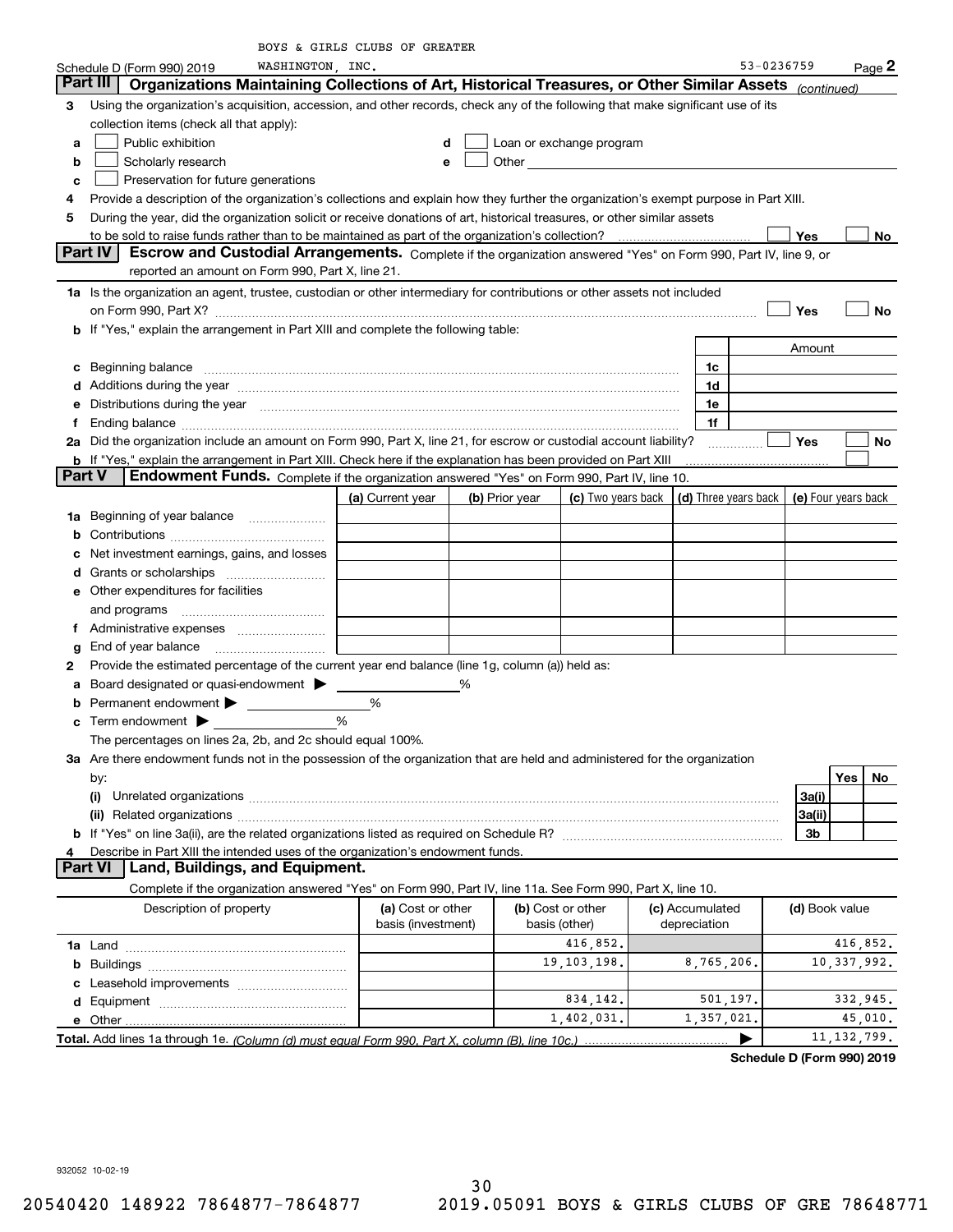WASHINGTON,

#### (a) Description of security or category (including name of security)  $\vert$  (b) Book value  $\vert$  (c) **(1)** Financial derivatives ~~~~~~~~~~~~~~~ **(2)** Closely held equity interests ~~~~~~~~~~~ **(3)**OtherComplete if the organization answered "Yes" on Form 990, Part IV, line 11b. See Form 990, Part X, line 12.  $(b)$  Book value  $\vert$  (c) Method of valuation: Cost or end-of-year market value (A)(B)(C)(D)(E)(F)(G)(H)**Part VII Investments - Other Securities.**

#### Total. (Col. (b) must equal Form 990, Part X, col. (B) line 12.)

#### **Part VIII Investments - Program Related.**

Complete if the organization answered "Yes" on Form 990, Part IV, line 11c. See Form 990, Part X, line 13.

| (a) Description of investment                                                          | (b) Book value | (c) Method of valuation: Cost or end-of-year market value |
|----------------------------------------------------------------------------------------|----------------|-----------------------------------------------------------|
| (1)                                                                                    |                |                                                           |
| (2)                                                                                    |                |                                                           |
| $\left(3\right)$                                                                       |                |                                                           |
| (4)                                                                                    |                |                                                           |
| $\frac{1}{2}$                                                                          |                |                                                           |
| (6)                                                                                    |                |                                                           |
| $\sqrt{(7)}$                                                                           |                |                                                           |
| (8)                                                                                    |                |                                                           |
| (9)                                                                                    |                |                                                           |
| Total. (Col. (b) must equal Form 990, Part X, col. (B) line 13.) $\blacktriangleright$ |                |                                                           |

#### **Part IX Other Assets.**

Complete if the organization answered "Yes" on Form 990, Part IV, line 11d. See Form 990, Part X, line 15.

| (a) Description                                                                                                   | (b) Book value |
|-------------------------------------------------------------------------------------------------------------------|----------------|
| <b>DEPOSITS</b>                                                                                                   | 100,000.       |
| PREPAID RENT<br>(2)                                                                                               | 2,451,124.     |
| (3)                                                                                                               |                |
| (4)                                                                                                               |                |
| (5)                                                                                                               |                |
| $\frac{6}{6}$                                                                                                     |                |
| (7)                                                                                                               |                |
| (8)                                                                                                               |                |
| (9)                                                                                                               |                |
|                                                                                                                   | 2,551,124.     |
| Part X<br><b>Other Liabilities.</b>                                                                               |                |
| Complete if the organization answered "Yes" on Form 990, Part IV, line 11e or 11f. See Form 990, Part X, line 25. |                |

|              | (a) Description of liability | (b) Book value |
|--------------|------------------------------|----------------|
| (1)          | Federal income taxes         |                |
| (2)          |                              |                |
| (3)          |                              |                |
| (4)          |                              |                |
| (5)          |                              |                |
| (6)          |                              |                |
| $\qquad$ (7) |                              |                |
| (8)          |                              |                |
| (9)          |                              |                |
|              |                              |                |

*(Column (b) must equal Form 990, Part X, col. (B) line 25.)* 

**2.**Liability for uncertain tax positions. In Part XIII, provide the text of the footnote to the organization's financial statements that reports the organization's liability for uncertain tax positions under FASB ASC 740. Check here if the text of the footnote has been provided in Part XIII

**Schedule D (Form 990) 2019**

 $\mathcal{L}^{\text{max}}$ 

932053 10-02-19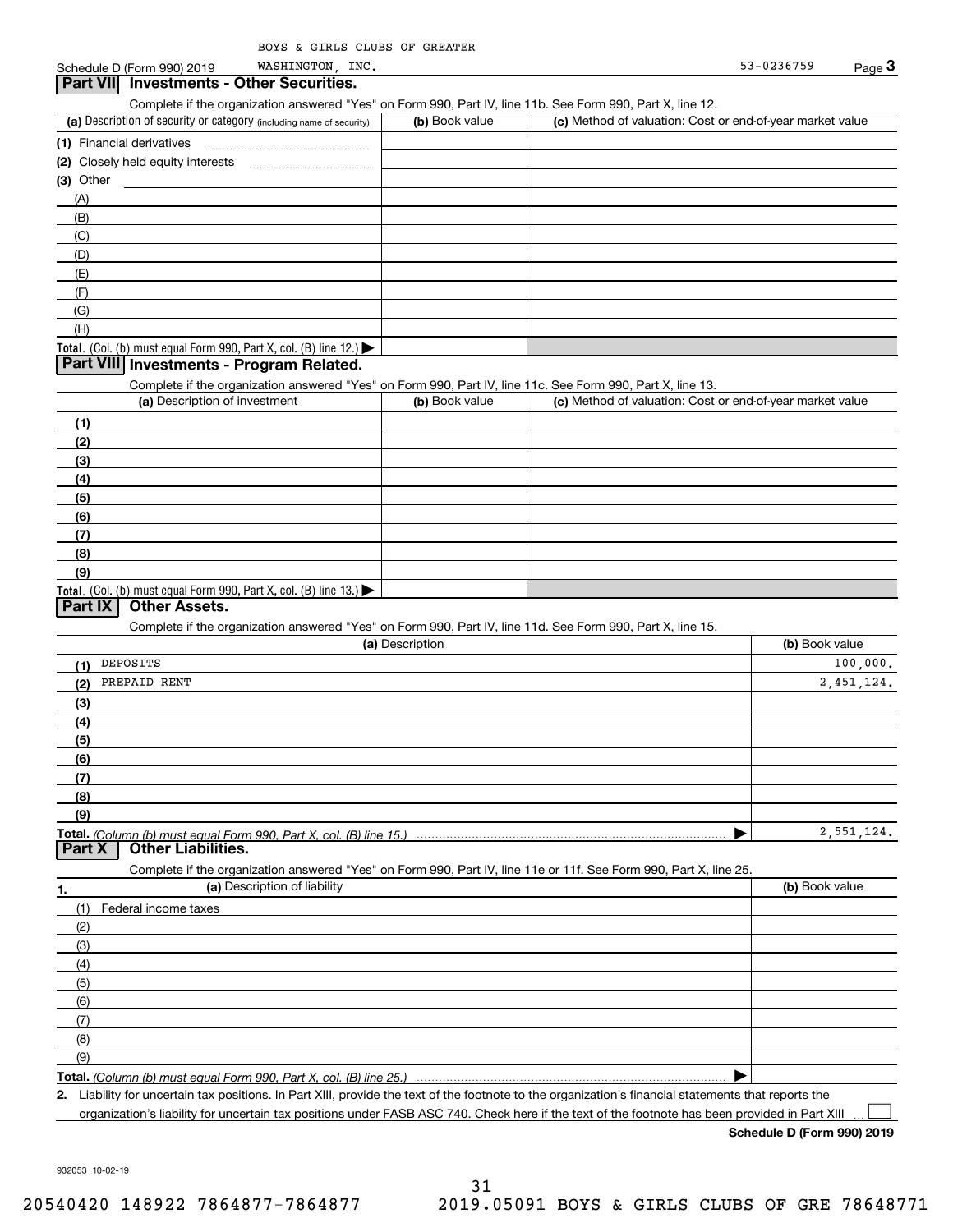|   | BOYS & GIRLS CLUBS OF GREATER                                                                                                                                                                                                                                                    |                |                      |
|---|----------------------------------------------------------------------------------------------------------------------------------------------------------------------------------------------------------------------------------------------------------------------------------|----------------|----------------------|
|   | WASHINGTON, INC.<br>Schedule D (Form 990) 2019                                                                                                                                                                                                                                   |                | 53-0236759<br>Page 4 |
|   | Reconciliation of Revenue per Audited Financial Statements With Revenue per Return.<br>Part XI                                                                                                                                                                                   |                |                      |
|   | Complete if the organization answered "Yes" on Form 990, Part IV, line 12a.                                                                                                                                                                                                      |                |                      |
| 1 | Total revenue, gains, and other support per audited financial statements                                                                                                                                                                                                         |                | 1                    |
| 2 | Amounts included on line 1 but not on Form 990, Part VIII, line 12:                                                                                                                                                                                                              |                |                      |
| a |                                                                                                                                                                                                                                                                                  | 2a             |                      |
| b |                                                                                                                                                                                                                                                                                  | 2b             |                      |
|   |                                                                                                                                                                                                                                                                                  | 2 <sub>c</sub> |                      |
| d | Other (Describe in Part XIII.)                                                                                                                                                                                                                                                   | 2d             |                      |
| e | Add lines 2a through 2d <b>[10]</b> [20] <b>All (20)</b> [20] [20] <b>All (20)</b> [30] <b>All (20)</b> [30] <b>All (20)</b> [30] <b>All (20)</b> [30] <b>All (20)</b> [30] <b>All (20)</b> [30] <b>All (20)</b> [30] <b>All (20)</b> [30] <b>All (20) All (20) All (20) All</b> |                | 2e                   |
| з |                                                                                                                                                                                                                                                                                  |                | 3                    |
| 4 | Amounts included on Form 990, Part VIII, line 12, but not on line 1:                                                                                                                                                                                                             |                |                      |
|   | Investment expenses not included on Form 990, Part VIII, line 7b                                                                                                                                                                                                                 | 4a             |                      |
| b | Other (Describe in Part XIII.) <b>Construction Contract Construction</b> Chern Construction Construction Construction                                                                                                                                                            | 4b.            |                      |
| c | Add lines 4a and 4b                                                                                                                                                                                                                                                              |                | 4c                   |
| 5 |                                                                                                                                                                                                                                                                                  |                | 5                    |
|   | Part XII   Reconciliation of Expenses per Audited Financial Statements With Expenses per Return.                                                                                                                                                                                 |                |                      |
|   | Complete if the organization answered "Yes" on Form 990, Part IV, line 12a.                                                                                                                                                                                                      |                |                      |
| 1 | Total expenses and losses per audited financial statements [111] [12] contracts and statements [12] Total expenses and losses per audited financial statements [12] [12] $\alpha$                                                                                                |                | $\mathbf{1}$         |
| 2 | Amounts included on line 1 but not on Form 990, Part IX, line 25:                                                                                                                                                                                                                |                |                      |
| a |                                                                                                                                                                                                                                                                                  | 2a             |                      |
| b |                                                                                                                                                                                                                                                                                  | 2 <sub>b</sub> |                      |
|   | Other losses                                                                                                                                                                                                                                                                     | 2c             |                      |
| d |                                                                                                                                                                                                                                                                                  | 2d             |                      |
| е | Add lines 2a through 2d <b>contained a contained a contained a contained a</b> contained a contact the state of the state of the state of the state of the state of the state of the state of the state of the state of the state o                                              |                | 2e                   |
| з |                                                                                                                                                                                                                                                                                  |                | 3                    |
|   | Amounts included on Form 990, Part IX, line 25, but not on line 1:                                                                                                                                                                                                               |                |                      |
|   |                                                                                                                                                                                                                                                                                  | 4a             |                      |
| b | Other (Describe in Part XIII.)                                                                                                                                                                                                                                                   | 4b             |                      |
|   | c Add lines 4a and 4b                                                                                                                                                                                                                                                            |                | 4c                   |
|   | Total expenses. Add lines 3 and 4c. (This must equal Form 990, Part I, line 18.) <b>Conservers</b> manufactured in the                                                                                                                                                           |                | 5                    |
|   | Part XIII Supplemental Information.                                                                                                                                                                                                                                              |                |                      |

Provide the descriptions required for Part II, lines 3, 5, and 9; Part III, lines 1a and 4; Part IV, lines 1b and 2b; Part V, line 4; Part X, line 2; Part XI, lines 2d and 4b; and Part XII, lines 2d and 4b. Also complete this part to provide any additional information.

32

932054 10-02-19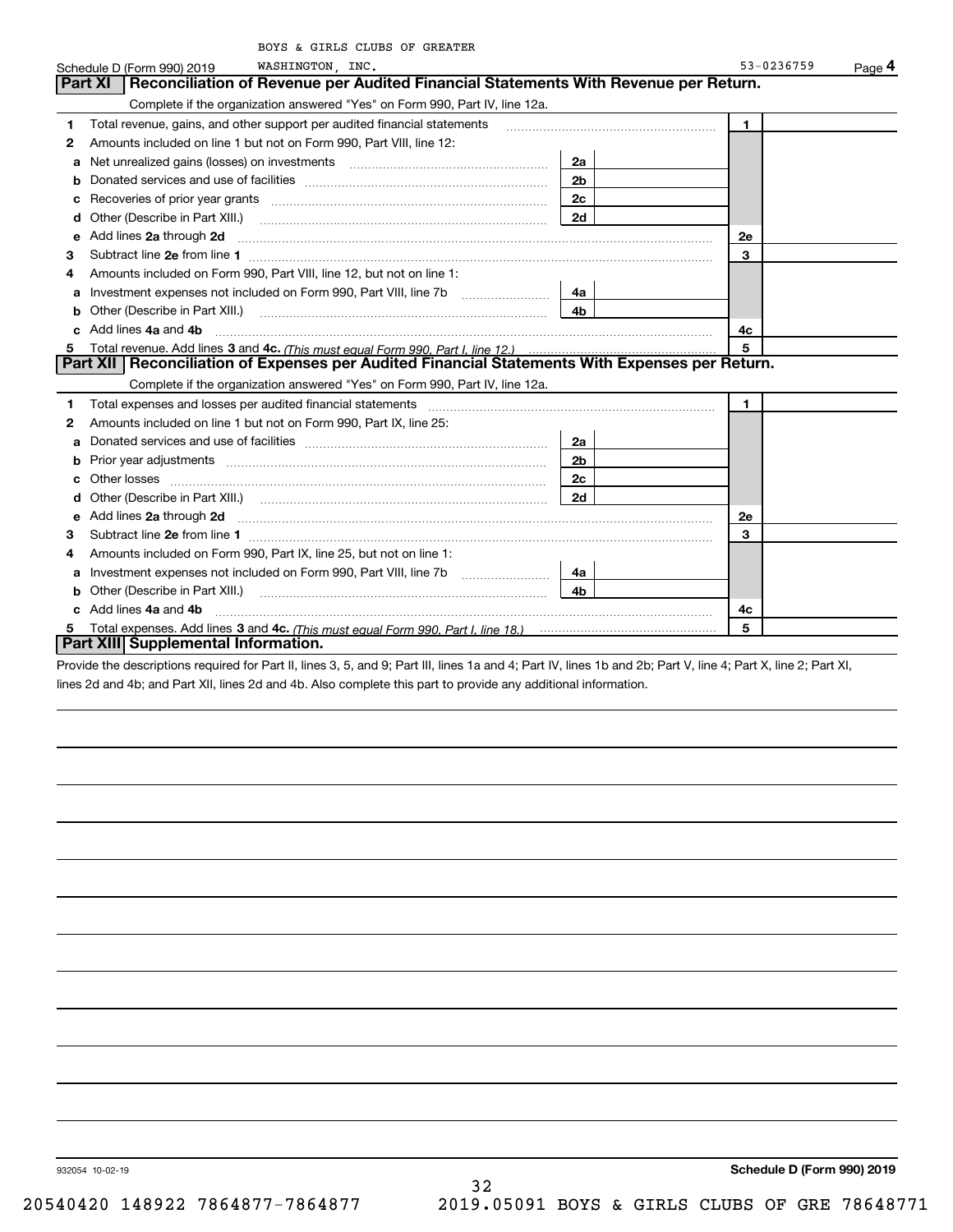| <b>SCHEDULE G</b>                                 | <b>Supplemental Information Regarding Fundraising or Gaming Activities</b>                                                                                          |                                                                                                                                                    |                                 |    |                     |  | OMB No. 1545-0047                 |                                         |  |
|---------------------------------------------------|---------------------------------------------------------------------------------------------------------------------------------------------------------------------|----------------------------------------------------------------------------------------------------------------------------------------------------|---------------------------------|----|---------------------|--|-----------------------------------|-----------------------------------------|--|
| (Form 990 or 990-EZ)                              | Complete if the organization answered "Yes" on Form 990, Part IV, line 17, 18, or 19, or if the<br>organization entered more than \$15,000 on Form 990-EZ, line 6a. |                                                                                                                                                    |                                 |    |                     |  |                                   | 2019                                    |  |
| Department of the Treasury                        |                                                                                                                                                                     | Attach to Form 990 or Form 990-EZ.                                                                                                                 |                                 |    |                     |  |                                   | <b>Open to Public</b>                   |  |
| Internal Revenue Service                          |                                                                                                                                                                     | ► Go to www.irs.gov/Form990 for instructions and the latest information.                                                                           |                                 |    |                     |  |                                   | Inspection                              |  |
| Name of the organization                          |                                                                                                                                                                     | BOYS & GIRLS CLUBS OF GREATER                                                                                                                      |                                 |    |                     |  | 53-0236759                        | <b>Employer identification number</b>   |  |
| Part I                                            | WASHINGTON, INC.                                                                                                                                                    | Fundraising Activities. Complete if the organization answered "Yes" on Form 990, Part IV, line 17. Form 990-EZ filers are not                      |                                 |    |                     |  |                                   |                                         |  |
|                                                   | required to complete this part.                                                                                                                                     |                                                                                                                                                    |                                 |    |                     |  |                                   |                                         |  |
|                                                   |                                                                                                                                                                     | 1 Indicate whether the organization raised funds through any of the following activities. Check all that apply.                                    |                                 |    |                     |  |                                   |                                         |  |
| a<br>b                                            | Mail solicitations<br>Solicitation of non-government grants<br>$\mathbf{e}$<br>Solicitation of government grants<br>Internet and email solicitations<br>f           |                                                                                                                                                    |                                 |    |                     |  |                                   |                                         |  |
| Phone solicitations<br>с                          |                                                                                                                                                                     | Special fundraising events<br>a                                                                                                                    |                                 |    |                     |  |                                   |                                         |  |
| In-person solicitations<br>d                      |                                                                                                                                                                     |                                                                                                                                                    |                                 |    |                     |  |                                   |                                         |  |
|                                                   |                                                                                                                                                                     | 2 a Did the organization have a written or oral agreement with any individual (including officers, directors, trustees, or                         |                                 |    |                     |  |                                   |                                         |  |
|                                                   |                                                                                                                                                                     | key employees listed in Form 990, Part VII) or entity in connection with professional fundraising services?                                        |                                 |    |                     |  | Yes                               | No                                      |  |
| compensated at least \$5,000 by the organization. |                                                                                                                                                                     | b If "Yes," list the 10 highest paid individuals or entities (fundraisers) pursuant to agreements under which the fundraiser is to be              |                                 |    |                     |  |                                   |                                         |  |
|                                                   |                                                                                                                                                                     |                                                                                                                                                    | (iii) Did                       |    |                     |  | (v) Amount paid                   |                                         |  |
| (i) Name and address of individual                |                                                                                                                                                                     | (ii) Activity                                                                                                                                      | fundraiser<br>have custody      |    | (iv) Gross receipts |  | to (or retained by)<br>fundraiser | (vi) Amount paid<br>to (or retained by) |  |
| or entity (fundraiser)                            |                                                                                                                                                                     |                                                                                                                                                    | or control of<br>contributions? |    | from activity       |  | listed in col. (i)                | organization                            |  |
|                                                   |                                                                                                                                                                     |                                                                                                                                                    | Yes                             | No |                     |  |                                   |                                         |  |
|                                                   |                                                                                                                                                                     |                                                                                                                                                    |                                 |    |                     |  |                                   |                                         |  |
|                                                   |                                                                                                                                                                     |                                                                                                                                                    |                                 |    |                     |  |                                   |                                         |  |
|                                                   |                                                                                                                                                                     |                                                                                                                                                    |                                 |    |                     |  |                                   |                                         |  |
|                                                   |                                                                                                                                                                     |                                                                                                                                                    |                                 |    |                     |  |                                   |                                         |  |
|                                                   |                                                                                                                                                                     |                                                                                                                                                    |                                 |    |                     |  |                                   |                                         |  |
|                                                   |                                                                                                                                                                     |                                                                                                                                                    |                                 |    |                     |  |                                   |                                         |  |
|                                                   |                                                                                                                                                                     |                                                                                                                                                    |                                 |    |                     |  |                                   |                                         |  |
|                                                   |                                                                                                                                                                     |                                                                                                                                                    |                                 |    |                     |  |                                   |                                         |  |
|                                                   |                                                                                                                                                                     |                                                                                                                                                    |                                 |    |                     |  |                                   |                                         |  |
|                                                   |                                                                                                                                                                     |                                                                                                                                                    |                                 |    |                     |  |                                   |                                         |  |
|                                                   |                                                                                                                                                                     |                                                                                                                                                    |                                 |    |                     |  |                                   |                                         |  |
|                                                   |                                                                                                                                                                     |                                                                                                                                                    |                                 |    |                     |  |                                   |                                         |  |
|                                                   |                                                                                                                                                                     |                                                                                                                                                    |                                 |    |                     |  |                                   |                                         |  |
|                                                   |                                                                                                                                                                     |                                                                                                                                                    |                                 |    |                     |  |                                   |                                         |  |
|                                                   |                                                                                                                                                                     |                                                                                                                                                    |                                 |    |                     |  |                                   |                                         |  |
|                                                   |                                                                                                                                                                     |                                                                                                                                                    |                                 |    |                     |  |                                   |                                         |  |
| Total                                             |                                                                                                                                                                     |                                                                                                                                                    |                                 |    |                     |  |                                   |                                         |  |
| or licensing.                                     |                                                                                                                                                                     | 3 List all states in which the organization is registered or licensed to solicit contributions or has been notified it is exempt from registration |                                 |    |                     |  |                                   |                                         |  |
|                                                   |                                                                                                                                                                     |                                                                                                                                                    |                                 |    |                     |  |                                   |                                         |  |
|                                                   |                                                                                                                                                                     |                                                                                                                                                    |                                 |    |                     |  |                                   |                                         |  |
|                                                   |                                                                                                                                                                     |                                                                                                                                                    |                                 |    |                     |  |                                   |                                         |  |
|                                                   |                                                                                                                                                                     |                                                                                                                                                    |                                 |    |                     |  |                                   |                                         |  |
|                                                   |                                                                                                                                                                     |                                                                                                                                                    |                                 |    |                     |  |                                   |                                         |  |
|                                                   |                                                                                                                                                                     |                                                                                                                                                    |                                 |    |                     |  |                                   |                                         |  |
|                                                   |                                                                                                                                                                     |                                                                                                                                                    |                                 |    |                     |  |                                   |                                         |  |
|                                                   |                                                                                                                                                                     |                                                                                                                                                    |                                 |    |                     |  |                                   |                                         |  |
|                                                   |                                                                                                                                                                     |                                                                                                                                                    |                                 |    |                     |  |                                   |                                         |  |
|                                                   |                                                                                                                                                                     | LHA For Paperwork Reduction Act Notice, see the Instructions for Form 990 or 990-EZ.                                                               |                                 |    |                     |  |                                   | Schedule G (Form 990 or 990-EZ) 2019    |  |
|                                                   |                                                                                                                                                                     |                                                                                                                                                    |                                 |    |                     |  |                                   |                                         |  |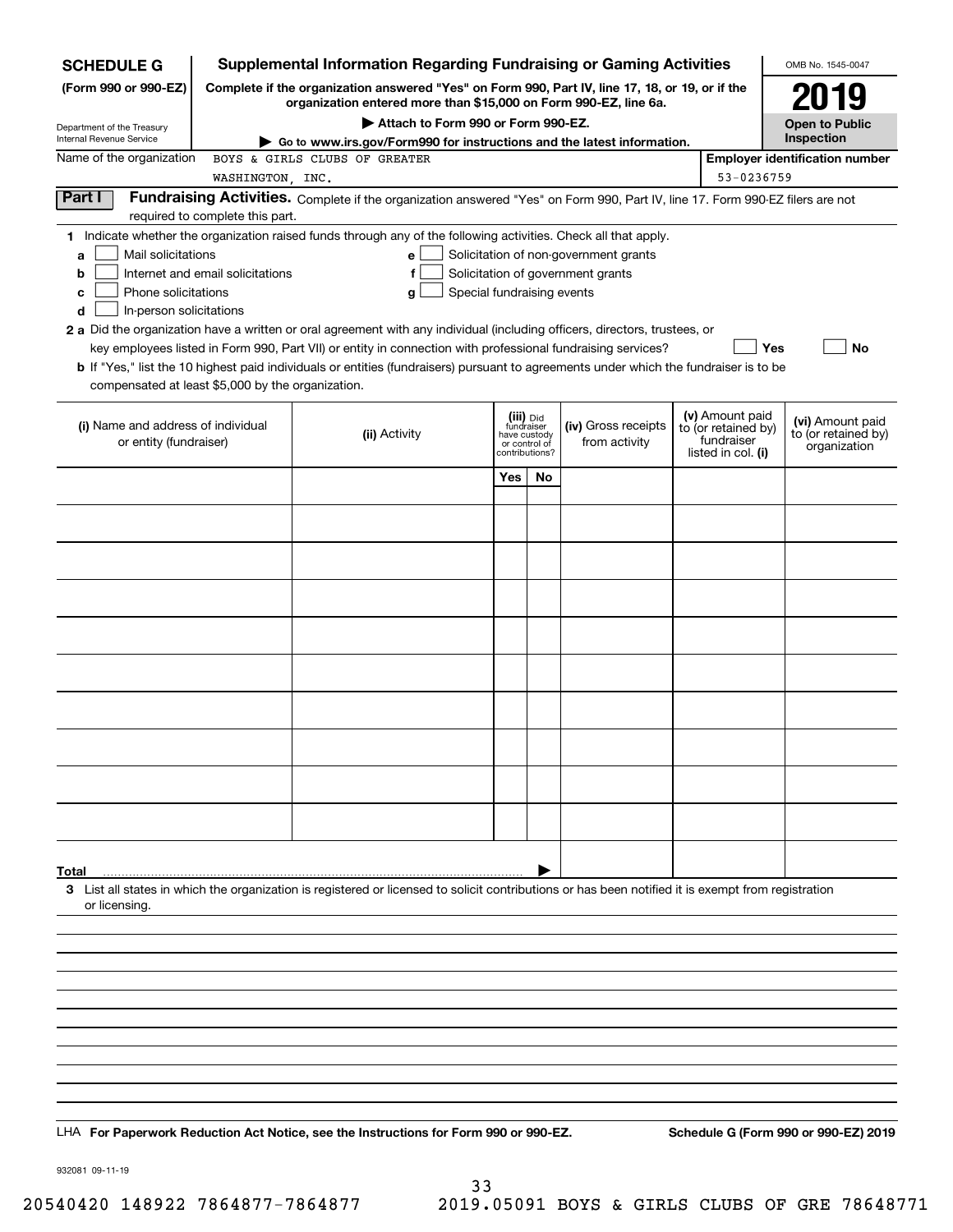|                 |          | Schedule G (Form 990 or 990-EZ) 2019 WASHINGTON, INC.                                                                                     |                                    |                               |                  | 53-0236759<br>Page 2       |
|-----------------|----------|-------------------------------------------------------------------------------------------------------------------------------------------|------------------------------------|-------------------------------|------------------|----------------------------|
|                 | Part II  | Fundraising Events. Complete if the organization answered "Yes" on Form 990, Part IV, line 18, or reported more than \$15,000             |                                    |                               |                  |                            |
|                 |          | of fundraising event contributions and gross income on Form 990-EZ, lines 1 and 6b. List events with gross receipts greater than \$5,000. |                                    |                               |                  |                            |
|                 |          |                                                                                                                                           | (a) Event $#1$                     | (b) Event #2<br>YOUTH IN REAL | (c) Other events | (d) Total events           |
|                 |          |                                                                                                                                           | BLUEFEST                           | ESTATE LUNCHEON               | 10               | (add col. (a) through      |
|                 |          |                                                                                                                                           | (event type)                       | (event type)                  | (total number)   | col. (c)                   |
|                 |          |                                                                                                                                           |                                    |                               |                  |                            |
| Revenue         | 1        |                                                                                                                                           | 806,040.                           | 600, 115.                     | 639,263.         | 2,045,418.                 |
|                 |          |                                                                                                                                           |                                    |                               |                  |                            |
|                 |          |                                                                                                                                           | 806,040.                           | 600,115.                      | 639, 263.        | 2,045,418.                 |
|                 |          |                                                                                                                                           |                                    |                               |                  |                            |
|                 | 3        | Gross income (line 1 minus line 2)                                                                                                        |                                    |                               |                  |                            |
|                 |          |                                                                                                                                           |                                    |                               |                  |                            |
|                 |          |                                                                                                                                           |                                    |                               |                  |                            |
|                 | 5        |                                                                                                                                           |                                    |                               |                  |                            |
|                 |          |                                                                                                                                           |                                    |                               |                  |                            |
|                 | 6        |                                                                                                                                           |                                    | 75, 393.                      | 25, 374.         | 100,767.                   |
| Direct Expenses |          |                                                                                                                                           |                                    |                               |                  |                            |
|                 | 7        | Food and beverages                                                                                                                        | 71,860.                            |                               | 14,048.          | 85,908.                    |
|                 |          |                                                                                                                                           |                                    |                               |                  |                            |
|                 | 8        |                                                                                                                                           |                                    |                               |                  |                            |
|                 | 9        |                                                                                                                                           | 28, 352.<br>31,908.                |                               | 96,595.          | 156,855.                   |
|                 |          | 10 Direct expense summary. Add lines 4 through 9 in column (d)                                                                            |                                    |                               |                  | 343,530.<br>$-343,530.$    |
|                 | Part III | Gaming. Complete if the organization answered "Yes" on Form 990, Part IV, line 19, or reported more than                                  |                                    |                               |                  |                            |
|                 |          | \$15,000 on Form 990-EZ, line 6a.                                                                                                         |                                    |                               |                  |                            |
|                 |          |                                                                                                                                           | (b) Pull tabs/instant<br>(a) Bingo |                               | (c) Other gaming | (d) Total gaming (add      |
| Revenue         |          |                                                                                                                                           |                                    | bingo/progressive bingo       |                  | col. (a) through col. (c)) |
|                 |          |                                                                                                                                           |                                    |                               |                  |                            |
|                 |          |                                                                                                                                           |                                    |                               |                  |                            |
|                 |          |                                                                                                                                           |                                    |                               |                  |                            |
|                 | 2        |                                                                                                                                           |                                    |                               |                  |                            |
| Expenses        | 3        |                                                                                                                                           |                                    |                               |                  |                            |
| ÷               |          |                                                                                                                                           |                                    |                               |                  |                            |
| Direc           | 4        |                                                                                                                                           |                                    |                               |                  |                            |
|                 |          |                                                                                                                                           |                                    |                               |                  |                            |
|                 | 5        |                                                                                                                                           |                                    |                               |                  |                            |
|                 |          |                                                                                                                                           | Yes<br>%                           | Yes<br>%                      | Yes<br>%         |                            |
|                 | 6        | Volunteer labor                                                                                                                           | No                                 | No                            | No               |                            |
|                 | 7        | Direct expense summary. Add lines 2 through 5 in column (d)                                                                               |                                    |                               |                  |                            |
|                 |          |                                                                                                                                           |                                    |                               |                  |                            |
|                 | 8        |                                                                                                                                           |                                    |                               |                  |                            |
|                 |          |                                                                                                                                           |                                    |                               |                  |                            |
| 9               |          | Enter the state(s) in which the organization conducts gaming activities:                                                                  |                                    |                               |                  |                            |
|                 |          |                                                                                                                                           |                                    |                               |                  | Yes<br><b>No</b>           |
|                 |          | <b>b</b> If "No," explain:                                                                                                                |                                    |                               |                  |                            |
|                 |          |                                                                                                                                           |                                    |                               |                  |                            |
|                 |          |                                                                                                                                           |                                    |                               |                  | Yes<br>No                  |
|                 |          |                                                                                                                                           |                                    |                               |                  |                            |
|                 |          |                                                                                                                                           |                                    |                               |                  |                            |

932082 09-11-19

34 20540420 148922 7864877-7864877 2019.05091 BOYS & GIRLS CLUBS OF GRE 78648771

**Schedule G (Form 990 or 990-EZ) 2019**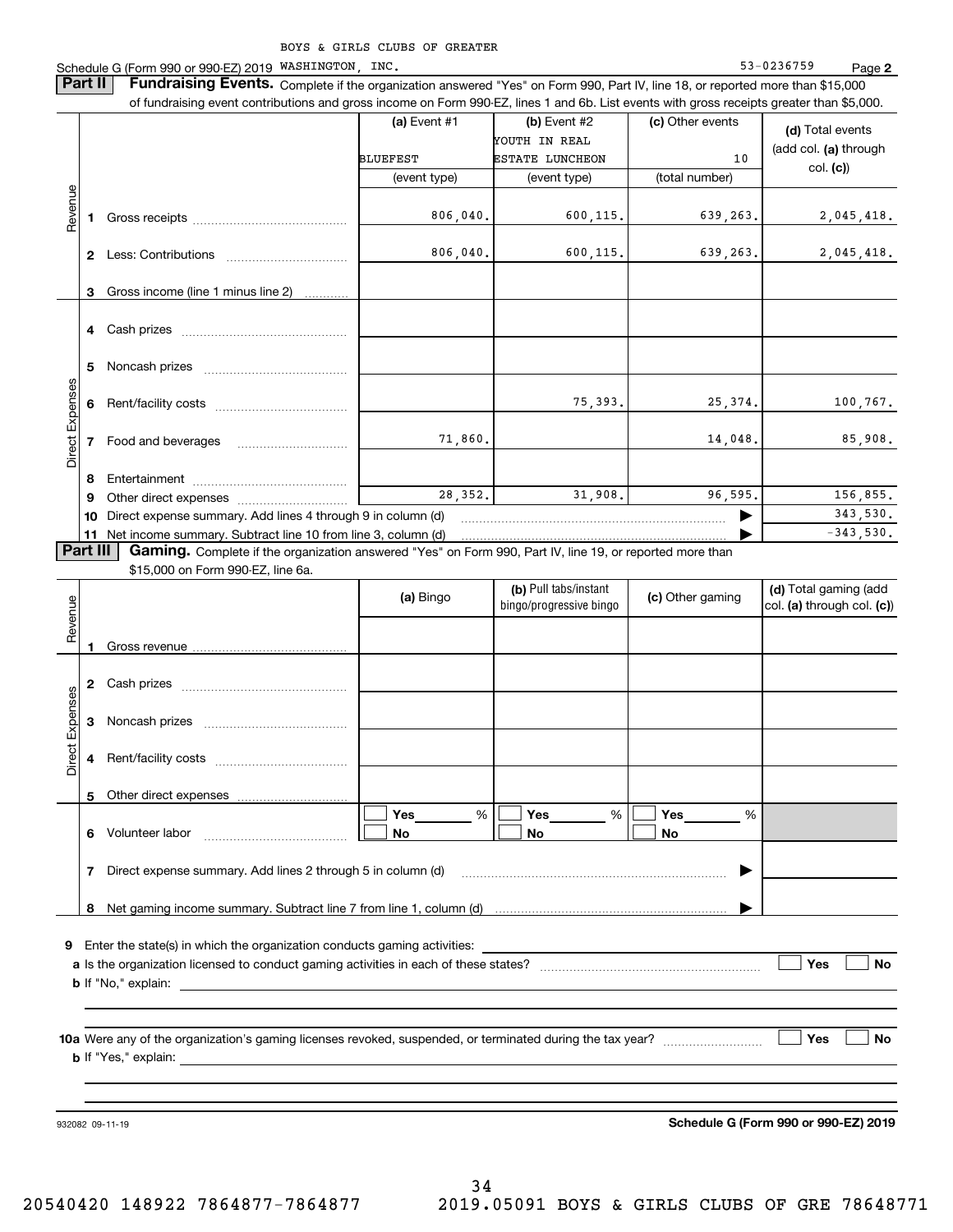|    | Schedule G (Form 990 or 990-EZ) 2019 WASHINGTON, INC.                                                                                                                                                                                     | 53-0236759 |      | Page 3        |
|----|-------------------------------------------------------------------------------------------------------------------------------------------------------------------------------------------------------------------------------------------|------------|------|---------------|
|    |                                                                                                                                                                                                                                           |            | Yes  | <b>No</b>     |
|    | 12 Is the organization a grantor, beneficiary or trustee of a trust, or a member of a partnership or other entity formed                                                                                                                  |            |      |               |
|    |                                                                                                                                                                                                                                           |            | Yes  | No            |
|    | 13 Indicate the percentage of gaming activity conducted in:                                                                                                                                                                               |            |      |               |
|    |                                                                                                                                                                                                                                           | 13a        |      | %             |
|    | <b>b</b> An outside facility <b>contract and the contract of the contract of the contract of the contract of the contract of the contract of the contract of the contract of the contract of the contract of the contract of the cont</b> | 13b        |      | $\frac{0}{0}$ |
|    | 14 Enter the name and address of the person who prepares the organization's gaming/special events books and records:                                                                                                                      |            |      |               |
|    |                                                                                                                                                                                                                                           |            |      |               |
|    |                                                                                                                                                                                                                                           |            |      |               |
|    | <b>15a</b> Does the organization have a contract with a third party from whom the organization receives gaming revenue? $\ldots$                                                                                                          |            |      | No            |
|    |                                                                                                                                                                                                                                           |            |      |               |
|    | of gaming revenue retained by the third party $\triangleright$ \$                                                                                                                                                                         |            |      |               |
|    | c If "Yes," enter name and address of the third party:                                                                                                                                                                                    |            |      |               |
|    |                                                                                                                                                                                                                                           |            |      |               |
|    |                                                                                                                                                                                                                                           |            |      |               |
|    |                                                                                                                                                                                                                                           |            |      |               |
| 16 | Gaming manager information:                                                                                                                                                                                                               |            |      |               |
|    | Name $\blacktriangleright$<br><u> 1989 - Johann Harry Harry Harry Harry Harry Harry Harry Harry Harry Harry Harry Harry Harry Harry Harry Harry</u>                                                                                       |            |      |               |
|    | Gaming manager compensation > \$                                                                                                                                                                                                          |            |      |               |
|    |                                                                                                                                                                                                                                           |            |      |               |
|    |                                                                                                                                                                                                                                           |            |      |               |
|    |                                                                                                                                                                                                                                           |            |      |               |
|    |                                                                                                                                                                                                                                           |            |      |               |
|    | Employee<br>Director/officer                                                                                                                                                                                                              |            |      |               |
|    | Independent contractor                                                                                                                                                                                                                    |            |      |               |
|    | 17 Mandatory distributions:                                                                                                                                                                                                               |            |      |               |
|    | a Is the organization required under state law to make charitable distributions from the gaming proceeds to                                                                                                                               |            |      |               |
|    | retain the state gaming license?                                                                                                                                                                                                          |            | 」Yes | $\Box$ No     |
|    | <b>b</b> Enter the amount of distributions required under state law to be distributed to other exempt organizations or spent in the                                                                                                       |            |      |               |
|    | organization's own exempt activities during the tax year $\triangleright$ \$                                                                                                                                                              |            |      |               |
|    | Supplemental Information. Provide the explanations required by Part I, line 2b, columns (iii) and (v); and Part III, lines 9, 9b, 10b,<br><b>Part IV</b>                                                                                  |            |      |               |
|    | 15b, 15c, 16, and 17b, as applicable. Also provide any additional information. See instructions.                                                                                                                                          |            |      |               |
|    |                                                                                                                                                                                                                                           |            |      |               |
|    |                                                                                                                                                                                                                                           |            |      |               |
|    |                                                                                                                                                                                                                                           |            |      |               |
|    |                                                                                                                                                                                                                                           |            |      |               |
|    |                                                                                                                                                                                                                                           |            |      |               |
|    |                                                                                                                                                                                                                                           |            |      |               |
|    |                                                                                                                                                                                                                                           |            |      |               |
|    |                                                                                                                                                                                                                                           |            |      |               |
|    |                                                                                                                                                                                                                                           |            |      |               |
|    |                                                                                                                                                                                                                                           |            |      |               |
|    | Schedule G (Form 990 or 990-EZ) 2019<br>932083 09-11-19                                                                                                                                                                                   |            |      |               |
|    | 35                                                                                                                                                                                                                                        |            |      |               |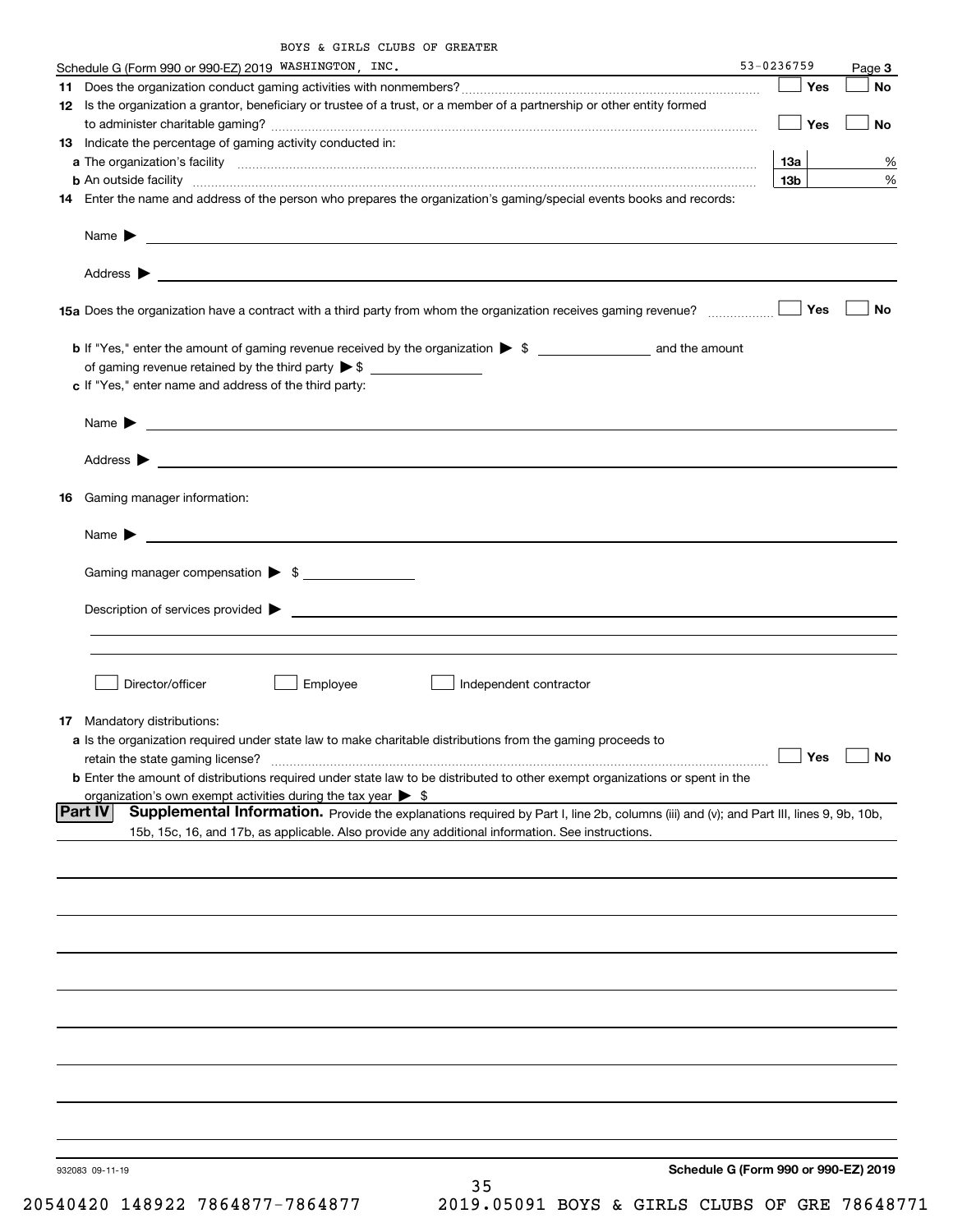|  |  |  | BOYS & GIRLS CLUBS OF GREATER |
|--|--|--|-------------------------------|
|  |  |  |                               |

|                                                                                                        | WASHINGTON, INC. |  |  |                                 | $53 - 0236759$ | Page 4 |
|--------------------------------------------------------------------------------------------------------|------------------|--|--|---------------------------------|----------------|--------|
| Schedule G (Form 990 or 990-EZ) WASHINGTON, INC<br><b>Part IV</b> Supplemental Information (continued) |                  |  |  |                                 |                |        |
|                                                                                                        |                  |  |  |                                 |                |        |
|                                                                                                        |                  |  |  |                                 |                |        |
|                                                                                                        |                  |  |  |                                 |                |        |
|                                                                                                        |                  |  |  |                                 |                |        |
|                                                                                                        |                  |  |  |                                 |                |        |
|                                                                                                        |                  |  |  |                                 |                |        |
|                                                                                                        |                  |  |  |                                 |                |        |
|                                                                                                        |                  |  |  |                                 |                |        |
|                                                                                                        |                  |  |  |                                 |                |        |
|                                                                                                        |                  |  |  |                                 |                |        |
|                                                                                                        |                  |  |  |                                 |                |        |
|                                                                                                        |                  |  |  |                                 |                |        |
|                                                                                                        |                  |  |  |                                 |                |        |
|                                                                                                        |                  |  |  |                                 |                |        |
|                                                                                                        |                  |  |  |                                 |                |        |
|                                                                                                        |                  |  |  |                                 |                |        |
|                                                                                                        |                  |  |  |                                 |                |        |
|                                                                                                        |                  |  |  |                                 |                |        |
|                                                                                                        |                  |  |  |                                 |                |        |
|                                                                                                        |                  |  |  |                                 |                |        |
|                                                                                                        |                  |  |  |                                 |                |        |
|                                                                                                        |                  |  |  |                                 |                |        |
|                                                                                                        |                  |  |  |                                 |                |        |
|                                                                                                        |                  |  |  |                                 |                |        |
|                                                                                                        |                  |  |  |                                 |                |        |
|                                                                                                        |                  |  |  |                                 |                |        |
|                                                                                                        |                  |  |  |                                 |                |        |
|                                                                                                        |                  |  |  |                                 |                |        |
|                                                                                                        |                  |  |  |                                 |                |        |
|                                                                                                        |                  |  |  |                                 |                |        |
|                                                                                                        |                  |  |  |                                 |                |        |
|                                                                                                        |                  |  |  |                                 |                |        |
|                                                                                                        |                  |  |  |                                 |                |        |
|                                                                                                        |                  |  |  |                                 |                |        |
|                                                                                                        |                  |  |  |                                 |                |        |
|                                                                                                        |                  |  |  |                                 |                |        |
|                                                                                                        |                  |  |  |                                 |                |        |
|                                                                                                        |                  |  |  |                                 |                |        |
|                                                                                                        |                  |  |  |                                 |                |        |
|                                                                                                        |                  |  |  |                                 |                |        |
|                                                                                                        |                  |  |  |                                 |                |        |
|                                                                                                        |                  |  |  |                                 |                |        |
|                                                                                                        |                  |  |  |                                 |                |        |
|                                                                                                        |                  |  |  |                                 |                |        |
|                                                                                                        |                  |  |  |                                 |                |        |
|                                                                                                        |                  |  |  |                                 |                |        |
|                                                                                                        |                  |  |  |                                 |                |        |
|                                                                                                        |                  |  |  |                                 |                |        |
|                                                                                                        |                  |  |  |                                 |                |        |
|                                                                                                        |                  |  |  |                                 |                |        |
|                                                                                                        |                  |  |  |                                 |                |        |
|                                                                                                        |                  |  |  | Schedule G (Form 990 or 990-EZ) |                |        |
|                                                                                                        |                  |  |  |                                 |                |        |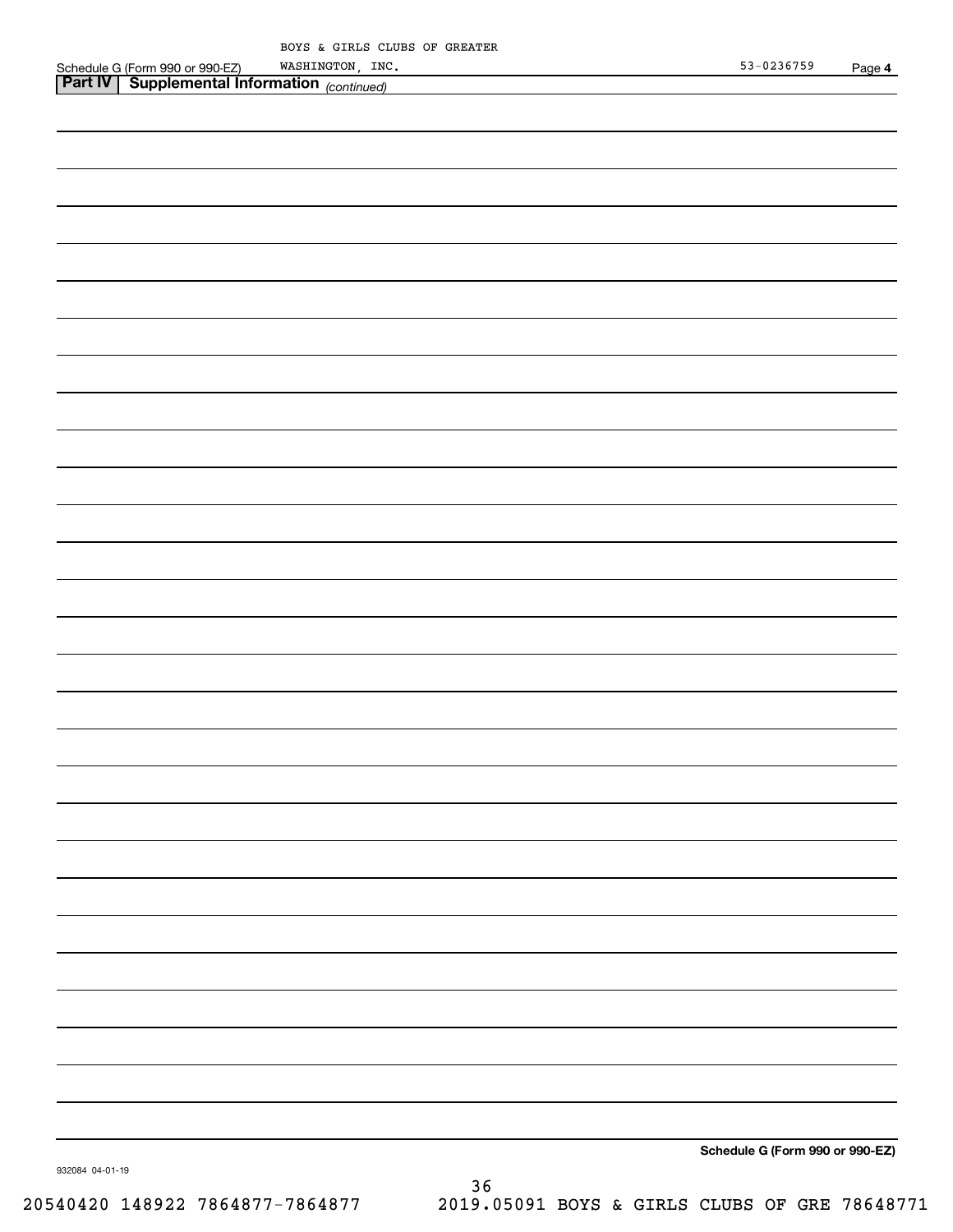|   | <b>SCHEDULE J</b>                                      | <b>Compensation Information</b>                                                                                                  |                                       | OMB No. 1545-0047          |     |    |
|---|--------------------------------------------------------|----------------------------------------------------------------------------------------------------------------------------------|---------------------------------------|----------------------------|-----|----|
|   | (Form 990)                                             | For certain Officers, Directors, Trustees, Key Employees, and Highest                                                            |                                       |                            |     |    |
|   |                                                        | <b>Compensated Employees</b>                                                                                                     |                                       | 2019                       |     |    |
|   |                                                        | Complete if the organization answered "Yes" on Form 990, Part IV, line 23.<br>Attach to Form 990.                                |                                       | <b>Open to Public</b>      |     |    |
|   | Department of the Treasury<br>Internal Revenue Service | $\blacktriangleright$ Go to www.irs.gov/Form990 for instructions and the latest information.                                     |                                       | <b>Inspection</b>          |     |    |
|   | Name of the organization                               | BOYS & GIRLS CLUBS OF GREATER                                                                                                    | <b>Employer identification number</b> |                            |     |    |
|   |                                                        | WASHINGTON, INC.                                                                                                                 |                                       | 53-0236759                 |     |    |
|   | Part I                                                 | <b>Questions Regarding Compensation</b>                                                                                          |                                       |                            |     |    |
|   |                                                        |                                                                                                                                  |                                       |                            | Yes | No |
|   |                                                        | <b>1a</b> Check the appropriate box(es) if the organization provided any of the following to or for a person listed on Form 990, |                                       |                            |     |    |
|   |                                                        | Part VII, Section A, line 1a. Complete Part III to provide any relevant information regarding these items.                       |                                       |                            |     |    |
|   | First-class or charter travel                          | Housing allowance or residence for personal use                                                                                  |                                       |                            |     |    |
|   | Travel for companions                                  | Payments for business use of personal residence                                                                                  |                                       |                            |     |    |
|   |                                                        | Tax indemnification and gross-up payments<br>Health or social club dues or initiation fees                                       |                                       |                            |     |    |
|   |                                                        | Discretionary spending account<br>Personal services (such as maid, chauffeur, chef)                                              |                                       |                            |     |    |
|   |                                                        |                                                                                                                                  |                                       |                            |     |    |
|   |                                                        | <b>b</b> If any of the boxes on line 1a are checked, did the organization follow a written policy regarding payment or           |                                       |                            |     |    |
|   |                                                        |                                                                                                                                  |                                       | 1b                         |     |    |
| 2 |                                                        | Did the organization require substantiation prior to reimbursing or allowing expenses incurred by all directors,                 |                                       |                            |     |    |
|   |                                                        |                                                                                                                                  |                                       | $\overline{2}$             |     |    |
|   |                                                        |                                                                                                                                  |                                       |                            |     |    |
| з |                                                        | Indicate which, if any, of the following the organization used to establish the compensation of the organization's               |                                       |                            |     |    |
|   |                                                        | CEO/Executive Director. Check all that apply. Do not check any boxes for methods used by a related organization to               |                                       |                            |     |    |
|   |                                                        | establish compensation of the CEO/Executive Director, but explain in Part III.                                                   |                                       |                            |     |    |
|   | Compensation committee                                 | Written employment contract<br>X                                                                                                 |                                       |                            |     |    |
|   |                                                        | Compensation survey or study<br>Independent compensation consultant<br>X                                                         |                                       |                            |     |    |
|   |                                                        | Approval by the board or compensation committee<br>Form 990 of other organizations                                               |                                       |                            |     |    |
| 4 |                                                        | During the year, did any person listed on Form 990, Part VII, Section A, line 1a, with respect to the filing                     |                                       |                            |     |    |
|   | organization or a related organization:                |                                                                                                                                  |                                       |                            |     |    |
| а |                                                        | Receive a severance payment or change-of-control payment?                                                                        |                                       | 4a                         |     | Х  |
| b |                                                        |                                                                                                                                  |                                       | 4b                         |     | х  |
| с |                                                        |                                                                                                                                  |                                       | 4c                         |     | x  |
|   |                                                        | If "Yes" to any of lines 4a-c, list the persons and provide the applicable amounts for each item in Part III.                    |                                       |                            |     |    |
|   |                                                        |                                                                                                                                  |                                       |                            |     |    |
|   |                                                        | Only section 501(c)(3), 501(c)(4), and 501(c)(29) organizations must complete lines 5-9.                                         |                                       |                            |     |    |
|   |                                                        | For persons listed on Form 990, Part VII, Section A, line 1a, did the organization pay or accrue any compensation                |                                       |                            |     |    |
|   | contingent on the revenues of:                         |                                                                                                                                  |                                       |                            |     |    |
| a |                                                        |                                                                                                                                  |                                       | 5a                         |     | Х  |
|   |                                                        |                                                                                                                                  |                                       | 5b                         |     | х  |
|   |                                                        | If "Yes" on line 5a or 5b, describe in Part III.                                                                                 |                                       |                            |     |    |
| 6 |                                                        | For persons listed on Form 990, Part VII, Section A, line 1a, did the organization pay or accrue any compensation                |                                       |                            |     |    |
|   | contingent on the net earnings of:                     |                                                                                                                                  |                                       |                            |     |    |
| a |                                                        |                                                                                                                                  |                                       | 6a                         |     | х  |
|   |                                                        |                                                                                                                                  |                                       | 6b                         |     | х  |
|   |                                                        | If "Yes" on line 6a or 6b, describe in Part III.                                                                                 |                                       |                            |     |    |
|   |                                                        | 7 For persons listed on Form 990, Part VII, Section A, line 1a, did the organization provide any nonfixed payments               |                                       |                            |     |    |
|   |                                                        |                                                                                                                                  |                                       | 7                          | х   |    |
| 8 |                                                        | Were any amounts reported on Form 990, Part VII, paid or accrued pursuant to a contract that was subject to the                  |                                       |                            |     |    |
|   |                                                        | initial contract exception described in Regulations section 53.4958-4(a)(3)? If "Yes," describe in Part III                      |                                       | 8                          |     | х  |
| 9 |                                                        | If "Yes" on line 8, did the organization also follow the rebuttable presumption procedure described in                           |                                       |                            |     |    |
|   |                                                        |                                                                                                                                  |                                       | 9                          |     |    |
|   |                                                        | LHA For Paperwork Reduction Act Notice, see the Instructions for Form 990.                                                       |                                       | Schedule J (Form 990) 2019 |     |    |

932111 10-21-19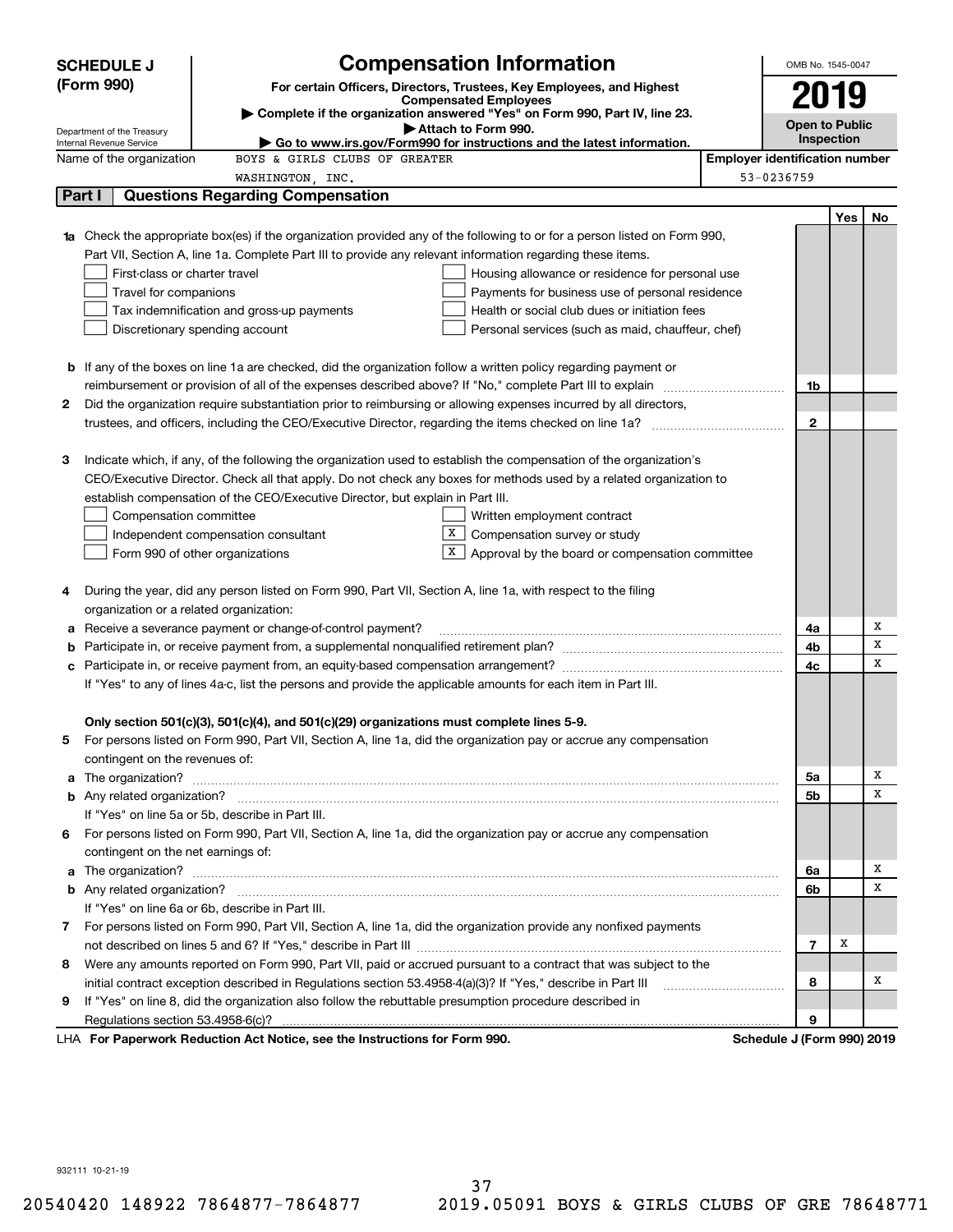WASHINGTON, INC.

53-0236759

**2**

# **Part II Officers, Directors, Trustees, Key Employees, and Highest Compensated Employees.**  Schedule J (Form 990) 2019 Page Use duplicate copies if additional space is needed.

For each individual whose compensation must be reported on Schedule J, report compensation from the organization on row (i) and from related organizations, described in the instructions, on row (ii). Do not list any individuals that aren't listed on Form 990, Part VII.

**Note:**  The sum of columns (B)(i)-(iii) for each listed individual must equal the total amount of Form 990, Part VII, Section A, line 1a, applicable column (D) and (E) amounts for that individual.

|                           |      |                          | (B) Breakdown of W-2 and/or 1099-MISC compensation |                                           | (C) Retirement and             | (D) Nontaxable<br>benefits | (E) Total of columns | (F) Compensation<br>in column (B)         |  |
|---------------------------|------|--------------------------|----------------------------------------------------|-------------------------------------------|--------------------------------|----------------------------|----------------------|-------------------------------------------|--|
| (A) Name and Title        |      | (i) Base<br>compensation | (ii) Bonus &<br>incentive<br>compensation          | (iii) Other<br>reportable<br>compensation | other deferred<br>compensation |                            | $(B)(i)-(D)$         | reported as deferred<br>on prior Form 990 |  |
| GABRIELLE WEBSTER<br>(1)  | (i)  | 364,413.                 | 35,000.                                            | 19,000.                                   | 19,170.                        | 3,111.                     | 440,694.             | $\mathbf 0$ .                             |  |
| CEO                       | (ii) | $\mathbf{0}$ .           | $\mathfrak{o}$ .                                   | $\mathbf{0}$ .                            | $\mathbf 0$ .                  | 0.                         | $\mathbf{0}$ .       | $\mathbf 0$ .                             |  |
| KIMBERLY LANE<br>(2)      | (i)  | 183,440.                 | $\mathbf{0}$ .                                     | $\mathbf{0}$ .                            | 9,172.                         | 10,616                     | 203,228.             | $\mathfrak o$ .                           |  |
| CHIEF DEVELOPMENT OFFICER | (ii) | $\mathbf{0}$ .           | $\mathbf{0}$ .                                     | $\mathbf{0}$ .                            | $\mathbf{0}$ .                 | $\mathbf{0}$ .             | $\mathbf{0}$ .       | $\mathbf 0$ .                             |  |
| WILLIE ALMOND<br>(3)      | (i)  | 147,558.                 | $\mathbf{0}$ .                                     | $\mathbf{0}$ .                            | 7,378.                         | 9,910.                     | 164,846.             | $\mathbf 0$ .                             |  |
| SENIOR VP OF OPERATIONS   | (ii) | $\mathfrak o$ .          | 0.                                                 | $\mathsf{0}\,.$                           | $\mathbf{0}$ .                 | $\mathbf{0}$ .             | $\mathbf{0}$ .       | $\mathbf 0$ .                             |  |
|                           | (i)  |                          |                                                    |                                           |                                |                            |                      |                                           |  |
|                           | (ii) |                          |                                                    |                                           |                                |                            |                      |                                           |  |
|                           | (i)  |                          |                                                    |                                           |                                |                            |                      |                                           |  |
|                           | (ii) |                          |                                                    |                                           |                                |                            |                      |                                           |  |
|                           | (i)  |                          |                                                    |                                           |                                |                            |                      |                                           |  |
|                           | (ii) |                          |                                                    |                                           |                                |                            |                      |                                           |  |
|                           | (i)  |                          |                                                    |                                           |                                |                            |                      |                                           |  |
|                           | (ii) |                          |                                                    |                                           |                                |                            |                      |                                           |  |
|                           | (i)  |                          |                                                    |                                           |                                |                            |                      |                                           |  |
|                           | (ii) |                          |                                                    |                                           |                                |                            |                      |                                           |  |
|                           | (i)  |                          |                                                    |                                           |                                |                            |                      |                                           |  |
|                           | (ii) |                          |                                                    |                                           |                                |                            |                      |                                           |  |
|                           | (i)  |                          |                                                    |                                           |                                |                            |                      |                                           |  |
|                           | (ii) |                          |                                                    |                                           |                                |                            |                      |                                           |  |
|                           | (i)  |                          |                                                    |                                           |                                |                            |                      |                                           |  |
|                           | (ii) |                          |                                                    |                                           |                                |                            |                      |                                           |  |
|                           | (i)  |                          |                                                    |                                           |                                |                            |                      |                                           |  |
|                           | (ii) |                          |                                                    |                                           |                                |                            |                      |                                           |  |
|                           | (i)  |                          |                                                    |                                           |                                |                            |                      |                                           |  |
|                           | (ii) |                          |                                                    |                                           |                                |                            |                      |                                           |  |
|                           | (i)  |                          |                                                    |                                           |                                |                            |                      |                                           |  |
|                           | (ii) |                          |                                                    |                                           |                                |                            |                      |                                           |  |
|                           | (i)  |                          |                                                    |                                           |                                |                            |                      |                                           |  |
|                           | (ii) |                          |                                                    |                                           |                                |                            |                      |                                           |  |
|                           | (i)  |                          |                                                    |                                           |                                |                            |                      |                                           |  |
|                           | (ii) |                          |                                                    |                                           |                                |                            |                      |                                           |  |

**Schedule J (Form 990) 2019**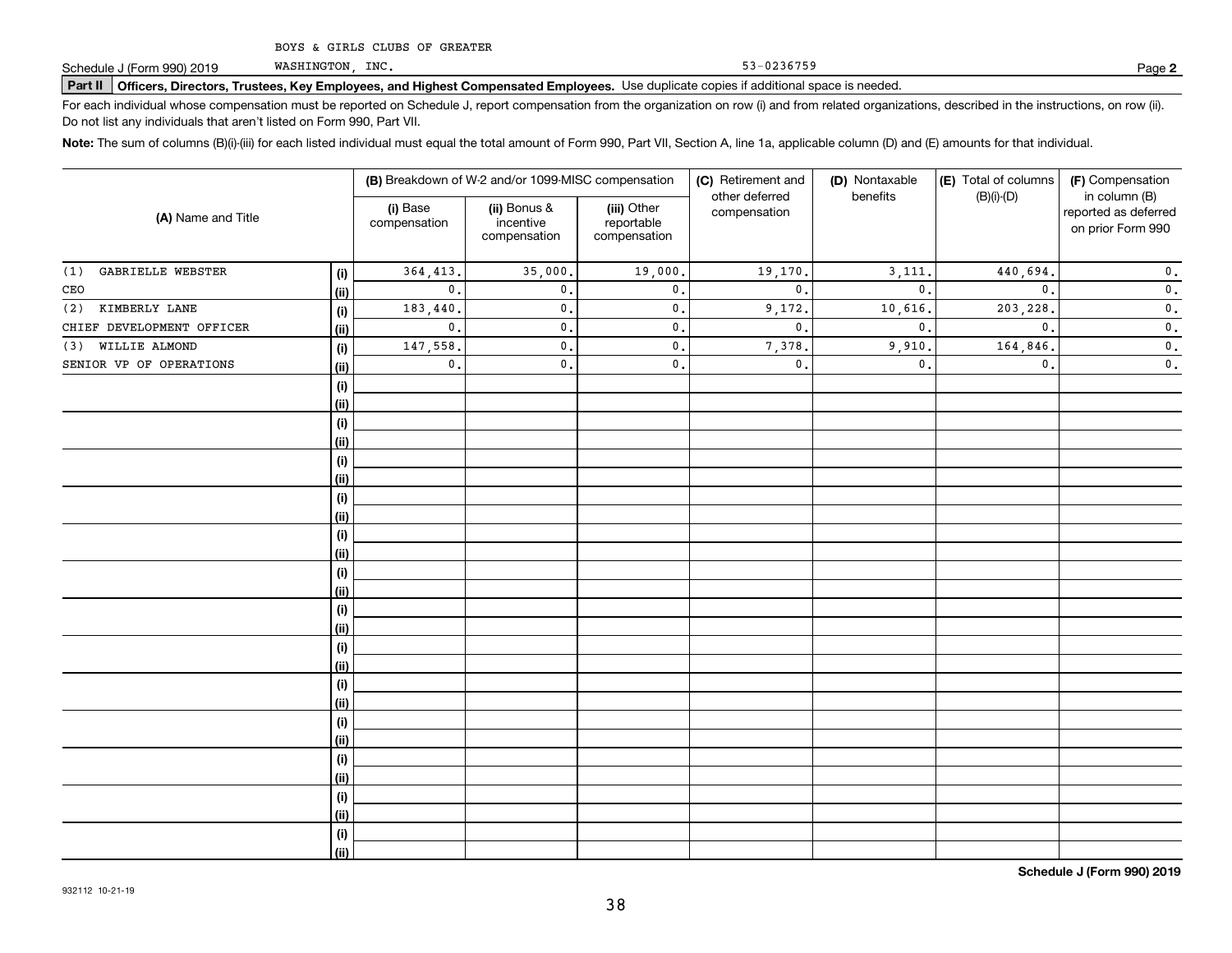Page 3

### **Part III Supplemental Information**

Schedule J (Form 990) 2019 WASHINGTON, INC.<br>Part III Supplemental Information<br>Provide the information, explanation, or descriptions required for Part I, lines 1a, 1b, 3, 4a, 4b, 4c, 5a, 5b, 6a, 6b, 7, and 8, and for Part I

PART I, LINE 7:

BONUS WAS BASED UPON PERFORMANCE AND AGREED UPON BOARD RECOMMENDATION.

WASHINGTON, INC.

**Schedule J (Form 990) 2019**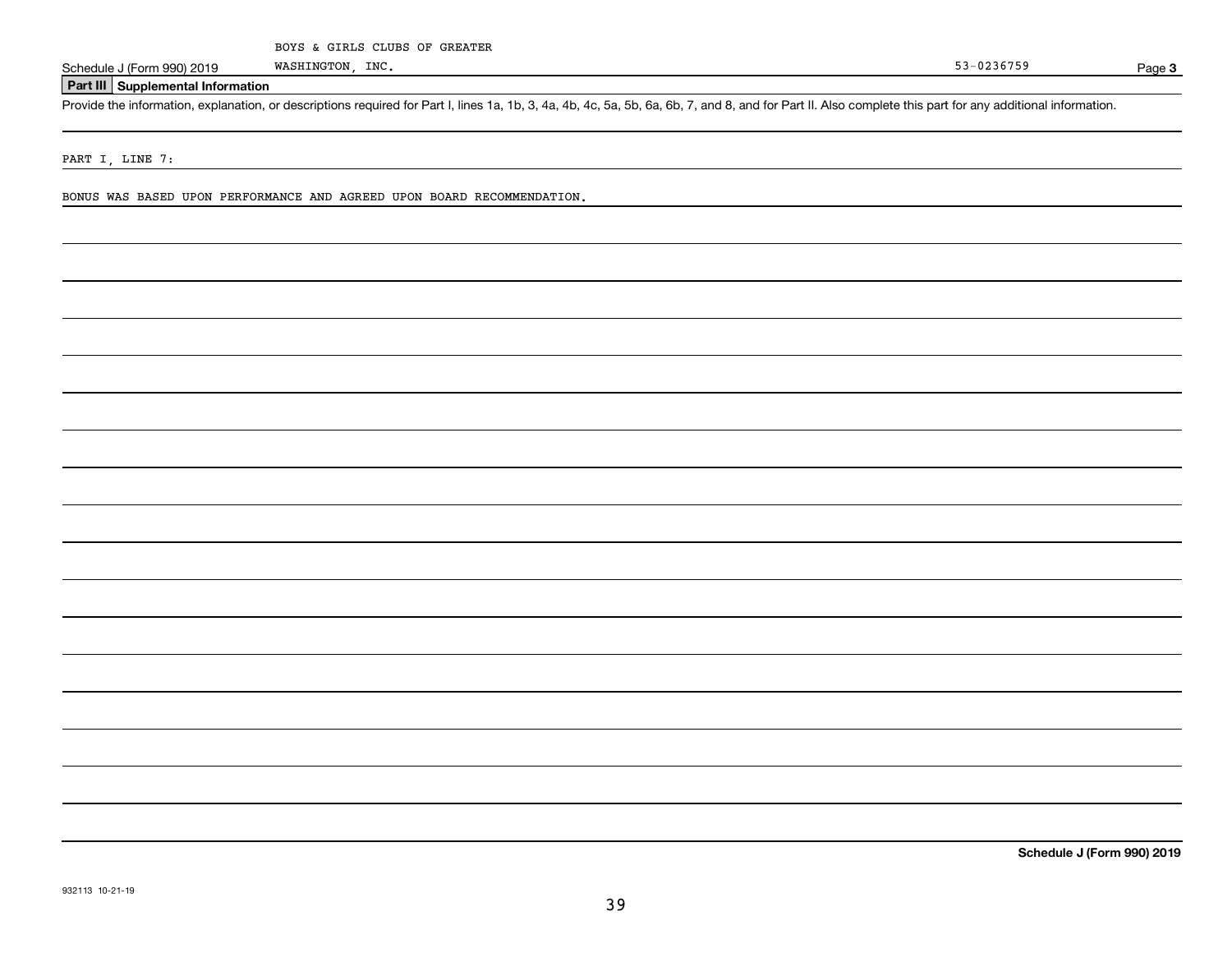**(Form 990 or 990-EZ)**

Department of the Treasury Internal Revenue Service Name of the organization

### **SCHEDULE O Supplemental Information to Form 990 or 990-EZ**

**Complete to provide information for responses to specific questions on Form 990 or 990-EZ or to provide any additional information. | Attach to Form 990 or 990-EZ. | Go to www.irs.gov/Form990 for the latest information.**



**Employer identification number** WASHINGTON, INC. 53-0236759

#### FORM 990, PART I, LINE 1, DESCRIPTION OF ORGANIZATION MISSION:

ORGANIZATION, INCORPORATED IN 1886, WHICH IS COMMITTED TO HELPING YOUTH

BOYS & GIRLS CLUBS OF GREATER

OF ALL BACKGROUNDS, ESPECIALLY THOSE WHO NEED US MOST, BUILD

CONFIDENCE, DEVELOP CHARACTER AND ACQUIRE THE SKILLS NEEDED TO BECOME

PRODUCTIVE, CIVIC-MINDED AND RESPONSIBLE ADULTS.

FORM 990, PART VI, SECTION B, LINE 11B:

THE CHIEF FINANCIAL OFFICER REVIEWS AND APPROVES THE 990. A DRAFT COPY OF

THE 990 IS PROVIDED TO THE MEMBERS OF THE FINANCE COMMITTEE WHO HAVE

AUTHORIZATION FROM THE EXECUTIVE COMMITTEE OF THE BOARD OF DIRECTORS TO

REVIEW AND APPROVE THE 990 FOR THE GOVERNING BODY. UPON THE FINANCE

COMMITTEE'S APPROVAL THE RETURN IS SIGNED AND FILED WITH THE IRS. THE

RETURN IS MADE AVAILABLE TO THE ENTIRE BOARD PRIOR TO FILING.

FORM 990, PART VI, SECTION B, LINE 12C:

A COPY OF THE CONFLICT OF INTEREST POLICY IS PROVIDED ANNUALLY TO EACH

MEMBER OF THE GOVERNING BODY AS WELL AS TO ALL OFFICERS AND KEY EMPLOYEES;

EACH IS REMINDED TO REVIEW THE POLICY AND TO REPORT ANY CONFLICTS OF

INTEREST.

FORM 990, PART VI, SECTION C, LINE 19:

THESE DOCUMENTS ARE MADE AVAILABLE UPON REQUEST FOR THE SAME PERIOD OF

DISCLOSURE AS SET FORTH IN SECTION 6104(D).

FORM 990, PART VI, SECTION A, LINE 1:

THE EXECUTIVE COMMITTEE SHALL POSSESS AND EXERCISE ALL OF THE POWERS

932211 09-06-19 LHA For Paperwork Reduction Act Notice, see the Instructions for Form 990 or 990-EZ. Schedule O (Form 990 or 990-EZ) (2019)

40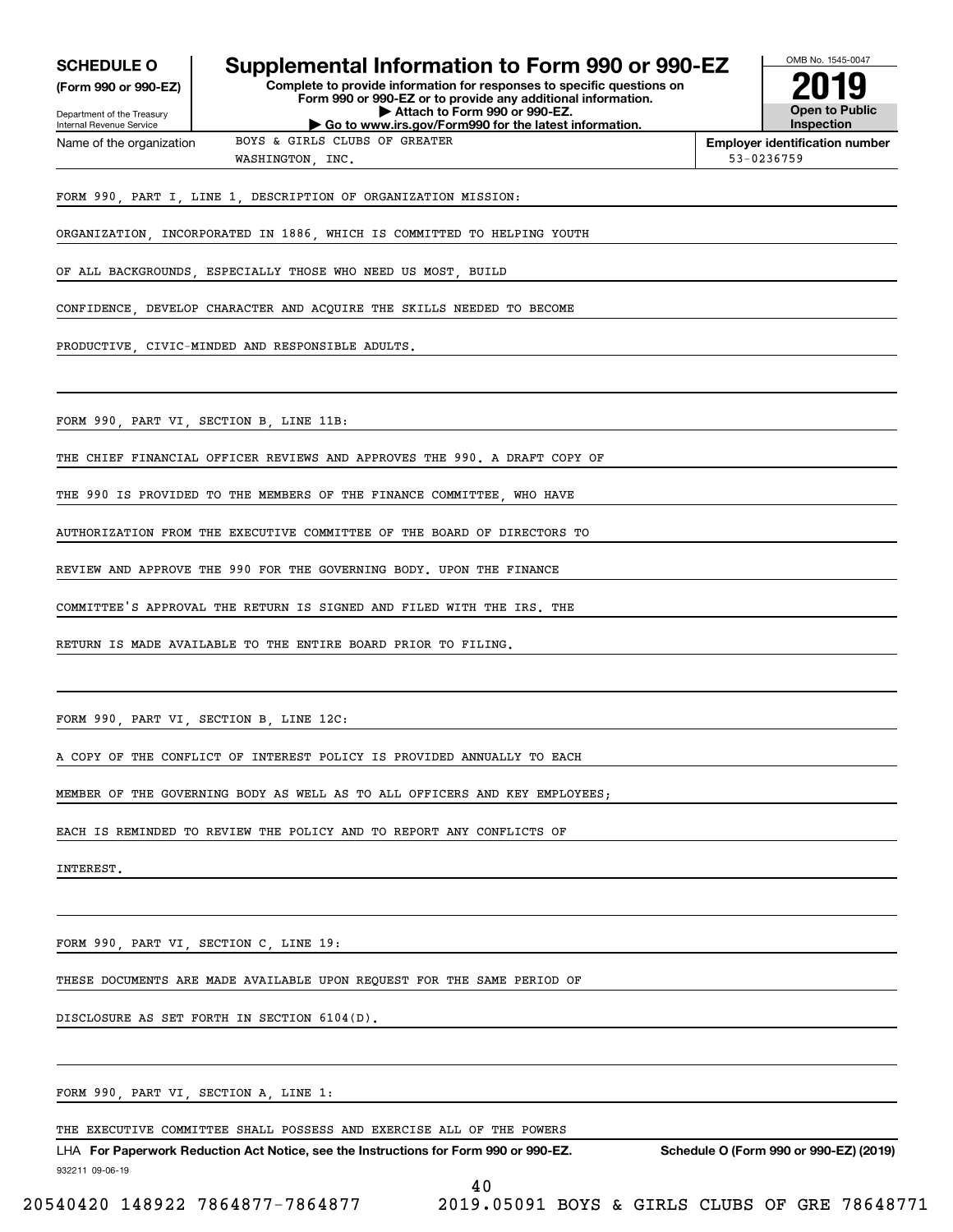| BOYS & GIRLS CLUBS OF GREATER<br>Name of the organization<br>WASHINGTON, INC. | <b>Employer identification number</b><br>53-0236759 |
|-------------------------------------------------------------------------------|-----------------------------------------------------|
|                                                                               |                                                     |
| AND DUTIES OF THE BOARD BETWEEN MEETINGS OF THE BOARD, EXCEPT AS              |                                                     |
| OTHERWISE SPECIFIED. THE EXECUTIVE COMMITTEE SHALL HAVE NO POWER TO           |                                                     |
| AMEND THE BYLAWS OR THE ARTICLES OF INCORPORATION, OR TO REVERSE ANY          |                                                     |
|                                                                               |                                                     |
| PRIOR ACTION OF THE BOARD.                                                    |                                                     |
|                                                                               |                                                     |
|                                                                               |                                                     |
|                                                                               |                                                     |
|                                                                               |                                                     |
|                                                                               |                                                     |
|                                                                               |                                                     |
|                                                                               |                                                     |
|                                                                               |                                                     |
|                                                                               |                                                     |
|                                                                               |                                                     |
|                                                                               |                                                     |
|                                                                               |                                                     |
|                                                                               |                                                     |
|                                                                               |                                                     |
|                                                                               |                                                     |
|                                                                               |                                                     |
|                                                                               |                                                     |
|                                                                               |                                                     |
|                                                                               |                                                     |
|                                                                               |                                                     |
|                                                                               |                                                     |
|                                                                               |                                                     |
|                                                                               |                                                     |
|                                                                               |                                                     |
|                                                                               |                                                     |
|                                                                               |                                                     |
|                                                                               |                                                     |
|                                                                               |                                                     |
|                                                                               |                                                     |
|                                                                               |                                                     |
|                                                                               |                                                     |
|                                                                               |                                                     |
|                                                                               |                                                     |
| 932212 09-06-19                                                               | Schedule O (Form 990 or 990-EZ) (2019)              |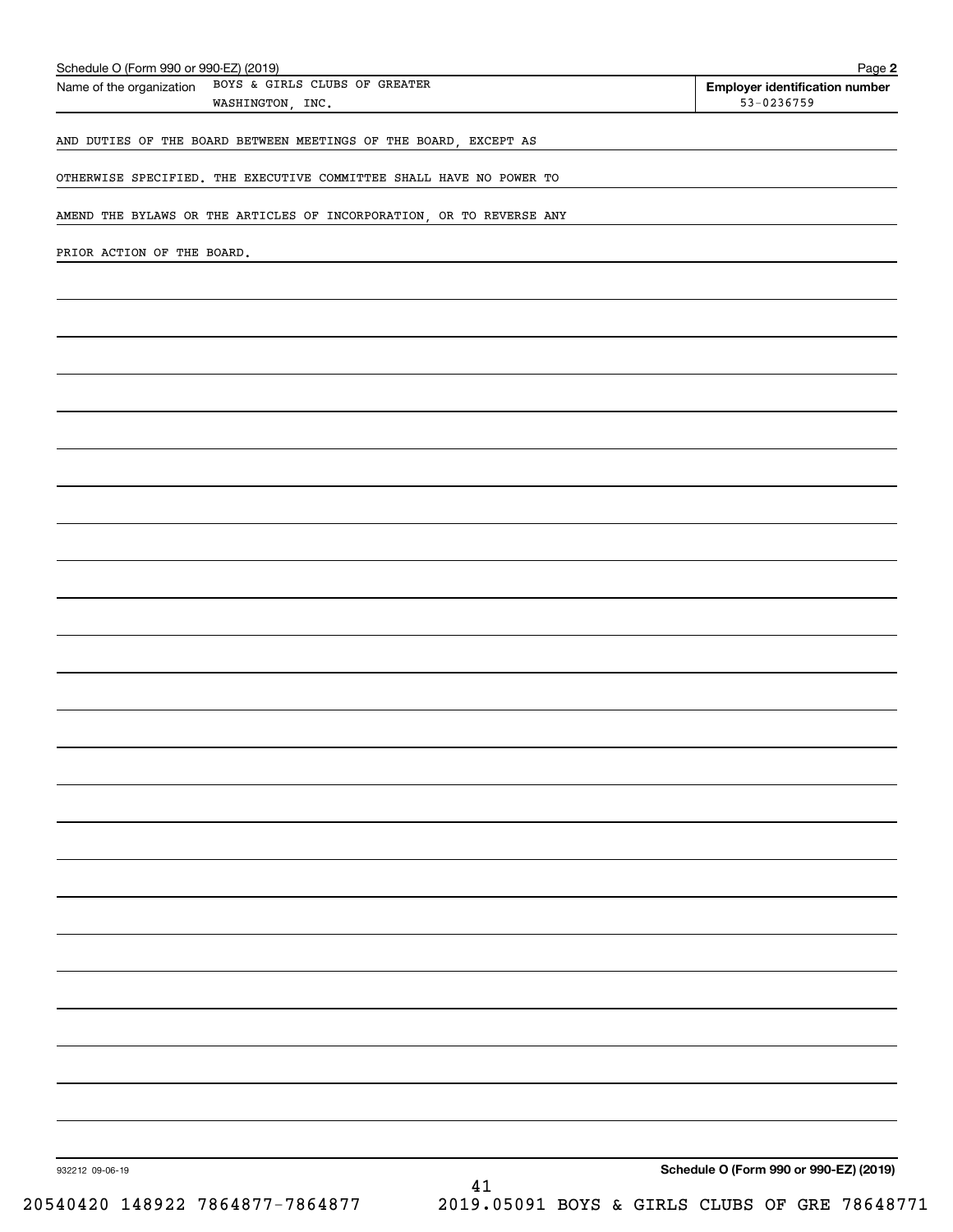| <b>SCHEDULE R</b><br>(Form 990)<br>Department of the Treasury<br>Internal Revenue Service |                                                   |                                                                                                                           | <b>Related Organizations and Unrelated Partnerships</b><br>▶ Complete if the organization answered "Yes" on Form 990, Part IV, line 33, 34, 35b, 36, or 37.<br>Attach to Form 990.<br>► Go to www.irs.gov/Form990 for instructions and the latest information. |                                                  |  |            |                                       |  |
|-------------------------------------------------------------------------------------------|---------------------------------------------------|---------------------------------------------------------------------------------------------------------------------------|----------------------------------------------------------------------------------------------------------------------------------------------------------------------------------------------------------------------------------------------------------------|--------------------------------------------------|--|------------|---------------------------------------|--|
| Name of the organization                                                                  | BOYS & GIRLS CLUBS OF GREATER<br>WASHINGTON, INC. |                                                                                                                           |                                                                                                                                                                                                                                                                |                                                  |  | 53-0236759 | <b>Employer identification number</b> |  |
| Part I                                                                                    |                                                   | <b>Identification of Disregarded Entities.</b> Complete if the organization answered "Yes" on Form 990, Part IV, line 33. |                                                                                                                                                                                                                                                                |                                                  |  |            |                                       |  |
| (a)<br>Name, address, and EIN (if applicable)<br>of disregarded entity                    |                                                   | (b)<br>Primary activity                                                                                                   | (c)<br>Legal domicile (state or<br>foreign country)                                                                                                                                                                                                            | (d)<br>(e)<br>End-of-year assets<br>Total income |  |            | (f)<br>Direct controlling<br>entity   |  |
|                                                                                           |                                                   |                                                                                                                           |                                                                                                                                                                                                                                                                |                                                  |  |            |                                       |  |

#### **Identification of Related Tax-Exempt Organizations.** Complete if the organization answered "Yes" on Form 990, Part IV, line 34, because it had one or more related tax-exempt **Part II** organizations during the tax year.

| (a)<br>Name, address, and EIN<br>of related organization | (b)<br>Primary activity | (c)<br>Legal domicile (state or<br>foreign country) | (d)<br><b>Exempt Code</b><br>section | (e)<br>Public charity<br>status (if section | (f)<br>Direct controlling<br>entity | $(g)$<br>Section 512(b)(13) | controlled<br>entity? |
|----------------------------------------------------------|-------------------------|-----------------------------------------------------|--------------------------------------|---------------------------------------------|-------------------------------------|-----------------------------|-----------------------|
|                                                          |                         |                                                     |                                      | 501(c)(3))                                  |                                     | Yes                         | No                    |
| BOYS & GIRLS CLUBS OF GREATER WASHINGTON                 |                         |                                                     |                                      |                                             | BOYS & GIRLS CLUB                   |                             |                       |
| FOUNDATION - $52-6045753$ , 4103 BENNING ROAD,           |                         |                                                     |                                      |                                             | OF GREATER                          |                             |                       |
| NE, WASHINGTON, DC 20019-3423                            | SUPPORTING BGCGW        | DISTRICT OF COLUMBIA $501(C)(3)$                    |                                      | LINE 12A, I                                 | WASHINGTON, INC.                    | х                           |                       |
|                                                          |                         |                                                     |                                      |                                             |                                     |                             |                       |
|                                                          |                         |                                                     |                                      |                                             |                                     |                             |                       |
|                                                          |                         |                                                     |                                      |                                             |                                     |                             |                       |

**For Paperwork Reduction Act Notice, see the Instructions for Form 990. Schedule R (Form 990) 2019**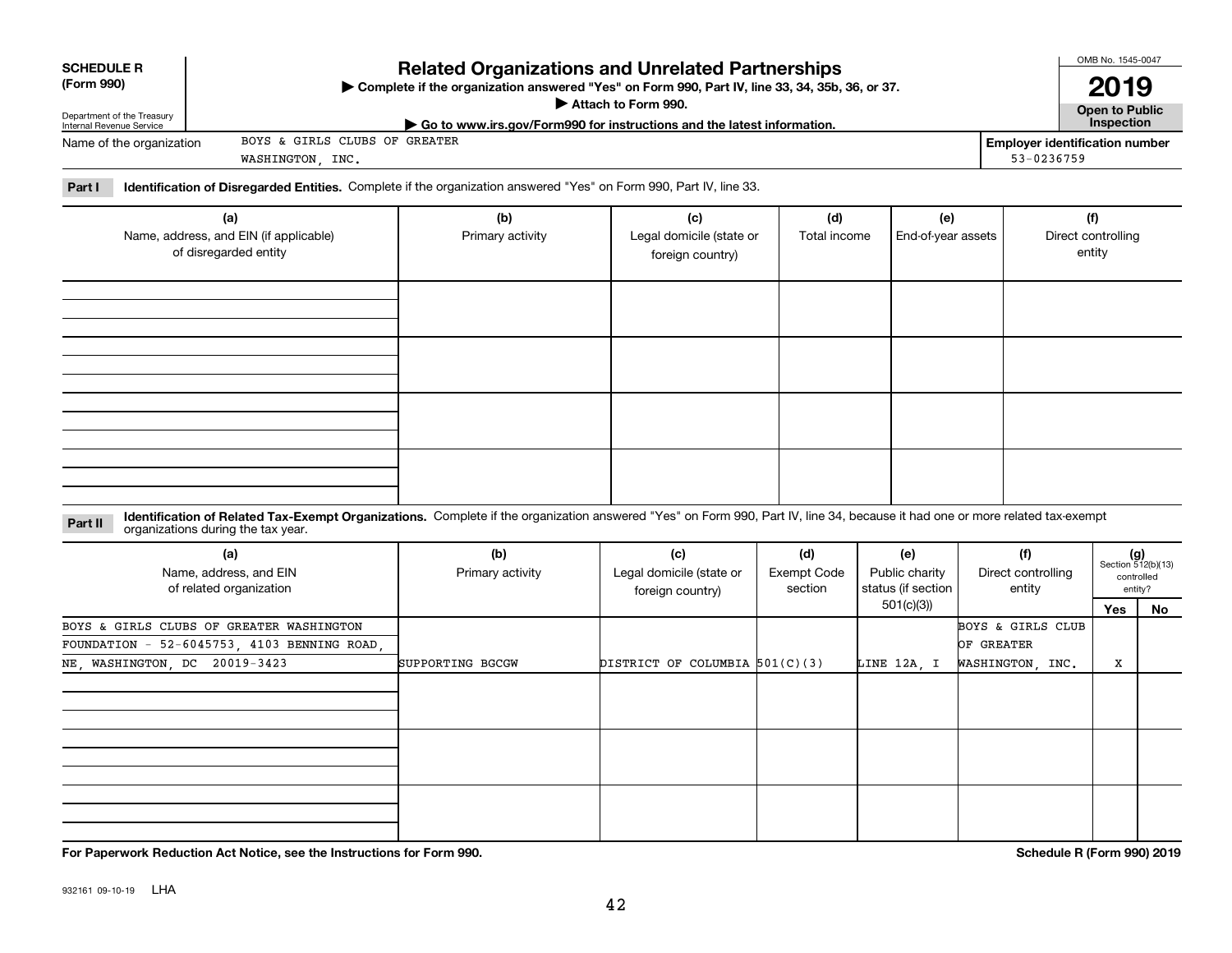Schedule R (Form 990) 2019 WASHINGTON, INC. 2008 2019 Page 2010 12:00 2010 12:00 2010 12:00 2010 12:00 2010 12:00 2010 WASHINGTON, INC.

| 1.91111<br>organizations treated as a partnership during the tax year. |                  |                                           |                              |                                                                                            |                          |                                   |  |                                  |                                               |     |                                                           |
|------------------------------------------------------------------------|------------------|-------------------------------------------|------------------------------|--------------------------------------------------------------------------------------------|--------------------------|-----------------------------------|--|----------------------------------|-----------------------------------------------|-----|-----------------------------------------------------------|
| (a)                                                                    | (b)              | (c)                                       | (d)                          | (e)                                                                                        | (f)                      | (g)                               |  | (h)                              | (i)                                           | (j) | (k)                                                       |
| Name, address, and EIN<br>of related organization                      | Primary activity | Legal<br>domicile<br>(state or<br>foreign | Direct controlling<br>entity | Predominant income<br>(related, unrelated,<br>excluded from tax under<br>sections 512-514) | Share of total<br>income | Share of<br>end-of-year<br>assets |  | Disproportionate<br>allocations? | Code V-UBI<br>amount in box<br>20 of Schedule |     | General or Percentage<br>managing<br>partner?<br>partner? |
|                                                                        |                  | country)                                  |                              |                                                                                            |                          |                                   |  | Yes   No                         | K-1 (Form 1065)   Yes No                      |     |                                                           |
|                                                                        |                  |                                           |                              |                                                                                            |                          |                                   |  |                                  |                                               |     |                                                           |
|                                                                        |                  |                                           |                              |                                                                                            |                          |                                   |  |                                  |                                               |     |                                                           |
|                                                                        |                  |                                           |                              |                                                                                            |                          |                                   |  |                                  |                                               |     |                                                           |
|                                                                        |                  |                                           |                              |                                                                                            |                          |                                   |  |                                  |                                               |     |                                                           |
|                                                                        |                  |                                           |                              |                                                                                            |                          |                                   |  |                                  |                                               |     |                                                           |
|                                                                        |                  |                                           |                              |                                                                                            |                          |                                   |  |                                  |                                               |     |                                                           |
|                                                                        |                  |                                           |                              |                                                                                            |                          |                                   |  |                                  |                                               |     |                                                           |
|                                                                        |                  |                                           |                              |                                                                                            |                          |                                   |  |                                  |                                               |     |                                                           |
|                                                                        |                  |                                           |                              |                                                                                            |                          |                                   |  |                                  |                                               |     |                                                           |
|                                                                        |                  |                                           |                              |                                                                                            |                          |                                   |  |                                  |                                               |     |                                                           |
|                                                                        |                  |                                           |                              |                                                                                            |                          |                                   |  |                                  |                                               |     |                                                           |
|                                                                        |                  |                                           |                              |                                                                                            |                          |                                   |  |                                  |                                               |     |                                                           |
|                                                                        |                  |                                           |                              |                                                                                            |                          |                                   |  |                                  |                                               |     |                                                           |
|                                                                        |                  |                                           |                              |                                                                                            |                          |                                   |  |                                  |                                               |     |                                                           |
|                                                                        |                  |                                           |                              |                                                                                            |                          |                                   |  |                                  |                                               |     |                                                           |
|                                                                        |                  |                                           |                              |                                                                                            |                          |                                   |  |                                  |                                               |     |                                                           |

| Part IV | Identification of Related Organizations Taxable as a Corporation or Trust. Complete if the organization answered "Yes" on Form 990, Part IV, line 34, because it had one or more related |  |  |
|---------|------------------------------------------------------------------------------------------------------------------------------------------------------------------------------------------|--|--|
|         | organizations treated as a corporation or trust during the tax year.                                                                                                                     |  |  |

| (a)<br>Name, address, and EIN<br>of related organization | (b)<br>Primary activity | (c)<br>Legal domicile<br>(state or<br>foreign | (d)<br>Direct controlling<br>entity | (e)<br>Type of entity<br>(C corp, S corp,<br>or trust) | (f)<br>Share of total<br>income | (g)<br>Share of<br>end-of-year<br>assets | (h)<br>Percentage<br>  ownership | $\begin{array}{c} \textbf{(i)}\\ \text{Section}\\ 512 \text{(b)} \text{(13)}\\ \text{controlled}\\ \text{entity?} \end{array}$ |        |
|----------------------------------------------------------|-------------------------|-----------------------------------------------|-------------------------------------|--------------------------------------------------------|---------------------------------|------------------------------------------|----------------------------------|--------------------------------------------------------------------------------------------------------------------------------|--------|
|                                                          |                         | country)                                      |                                     |                                                        |                                 |                                          |                                  |                                                                                                                                | Yes No |
|                                                          |                         |                                               |                                     |                                                        |                                 |                                          |                                  |                                                                                                                                |        |
|                                                          |                         |                                               |                                     |                                                        |                                 |                                          |                                  |                                                                                                                                |        |
|                                                          |                         |                                               |                                     |                                                        |                                 |                                          |                                  |                                                                                                                                |        |
|                                                          |                         |                                               |                                     |                                                        |                                 |                                          |                                  |                                                                                                                                |        |
|                                                          |                         |                                               |                                     |                                                        |                                 |                                          |                                  |                                                                                                                                |        |
|                                                          |                         |                                               |                                     |                                                        |                                 |                                          |                                  |                                                                                                                                |        |
|                                                          |                         |                                               |                                     |                                                        |                                 |                                          |                                  |                                                                                                                                |        |
|                                                          |                         |                                               |                                     |                                                        |                                 |                                          |                                  |                                                                                                                                |        |
|                                                          |                         |                                               |                                     |                                                        |                                 |                                          |                                  |                                                                                                                                |        |
|                                                          |                         |                                               |                                     |                                                        |                                 |                                          |                                  |                                                                                                                                |        |
|                                                          |                         |                                               |                                     |                                                        |                                 |                                          |                                  |                                                                                                                                |        |
|                                                          |                         |                                               |                                     |                                                        |                                 |                                          |                                  |                                                                                                                                |        |
|                                                          |                         |                                               |                                     |                                                        |                                 |                                          |                                  |                                                                                                                                |        |
|                                                          |                         |                                               |                                     |                                                        |                                 |                                          |                                  |                                                                                                                                |        |

# Part III Identification of Related Organizations Taxable as a Partnership. Complete if the organization answered "Yes" on Form 990, Part IV, line 34, because it had one or more related and an experiment of Related Computer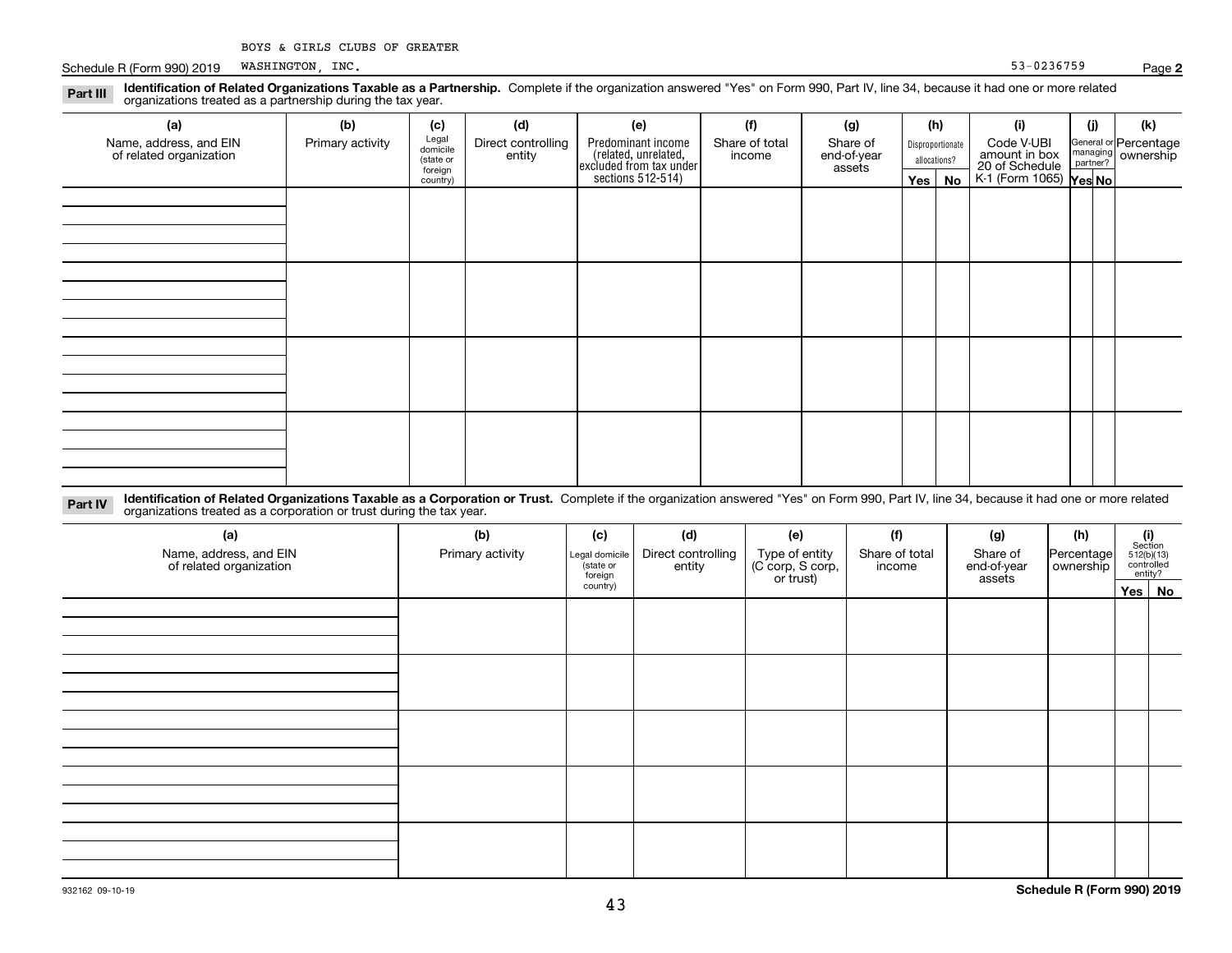Schedule R (Form 990) 2019 MASHINGTON, INC. 2008 2010 MASHINGTON, INC. WASHINGTON, INC.

**Part V** T**ransactions With Related Organizations.** Complete if the organization answered "Yes" on Form 990, Part IV, line 34, 35b, or 36.

| Note: Complete line 1 if any entity is listed in Parts II, III, or IV of this schedule.                                                                                                                                        |                | Yes   No |   |
|--------------------------------------------------------------------------------------------------------------------------------------------------------------------------------------------------------------------------------|----------------|----------|---|
| During the tax year, did the organization engage in any of the following transactions with one or more related organizations listed in Parts II-IV?                                                                            |                |          |   |
|                                                                                                                                                                                                                                | 1a             |          | X |
|                                                                                                                                                                                                                                | 1 <sub>b</sub> |          | X |
| c Gift, grant, or capital contribution from related organization(s) manufaction contains and contribution from related organization(s) manufaction contains and contribution from related organization(s) manufaction contains | 1c             |          | X |
|                                                                                                                                                                                                                                | 1 <sub>d</sub> |          | X |
|                                                                                                                                                                                                                                | 1e             | X        |   |
|                                                                                                                                                                                                                                |                |          |   |
| Dividends from related organization(s) machinesis and contract and contract and contract and contract and contract and contract and contract and contract and contract and contract and contract and contract and contract and | 1f             |          | X |
| g Sale of assets to related organization(s) www.assettion.com/www.assettion.com/www.assettion.com/www.assettion.com/www.assettion.com/www.assettion.com/www.assettion.com/www.assettion.com/www.assettion.com/www.assettion.co | 1 <sub>q</sub> |          | X |
| h Purchase of assets from related organization(s) manufactured and content to content and content of assets from related organization(s)                                                                                       | 1 <sub>h</sub> |          | x |
| Exchange of assets with related organization(s) manufactured content to the content of the content of the content of the content of the content of the content of the content of the content of the content of the content of  | 1i             |          | x |
|                                                                                                                                                                                                                                | 1i.            |          | x |
|                                                                                                                                                                                                                                |                |          |   |
|                                                                                                                                                                                                                                | 1k             |          | x |
| Performance of services or membership or fundraising solicitations for related organization(s) [11] processors content to the service of services or membership or fundraising solicitations for related organization(s) [11]  | 11             |          | X |
| m Performance of services or membership or fundraising solicitations by related organization(s)                                                                                                                                | 1 <sub>m</sub> |          | X |
|                                                                                                                                                                                                                                | 1n             | x        |   |
| <b>o</b> Sharing of paid employees with related organization(s)                                                                                                                                                                | 1o             | X        |   |
|                                                                                                                                                                                                                                |                |          |   |
|                                                                                                                                                                                                                                | 1p             | X        |   |
|                                                                                                                                                                                                                                | 1 <sub>q</sub> | X        |   |
|                                                                                                                                                                                                                                |                |          |   |
| r Other transfer of cash or property to related organization(s)                                                                                                                                                                | 1r             |          | х |
|                                                                                                                                                                                                                                | 1s             |          | x |
| 2 If the answer to any of the above is "Yes," see the instructions for information on who must complete this line, including covered relationships and transaction thresholds.                                                 |                |          |   |

|     | (a)<br>Name of related organization | (b)<br>Transaction<br>type (a-s) | (c)<br>Amount involved | (d)<br>Method of determining amount involved |
|-----|-------------------------------------|----------------------------------|------------------------|----------------------------------------------|
| (1) |                                     |                                  |                        |                                              |
| (2) |                                     |                                  |                        |                                              |
| (3) |                                     |                                  |                        |                                              |
| (4) |                                     |                                  |                        |                                              |
| (5) |                                     |                                  |                        |                                              |
| (6) |                                     |                                  |                        |                                              |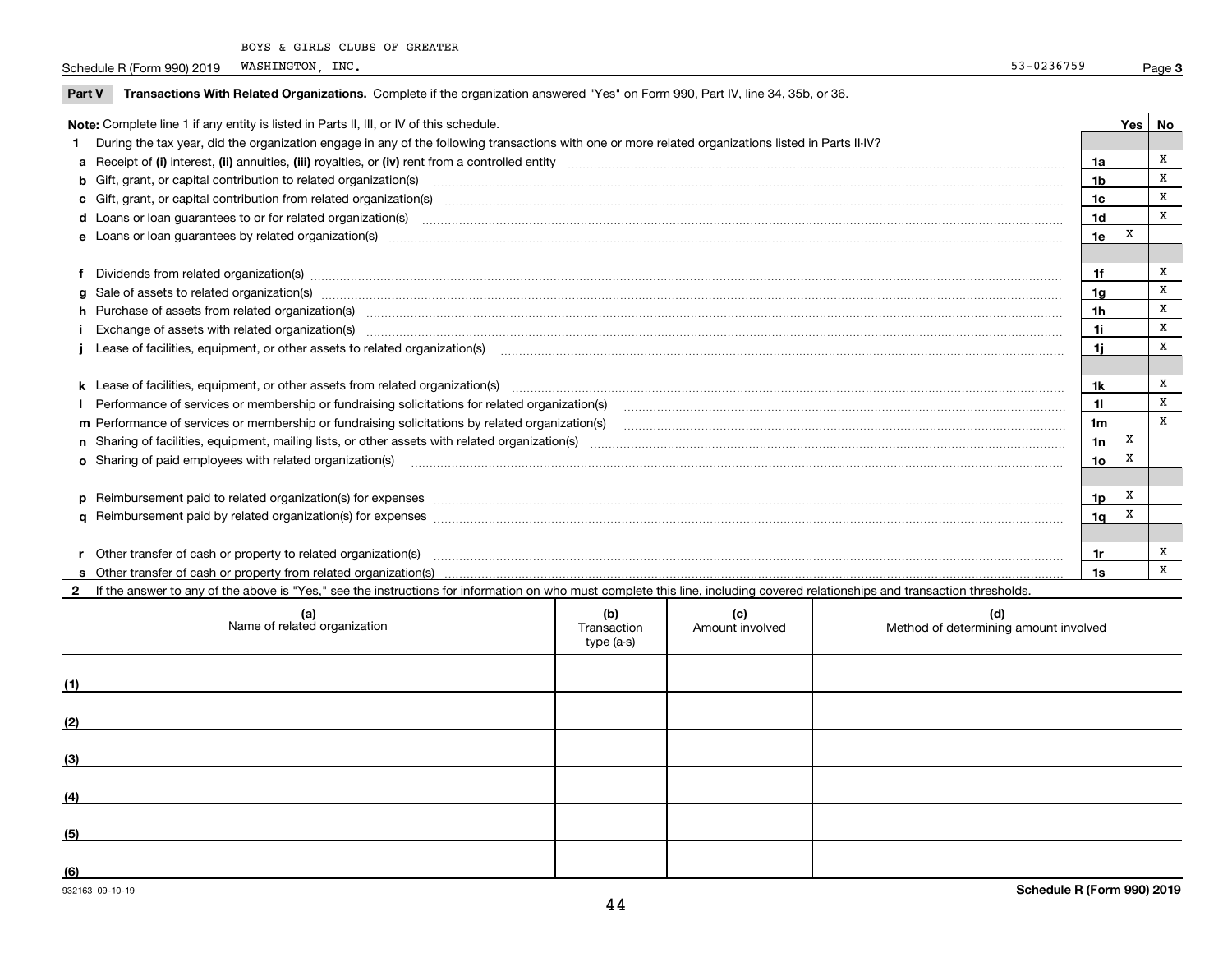Schedule R (Form 990) 2019 WASHINGTON, INC. Schedule R (Form 990) 2019 WASHINGTON, INC. WASHINGTON, INC.

#### **Part VI Unrelated Organizations Taxable as a Partnership. Complete if the organization answered "Yes" on Form 990, Part IV, line 37.**

Provide the following information for each entity taxed as a partnership through which the organization conducted more than five percent of its activities (measured by total assets or gross revenue) that was not a related organization. See instructions regarding exclusion for certain investment partnerships.

| (a)<br>Name, address, and EIN<br>of entity | ໍ່ວ່<br>(b)<br>Primary activity | (c)<br>Legal domicile<br>(state or foreign<br>country) | (d)<br>Predominant income<br>(related, unrelated,<br>excluded from tax under<br>sections 512-514) | $(e)$<br>Are all<br>partners sec.<br>$501(c)(3)$<br>orgs.?<br>Yes No | (f)<br>Share of<br>total<br>income | (g)<br>Share of<br>end-of-year<br>assets | (h)<br>Dispropor-<br>tionate<br>allocations?<br>Yes No | (i)<br>Code V-UBI<br>amount in box 20 managing<br>of Schedule K-1<br>(Form 1065)<br>$\overline{Yes}$ No | (i)<br>Yes No | (k) |  |
|--------------------------------------------|---------------------------------|--------------------------------------------------------|---------------------------------------------------------------------------------------------------|----------------------------------------------------------------------|------------------------------------|------------------------------------------|--------------------------------------------------------|---------------------------------------------------------------------------------------------------------|---------------|-----|--|
|                                            |                                 |                                                        |                                                                                                   |                                                                      |                                    |                                          |                                                        |                                                                                                         |               |     |  |
|                                            |                                 |                                                        |                                                                                                   |                                                                      |                                    |                                          |                                                        |                                                                                                         |               |     |  |
|                                            |                                 |                                                        |                                                                                                   |                                                                      |                                    |                                          |                                                        |                                                                                                         |               |     |  |
|                                            |                                 |                                                        |                                                                                                   |                                                                      |                                    |                                          |                                                        |                                                                                                         |               |     |  |
|                                            |                                 |                                                        |                                                                                                   |                                                                      |                                    |                                          |                                                        |                                                                                                         |               |     |  |
|                                            |                                 |                                                        |                                                                                                   |                                                                      |                                    |                                          |                                                        |                                                                                                         |               |     |  |
|                                            |                                 |                                                        |                                                                                                   |                                                                      |                                    |                                          |                                                        |                                                                                                         |               |     |  |
|                                            |                                 |                                                        |                                                                                                   |                                                                      |                                    |                                          |                                                        |                                                                                                         |               |     |  |

**Schedule R (Form 990) 2019**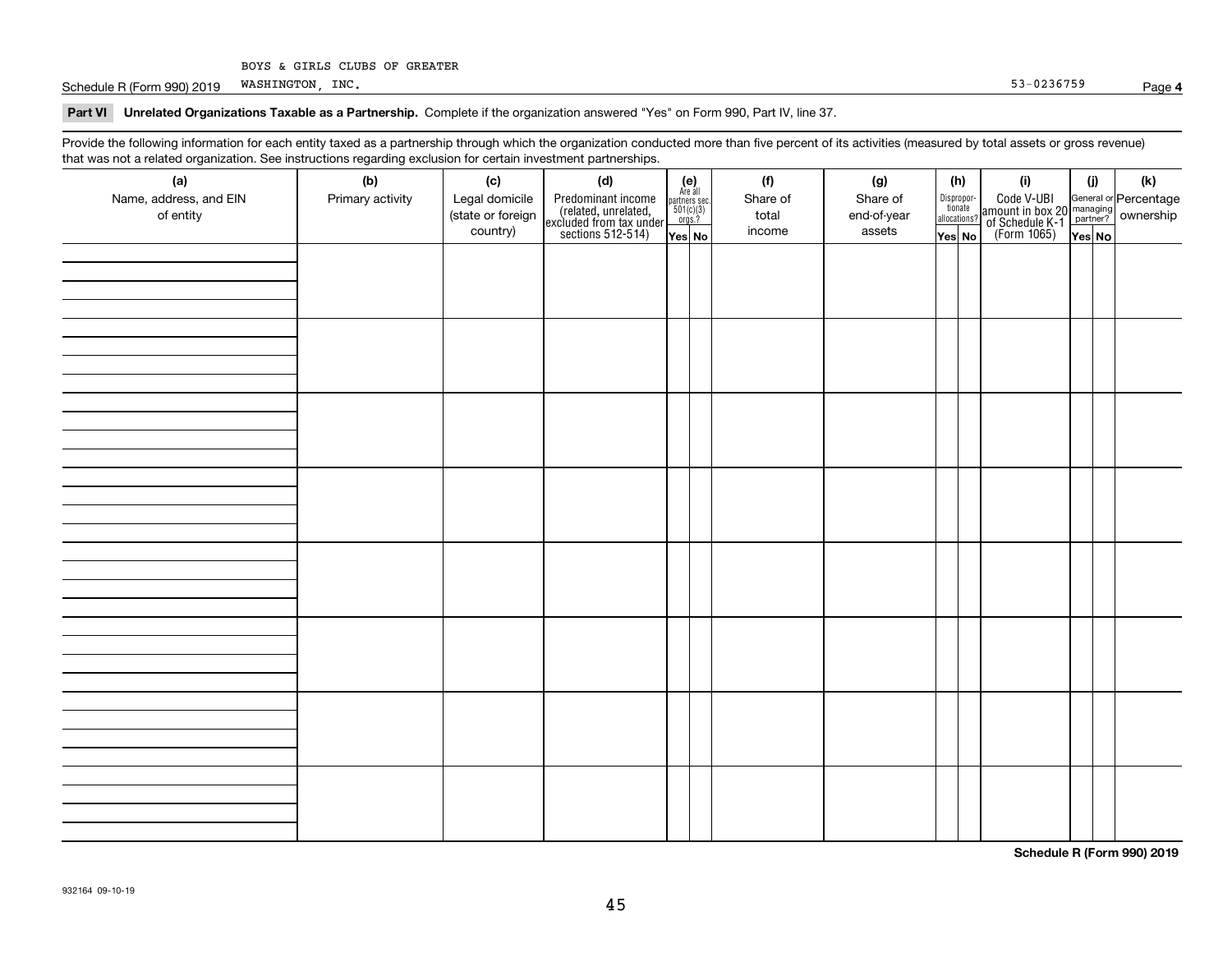## **Part VII Supplemental Information**

Provide additional information for responses to questions on Schedule R. See instructions.

46

**Schedule R (Form 990) 2019**

932165 09-10-19